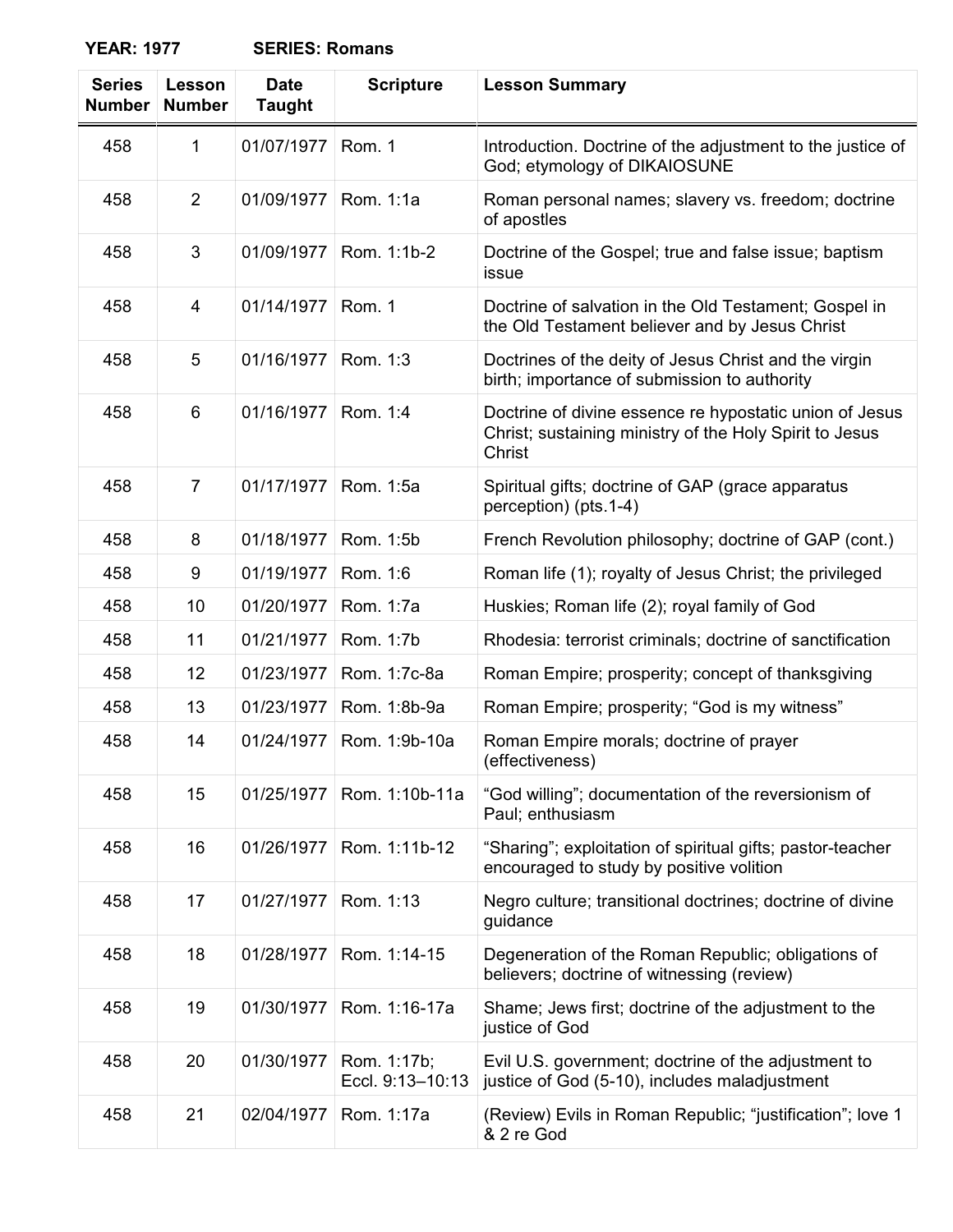| <b>Series</b><br><b>Number</b> | Lesson<br><b>Number</b> | <b>Date</b><br><b>Taught</b> | <b>Scripture</b> | <b>Lesson Summary</b>                                                        |
|--------------------------------|-------------------------|------------------------------|------------------|------------------------------------------------------------------------------|
| 458                            | 22                      | 02/06/1977                   | Rom. 1:17c-18    | Roman Republic and U.S. liberals; justice and anger of<br>God                |
| 458                            | 23                      | 02/06/1977                   | Rom. 1:19        | Intro. Julius Caesar; doctrine of heathenism (revised)                       |
| 458                            | 24                      | 02/07/1977                   | Rom. 1:19-20     | Augustus Caesar; issue of God-consciousness                                  |
| 458                            | 25                      | 02/08/1977                   | Rom. 1           | Review of the doctrine of divine attributes; Augustus to<br><b>Nero</b>      |
| 458                            | 26                      | 02/09/1977                   | Rom. 1:21a       | Flavian Caesars; doctrine of divine attributes (cont.)                       |
| 458                            | 27                      | 02/10/1977                   | Rom. 1:21b-22    | Results of negative volition at EPIGNOSIS Gospel<br>hearing                  |
| 458                            | 28                      | 02/11/1977                   | Rom. 1:23        | Pattern of heathenism resulting in idolatry                                  |
| 458                            | 29                      | 02/13/1977                   | Rom. 1:24-25a    | Divine delivery over to reversionism and degeneration                        |
| 458                            | 30                      | 02/13/1977                   | Rom. 1:25b-27    | Blessing God; sexual perversion                                              |
| 458                            | 31                      | 02/14/1977                   | Rom. 1:28        | Satan, the creature; "people smart"; delivery to the<br>function of evil     |
| 458                            | 32                      | 02/15/1977                   | Rom. 1:29a       | Categories of demonism; doctrine of the worthless mind                       |
| 458                            | 33                      | 02/16/1977                   | Rom. 1:29b       | Three categories of anti-justice; doctrines of jealousy<br>and murder        |
| 458                            | 34                      | 02/17/1977                   | Rom. 1:29c       | Arrogant and inadequate; doctrine of the sins of the<br>tongue               |
| 458                            | 35                      | 02/18/1977                   | Rom. 1:30-32     | Implacability and perfidiousness of the maladjusted                          |
| 458                            | 36                      | 02/20/1977                   | Rom. 2:1a        | Love 1 & 2; justification by faith; anthropopathisms; self-<br>righteousness |
| 458                            | 37                      | 02/20/1977                   | Rom. 2:1b        | Rationalization of the self-righteous; doctrine of pride;<br>subjectivity    |
| 458                            | 38                      | 02/21/1977                   | Rom. 2:2         | Self-righteousness; holiness of God; judging is the<br>divine prerogative    |
| 458                            | 39                      | 02/22/1977                   | Rom. 2:3         | Rationalization of self-righteous persons; love 1 & 2;<br>holiness of God    |
| 458                            | 40                      | 02/23/1977                   | Rom. 2           | Statistics on freedom loss in the world; review of<br>lessons 36-39          |
| 458                            | 41                      | 02/24/1977                   | Rom. 2:4         | The 36 things; 3 anthropopathisms re salvation                               |
| 458                            | 42                      | 02/25/1977                   | Rom. 2           | Doctrine of repentance (revised, 6 pts.)                                     |
| 458                            | 43                      | 02/27/1977                   | Rom. 2:5a        | Love 1 & 2; doctrine of scar tissue of the soul (revised)                    |
| 458                            | 44                      | 02/27/1977                   | Rom. 2:5b        | Doctrine of the heart (revised: physiological and soul;<br>pts. 1-4)         |
| 458                            | 45                      | 02/28/1977                   | Rom. 2:5b        | Doctrine of the heart (pts. 5-12); draft dodgers                             |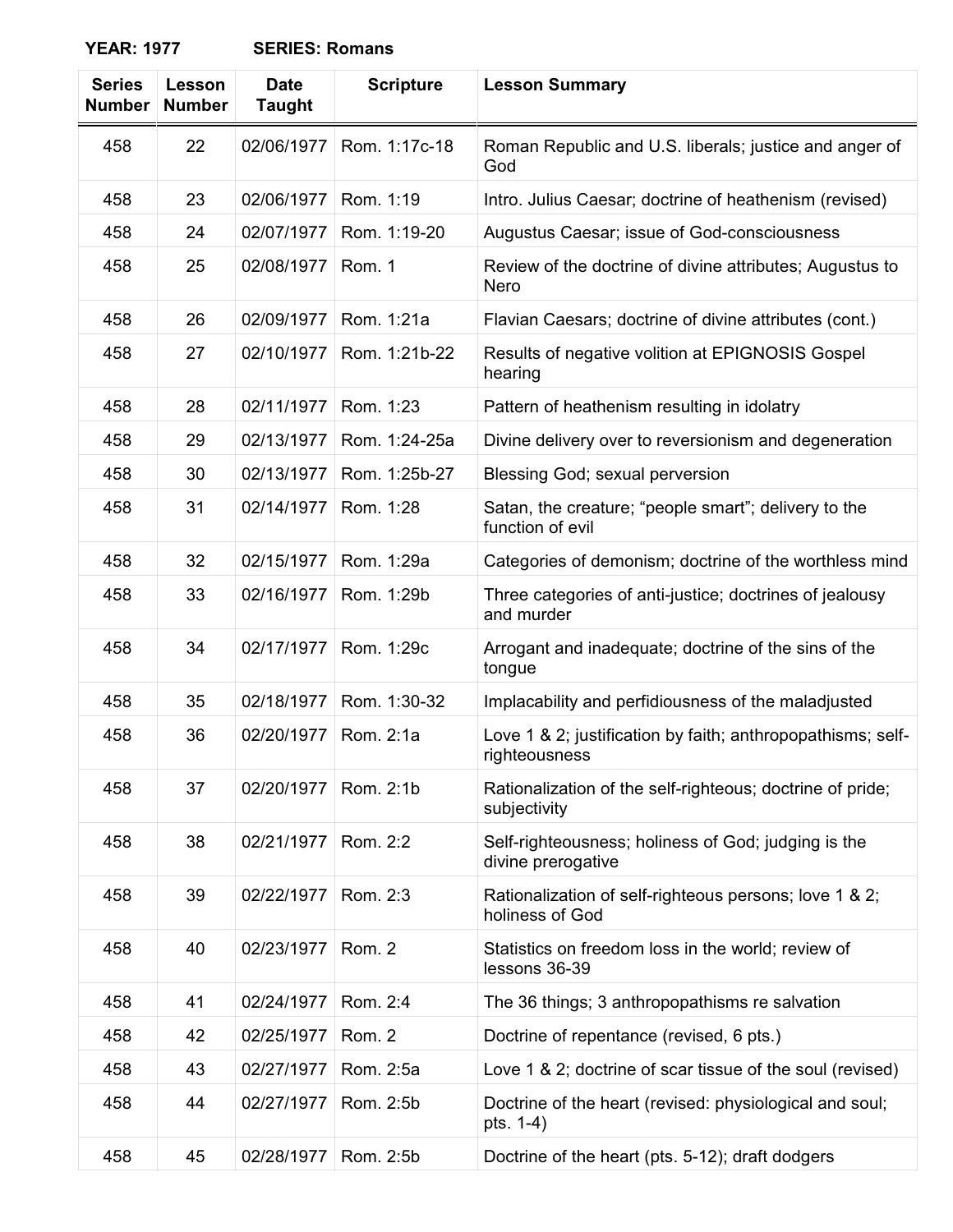| <b>Series</b><br><b>Number</b> | <b>Lesson</b><br><b>Number</b> | <b>Date</b><br><b>Taught</b> | <b>Scripture</b>             | <b>Lesson Summary</b>                                                                        |
|--------------------------------|--------------------------------|------------------------------|------------------------------|----------------------------------------------------------------------------------------------|
| 458                            | 46                             | 03/01/1977                   | Rom. 2:5c-6                  | Doctrines of the last judgment and human good                                                |
| 458                            | 47                             | 03/02/1977                   | Rom. 2:7a; Acts<br>17:22-31  | Mechanics of, cf. principle of, salvation; abstract Gospel<br>of Paul to Athens              |
| 458                            | 48                             | 03/03/1977                   | Rom. 2:7b                    | Seeking God after positive volition at God-<br>consciousness; "glory" cf. "glorify"          |
| 458                            | 49                             | 03/04/1977                   | Rom. 2:8-9a                  | Certainty of judgment of self-righteous unbeliever;<br>anger; integrity                      |
| 458                            | 50                             | 03/06/1977                   | Rom. 2:9                     | Energy crisis; love 1 & 2; Missions; culture                                                 |
| 458                            | 51                             | 03/06/1977                   | Rom. 2:10-11                 | Paragraph S-G2 blessing; OUK; impartiality of God                                            |
| 458                            | 52                             | 03/07/1977                   | Rom. 2:11                    | Principles; love of God; integrity; doctrine of love and<br>partiality                       |
| 458                            | 53                             | 03/08/1977                   | Rom. 2:12                    | Greek middle voice; integrity and impartiality of God re<br>self-righteous Jews              |
| 458                            | 54                             | 03/09/1977                   | Rom. 2:13                    | Intro. NATO weaknesses; Jew + the Law; arrogant<br>America                                   |
| 458                            | 55                             | 03/10/1977                   | Rom. 2:13-14                 | Condemnation of self-righteous doers of the Law;<br>doctrine of the Mosaic Law               |
| 458                            | 56                             | 03/11/1977                   | Rom. 2:15a                   | Self-righteous religious terrorism; doctrine of the<br>conscience                            |
| 458                            | 57                             | 03/13/1977                   | Rom. 2:15b-16                | Rafferty on Education; Gospel reveals the integrity of<br>God                                |
| 458                            | 58                             | 03/13/1977                   | Rom. 2:17                    | Communion service; misconception of legalism "If"<br>clauses; finesse and flexibility        |
| 458                            | 59                             | 03/18/1977                   | Rom. 2:18                    | Integrity; distortion of the law; self-righteous delusion of<br>superiority                  |
| 458                            | 60                             | 03/20/1977                   | Rom. 2:19                    | Doctrine of the Priest (Client) Nation (pts.1-5)                                             |
| 458                            | 61                             | 03/20/1977                   | Rom. 2:19                    | (Summary) Doctrine of the Priest (Client) Nation (pts. 6-<br>11)                             |
| 458                            | 62                             | 03/21/1977                   | Rom. 2:20-21a                | Rafferty on children's literature; debater's technique;<br>self-righteous teachers' delusion |
| 458                            | 63                             | 03/22/1977                   | Rom. 2:21b;<br>Matt. 15:1-9  | Keegan; public opinion; distortion of the Mosaic law;<br>stealing; KORBAN                    |
| 458                            | 64                             | 03/23/1977                   | Rom. 2:22-24;<br>John 8:3-11 | Idol temple banks; guilt of self-righteous Judaizers;<br>negative reaction of Gentiles       |
| 458                            | 65                             | 03/24/1977                   | Rom. 2:25a                   | Doctrine of the Priest Nation (review); Jewish race                                          |
| 458                            | 66                             | 03/25/1977                   | Rom. 2:25a                   | (Review); Protasis of apodosis; purpose of the law;<br>doctrine of circumcision (pt.1-3)     |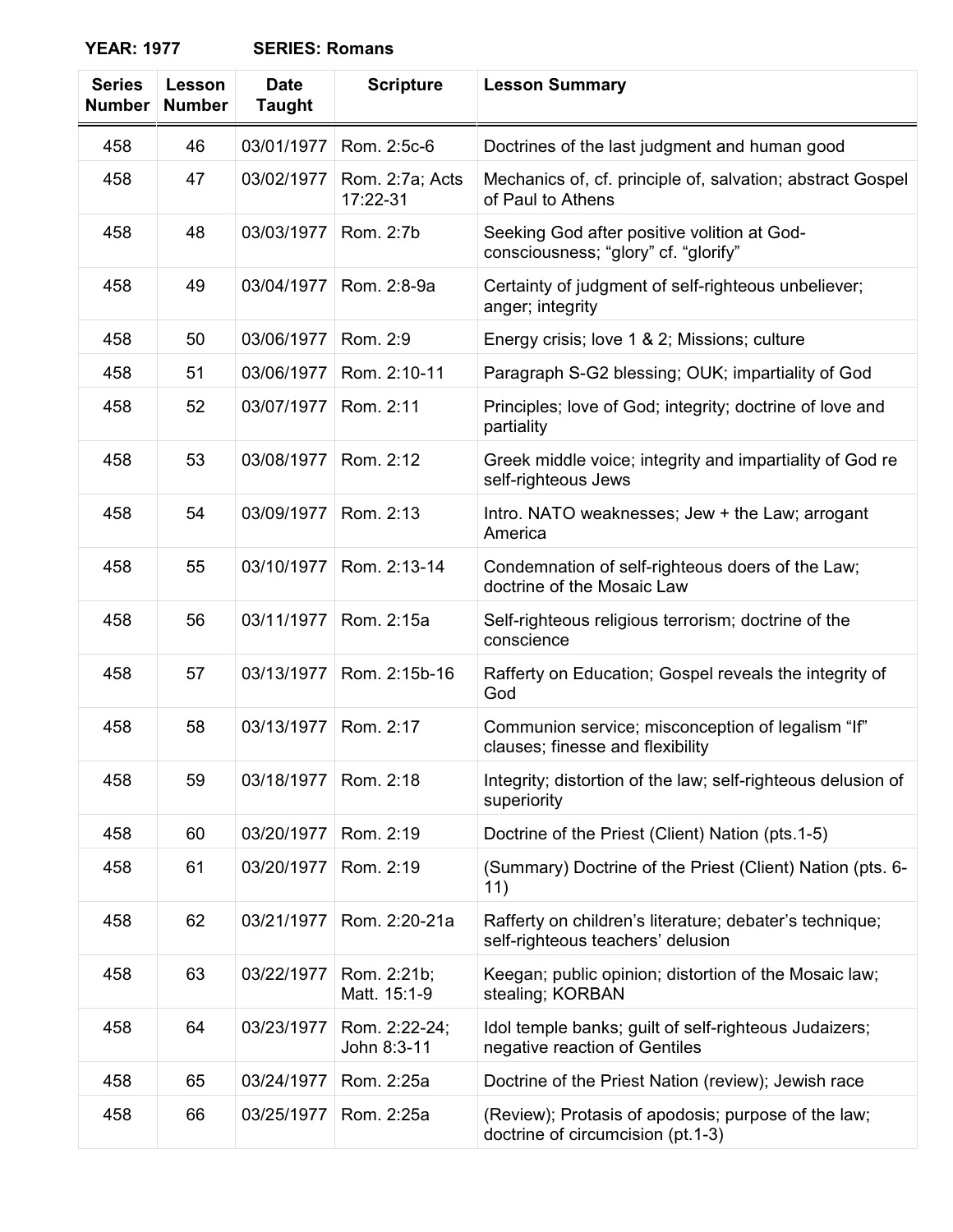| <b>Series</b><br><b>Number</b> | Lesson<br><b>Number</b> | <b>Date</b><br><b>Taught</b> | <b>Scripture</b>                  | <b>Lesson Summary</b>                                                                                      |
|--------------------------------|-------------------------|------------------------------|-----------------------------------|------------------------------------------------------------------------------------------------------------|
| 458                            | 67                      | 03/27/1977                   | Rom. 2:25a via                    | Doctrine of circumcision (pts. 4-13)                                                                       |
| 458                            | 68                      | 03/27/1977                   | Rom. 2:25b-27                     | True circumcision of the soul cf. ritual without reality                                                   |
| 458                            | 69                      | 04/01/1977                   | Rom. 2:28                         | Intro. Doctrine of the integrity of God (+R, justice, love 1<br>82)                                        |
| 458                            | 70                      | 04/03/1977                   | Rom. 2:28; Ps.<br>$118:1-4, 8-9$  | True cf. false Jew; meaning of Palm Sunday                                                                 |
| 458                            | 71                      | 04/03/1977                   | Rom. 2:28 via<br>Ps. 118:1-4, 8-9 | (Review) true issues of Palm Sunday; national anthem<br>of Israel                                          |
| 458                            | 72                      | 04/04/1977                   | Rom. 2 via<br>Mark 11:1-10        | Israel's maladjustment to the justice of God, wanted the<br>crown before the cross                         |
| 458                            | 73                      | 04/05/1977                   | Rom. 2:29; Mark<br>$12:1 - 11$    | True Jew (regenerate) cf. false Jew (distorts use of the<br>Mosaic Law)                                    |
| 458                            | 74                      | 04/06/1977                   | Rom. 3:1a                         | Review of doctrine of the integrity of God; no advantage<br>without relationship with the integrity of God |
| 458                            | 75                      | 04/07/1977                   | Rom. 3:1b                         | Doctrines of Israel's preeminence and advantages of<br>being a Jew                                         |
| 458                            | 76                      | 04/08/1977                   | Rom. 3 via Job<br>$5:1-3$         | Seven postulates of integrity; the advantage: divine<br>essence                                            |
| 458                            | 77                      | 04/10/1977                   | Rom. 3 via Job<br>$5:4-12$        | Illustration of advantages; U.S. reforms minus integrity<br>of God                                         |
| 458                            | 78                      | 04/10/1977                   | Rom. 3 via Job<br>$5:13-23$       | Four reasons for maximum adjustment to the justice of<br>God; deliverance and dying grace                  |
| 458                            | 79                      | 04/11/1977                   | Rom. 3:2; Job<br>$5:24-27$        | Advantage(s); timing; death; Priest Nation Israel                                                          |
| 458                            | 80                      | 04/12/1977                   | Rom. 3:2-3a                       | Doctrine of the importance of Bible doctrine; love; idiom<br>re alternatives                               |
| 458                            | 81                      | 04/13/1977                   | Rom. 3:3b                         | Disadvantages can't cancel integrity of God                                                                |
| 458                            | 82                      | 04/14/1977                   | Rom. 3:4a                         | Dishonesty and ignorance of man cf. integrity of God                                                       |
| 458                            | 83                      | 04/15/1977                   | Rom. 3:4b                         | Vindication of and maligning of the integrity of God                                                       |
| 458                            | 84                      | 04/17/1977                   | Rom. 3:5a                         | Attack on divine integrity; self-righteous Jew claims his<br>unrighteousness promotes the +R of God        |
| 458                            | 85                      | 04/17/1977                   | Rom. 3:5b-6                       | Justification; unrighteousness, self-righteousness and<br>divine integrity                                 |
| 458                            | 86                      | 04/24/1977                   | Rom. 3:7                          | Glory of cf. glorifying God: source and object                                                             |
| 458                            | 87                      | 04/24/1977                   | Rom. 3:8                          | Communion; end doesn't justify the means, slandering<br>grace                                              |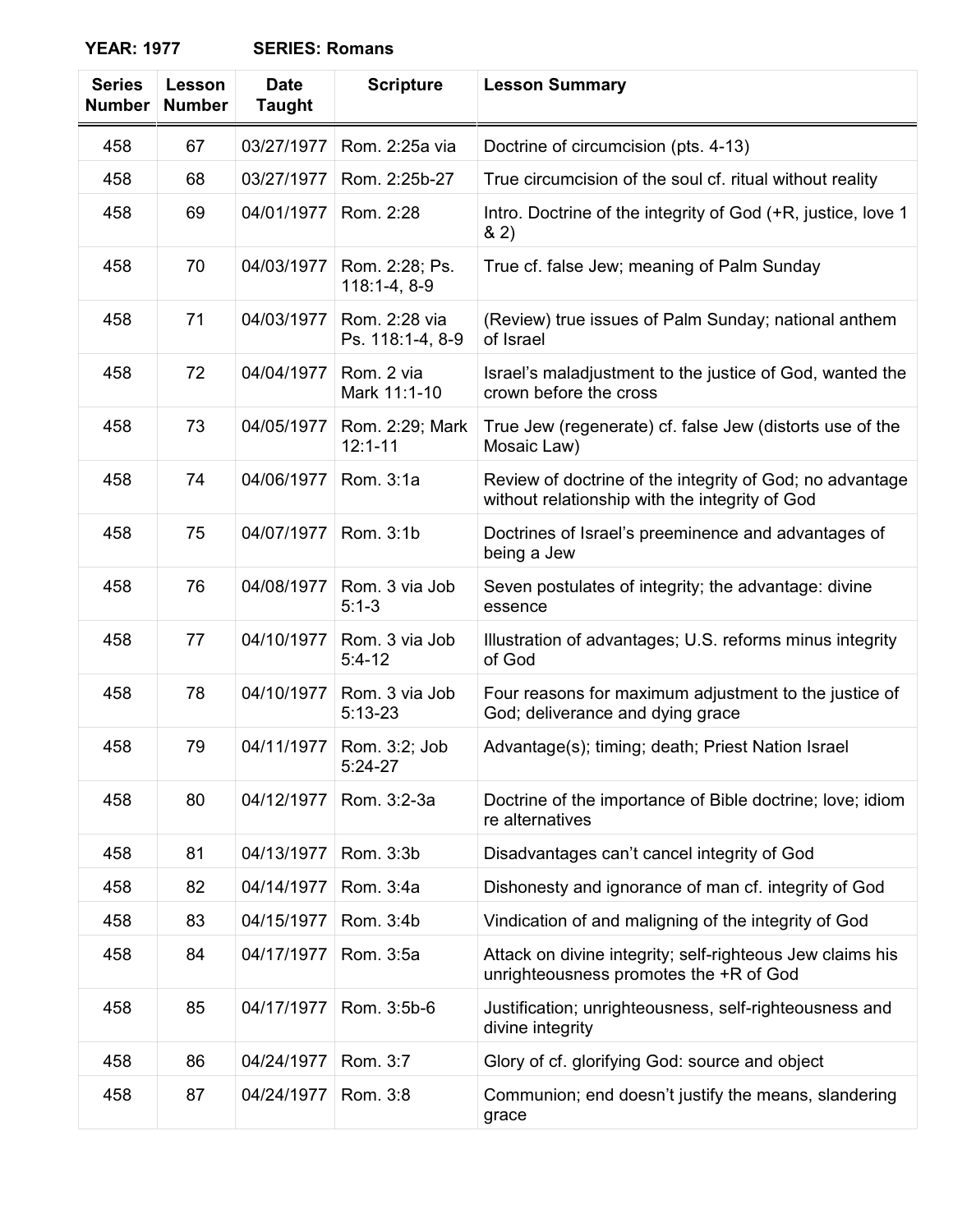| <b>SERIES: Romans</b> |
|-----------------------|
|-----------------------|

| <b>Series</b><br><b>Number</b> | Lesson<br><b>Number</b> | <b>Date</b><br><b>Taught</b> | <b>Scripture</b>                                | <b>Lesson Summary</b>                                                                                          |
|--------------------------------|-------------------------|------------------------------|-------------------------------------------------|----------------------------------------------------------------------------------------------------------------|
| 458                            | 88                      | 04/25/1977                   | Rom. 3:9                                        | No human factor can satisfy the integrity of God;<br>doctrine of old sin nature (review); Senator Tower letter |
| 458                            | 89                      | 04/26/1977                   | Rom. 3:10                                       | Spiritual death; integrity of man cf. integrity of God                                                         |
| 458                            | 90                      | 04/27/1977                   | Rom. 3:11-12;<br>John 16:8-11                   | Doctrine of the convicting ministry of the Holy Spirit                                                         |
| 458                            | 91                      | 04/28/1977                   | Rom. 3:13;<br>Ps. 5:9                           | Doctrine of the sins of the tongue; cobra analogy                                                              |
| 458                            | 92                      | 04/29/1977                   | Rom. 3:14-16;<br>Ps. 10:7; Isa.<br>$59:7-8$     | Communist atrocities; doctrine of the interpretation of<br>history; Celts                                      |
| 458                            | 93                      | 05/01/1977                   | Rom. 3:17-18;<br>Ps. 36:1                       | Doctrines of the interpretation of history (cont.) and way<br>of peace                                         |
| 458                            | 94                      | 05/01/1977                   | Rom. 3:19-20;<br>Matt. 19:16-28                 | Jew's distortion of the Mosaic Law condemns cf. Jesus<br>Christ saves                                          |
| 458                            | 95                      | 05/06/1977                   | Rom. 3:21                                       | Analysis of DIKAIOSUNE THEOU; forensic justification                                                           |
| 458                            | 96                      | 05/08/1977                   | Rom. 3:22a                                      | Appropriation of justice of God; doctrine of faith                                                             |
| 458                            | 97                      | 05/08/1977                   | Rom. 3:22b-24a                                  | Monetary crisis; doctrines of faith (cont.) and<br>justification (revised)                                     |
| 458                            | 98                      | 05/09/1977                   | Rom. 3:24a; via<br>Gen. 15:6; Matt.<br>11:18-19 | Doctrine of justification (cont.); total words for salvation                                                   |
| 458                            | 99                      | 05/10/1977                   | Rom. 3:24b                                      | Doctrine of grace (1-4) re Romans; hypocrisy; power                                                            |
| 458                            | 100                     | 05/11/1977                   | Rom. 3:24c-25a                                  | Doctrines of redemption (review) and propitiation<br>(revised)                                                 |
| 458                            | 101                     | 05/12/1977                   | Rom. 3:25b                                      | Soviet beam weapon, WWIII 1981; doctrines of<br>propitiation (3-7) and the blood (revised) pt. 1               |
| 458                            | 102                     | 05/13/1977                   | Rom. 3:25b;<br>Lev. 17:10-14                    | Doctrine of the blood (revised, point 1 amplified)                                                             |
| 458                            | 103                     | 05/15/1977                   | Rom. 3:25b                                      | Principle of divine justice can only bless divine<br>righteousness; doctrine of the blood (pts. 2-7 revised)   |
| 458                            | 104                     | 05/15/1977                   | Rom. 3:25c-26                                   | Delay in judgment of Old Testament sins; divine justice<br>can only bless +R; justification                    |
| 458                            | 105                     | 05/20/1977                   | Rom. 3:27                                       | Integrity of God excludes human boasting, self-<br>righteousness and works                                     |
| 458                            | 106                     | 05/22/1977                   | Rom. 3:28                                       | Law of faith cf. law of works; failure of perfect<br>environment                                               |
| 458                            | 107                     | 05/22/1977                   | Rom. 3:29-31                                    | Adjustment to justice of God removes all racial barriers                                                       |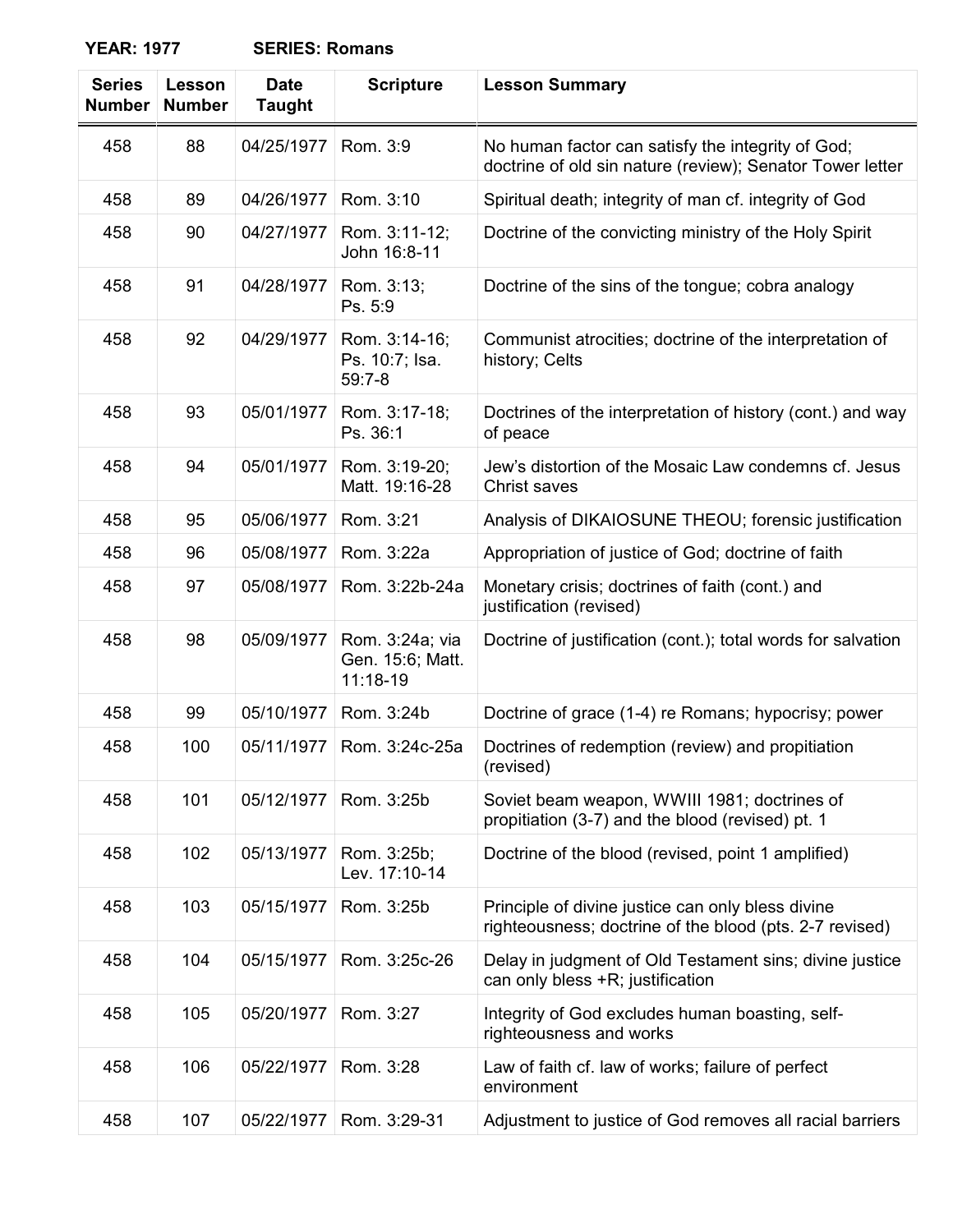| <b>Series</b><br><b>Number</b> | Lesson<br><b>Number</b> | <b>Date</b><br><b>Taught</b> | <b>Scripture</b>              | <b>Lesson Summary</b>                                                                                                         |
|--------------------------------|-------------------------|------------------------------|-------------------------------|-------------------------------------------------------------------------------------------------------------------------------|
| 458                            | 108                     | 05/23/1977                   | Rom. 4                        | (Intro.) Integrity of God: postulates, stability, blessings<br>from love 1 & 2                                                |
| 458                            | 109                     | 05/24/1977                   | Rom. 4:1-2                    | Abraham, pattern of Old Testament-New Testament<br>salvation; justification; seven categories of works for<br>salvation       |
| 458                            | 110                     | 05/25/1977                   | Rom. 4:3                      | Salvation of Abraham; doctrine of human good<br>(respectability and morality)                                                 |
| 458                            | 111                     | 05/26/1977                   | Rom. 4:4-6; Ps.<br>$32:1 - 2$ | Union demands; results of justification by faith cf. by<br>works; +R cup                                                      |
| 458                            | 112                     | 05/27/1977                   | Rom. 4:7-8                    | Salvation: addition of +R and subtraction of sins                                                                             |
| 458                            | 113                     | 05/29/1977                   | Rom. 4:9                      | Salvation cf. circumcision of Abraham; importance of<br>imputed divine righteousness                                          |
| 458                            | 114                     | 05/29/1977                   | Rom. 4:10-11                  | Circumcision and sex; Abraham: pattern of salvation;<br>potential $+$ capacity = reality                                      |
| 458                            | 115                     | 05/30/1977                   | Rom. 4:12                     | Military sacrifices (Chambers; Patton, George V); divine<br>justice can only bless +R                                         |
| 458                            | 116                     | 05/31/1977                   | Rom. 4:13                     | Capacity for appreciation of great men; doctrine of<br>Abrahamic Covenant; principles of justification and<br>divine blessing |
| 458                            | 117                     | 06/01/1977                   | Rom. 4:14                     | Never quit (marksman Ad Topperwein); four principles<br>re legalism and grace mechanics; salvation and the<br>Mosaic Law      |
| 458                            | 118                     | 06/02/1977                   | Rom. 4:15                     | Trends re Soviets; grace provision for learning Bible<br>doctrine                                                             |
| 458                            | 119                     | 06/03/1977                   | Rom. 4:16                     | Arrogance and misery; security; integrity and promises                                                                        |
| 458                            | 120                     | 06/05/1977                   | Rom. 4:17a                    | Equality; Old Testament spirituality; promise of<br>Abraham's ultra-supergrace blessings                                      |
| 458                            | 121                     | 06/05/1977                   | Rom. 4:17b                    | Faith-rest of Abraham re sexual death; security of divine<br>blessings in maturity; seven deaths                              |
| 458                            | 122                     | 06/10/1977                   | Rom. 4:18                     | Abraham looks to reality; Arabs blessed by association<br>with Abraham                                                        |
| 458                            | 123                     | 06/12/1977                   | Rom. 4:19-20a                 | Doctrine and dynamics of faith-rest in maturity for the<br>hopeless situation                                                 |
| 458                            | 124                     | 06/12/1977                   | Rom. 4:20b-21                 | Maturity recognizes that the integrity of God is real and<br>able                                                             |
| 458                            | 125                     | 06/13/1977                   | Rom. 4:22                     | Potential cf. capacity; doctrine of imputation (revised)                                                                      |
| 458                            | 126                     | 06/14/1977                   | Rom. 4:23-24a                 | General Singlaub; doctrine of imputation (cont.);<br>postulates of integrity with potential $+$ capacity = reality            |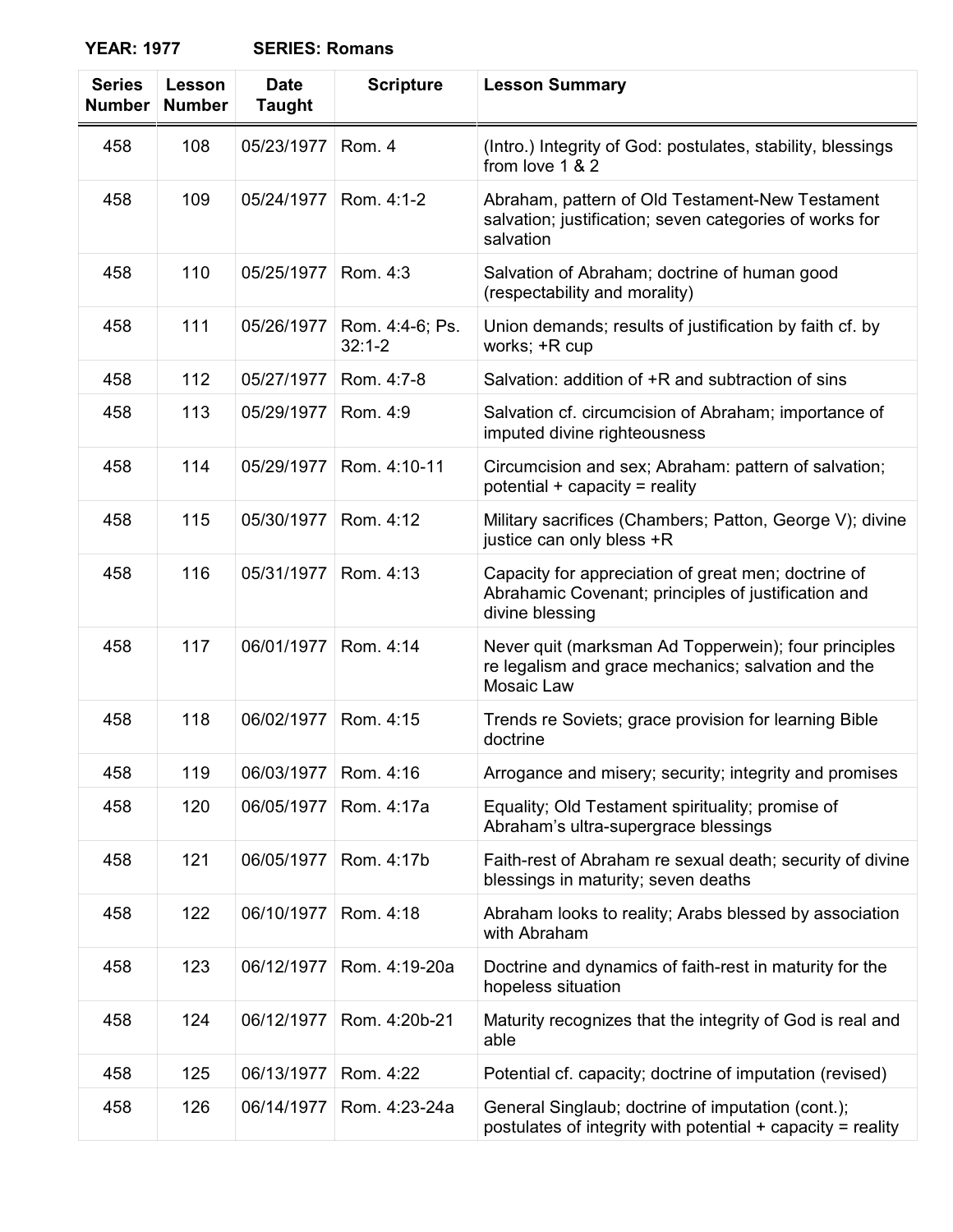| <b>Series</b><br><b>Number</b> | Lesson<br><b>Number</b> | <b>Date</b><br><b>Taught</b> | <b>Scripture</b>            | <b>Lesson Summary</b>                                                                                    |
|--------------------------------|-------------------------|------------------------------|-----------------------------|----------------------------------------------------------------------------------------------------------|
| 458                            | 127                     | 06/15/1977                   | Rom. 4:24b-<br>5:1a         | Belief in God cf. belief in Jesus Christ; prosperity results<br>in justification                         |
| 458                            | 128                     | 06/16/1977                   | Rom. 5:1                    | Principles of the integrity of God, adjustment to the<br>justice of God and supergrace 2 (SG2) blessings |
| 458                            | 129                     | 06/17/1977                   | Rom. 5:2                    | (Intro.) Principles of divine justice can only bless +R and<br>postulates of divine integrity            |
| 458                            | 130                     | 06/19/1977                   | Rom. 5:2a                   | Failures of man and the justice of God; doctrine of<br>eternal security (revised)                        |
| 458                            | 131                     | 06/19/1977                   | Rom. 5:2b                   | Boasting in the integrity of God; doctrine of glory                                                      |
| 458                            | 132                     | 06/20/1977                   | Rom. 5:3a                   | Glorying in adversity; doctrine of suffering (pts. 1-5)                                                  |
| 458                            | 133                     | 06/21/1977                   | Rom. 5:3b-4                 | Doctrine of suffering (pts. 6-10); courage under<br>adversity                                            |
| 458                            | 134                     | 06/22/1977                   | Rom. 5:5a                   | Doctrine of hope (pts. 1-5); profanity; confidence in the<br>integrity of God                            |
| 458                            | 135                     | 06/23/1977                   | Rom. 5:5b                   | Doctrine of hope (pts. 6-9); disappointments in men, not<br>in God                                       |
| 458                            | 136                     | 06/24/1977                   | Rom. 5:5c                   | "Fortress America" rejected; love: meaning and capacity<br>for, from Bible doctrine in the soul          |
| 458                            | 137                     | 06/26/1977                   | Rom. 5:6-8a                 | Helpless beaver analogy; motivation of man cf. of Jesus<br>Christ to die for man                         |
| 458                            | 138                     | 06/26/1977                   | Rom. 5:8b-9a                | Love 1 & 2; anthropopathisms; demonstrated divine<br>love                                                |
| 458                            | 139                     | 06/27/1977                   | Rom. 5:9b                   | A FORTIORI logic; review of the doctrines of<br>justification and the blood                              |
| 458                            | 140                     | 06/28/1977                   | Rom. 5:10a                  | Wide gap between God and man; reconciliation                                                             |
| 458                            | 141                     | 07/11/1977                   | Rom. 5:10a                  | Personal sins are not imputed to us; doctrines of<br>enemyship (review) and reconciliation (revised)     |
| 458                            | 142                     | 07/12/1977                   | Rom. 5:10a-11a              | The barrier; doctrine of reconciliation (cont.); love 1 re<br>Adam                                       |
| 458                            | 143                     | 07/13/1977                   | Rom. 5:11b-12               | Spiritual death; barrier; divine love cf. justice re cursing<br>and blessing                             |
| 458                            | 144                     | 07/14/1977                   | Rom. 5 via<br>1 Tim. 2:9-15 | "Perfection" = "innocence"; femininity re authority,<br>reaction and response; capacity                  |
| 458                            | 145                     | 07/16/1977                   | Rom. 5:13                   | Sin and salvation preceded the Law; imputation of sinful<br>trend of Adam cf. personal sin               |
| 458                            | 146                     | 07/17/1977                   | Rom. 5:14a                  | Doctrine of imputation; Adam's sin of negative volition<br>produces spiritual death                      |
| 458                            | 147                     | 07/17/1977                   | Rom. 5:14b                  | Doctrines of the virgin birth and divine attributes (partial)                                            |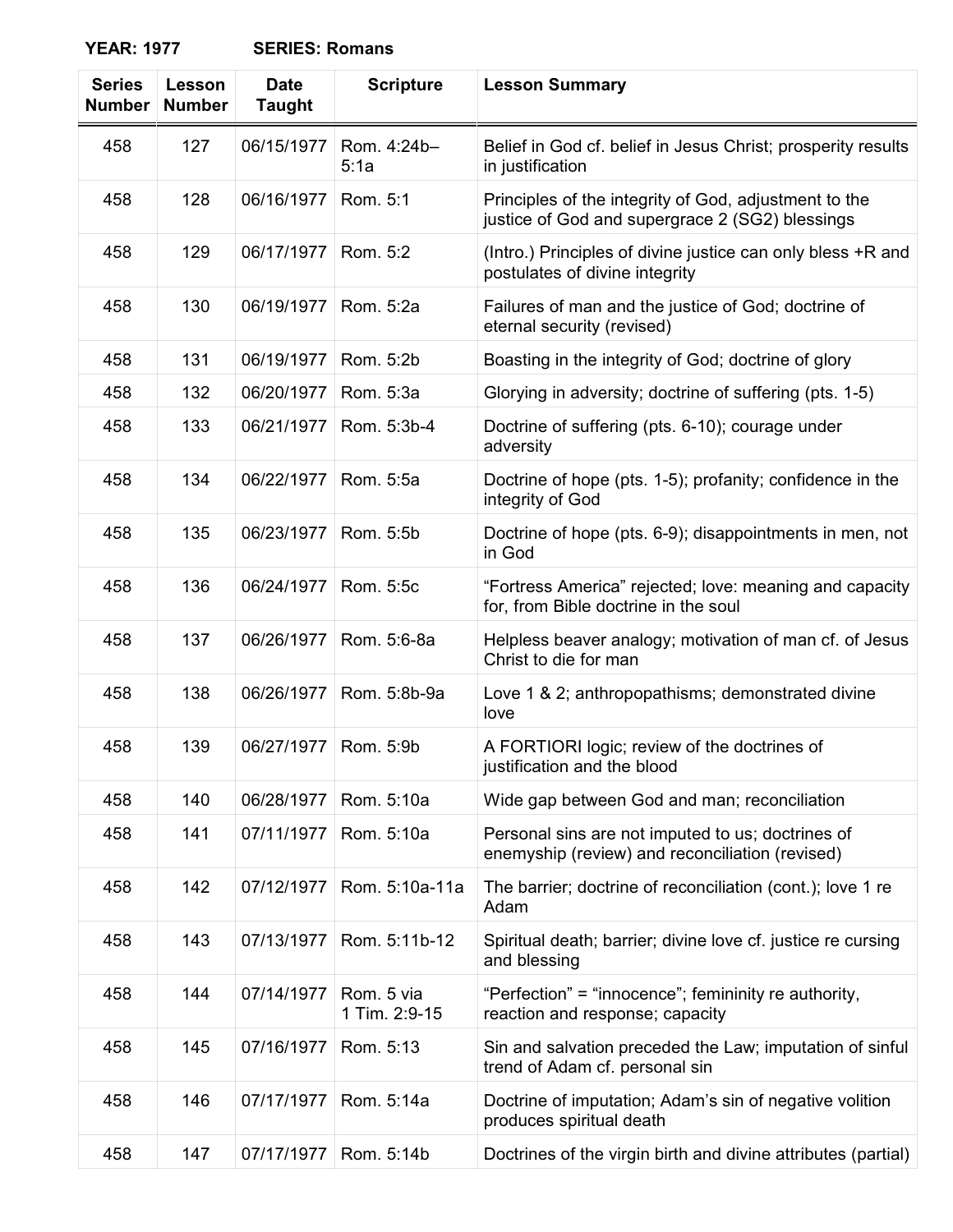| <b>SERIES: Romans</b> |
|-----------------------|
|                       |

| <b>Series</b><br><b>Number</b> | Lesson<br><b>Number</b> | <b>Date</b><br><b>Taught</b> | <b>Scripture</b> | <b>Lesson Summary</b>                                                                                                                 |
|--------------------------------|-------------------------|------------------------------|------------------|---------------------------------------------------------------------------------------------------------------------------------------|
| 458                            | 148                     | 07/18/1977                   | Rom. 5:15a       | A FORTIORI capacity for blessing; first cf. last Adam;<br>false points of contact with God                                            |
| 458                            | 149                     | 07/19/1977                   | Rom. 5:15b       | A FORTIORI salvation provides the believer with more<br>than Adam lost at the Fall                                                    |
| 458                            | 150                     | 07/20/1977                   | Rom. 5:16        | Good production of the old sin nature; one sin of Adam<br>lead to condemnation of all, one bearing sins leads to<br>one justification |
| 458                            | 151                     | 07/21/1977                   | Rom. 5:16        | Principles; function of and superiority of divine justice to<br>love 1                                                                |
| 458                            | 152                     | 07/22/1977                   | Rom. 5:16-17a    | "Greater" and "less"; justice condemns before it blesses                                                                              |
| 458                            | 153                     | 07/24/1977                   | Rom. 5:17b       | [A FORTIORI SPECIAL Lessons 153-168]<br>A FORTIORI re weak cause (sin of Adam) cf. strong<br>cause (justification)                    |
| 458                            | 154                     | 07/24/1977                   | Rom. 5:17c       | A FORTIORI of eternal blessing from the justice of God                                                                                |
| 458                            | 155                     | 07/29/1977                   | Rom. 5:12        | Breakthrough on old sin nature re genetics; (Intro)<br>doctrine of imputation must have direction                                     |
| 458                            | 156                     | 07/31/1977                   | Rom. 5:12a       | (Review of lesson 155) Results of the Fall; doctrine of<br>imputation must have direction (cont)                                      |
| 458                            | 157                     | 07/31/1977                   | Rom. 5:12b       | Spiritual death; true reason for fig leaves; provisions of<br>love 1 cf. to the justice of God                                        |
| 458                            | 158                     | 08/01/1977                   | Rom. 5:13        | Real and judicial imputations; spiritual death; target of<br>personal sins                                                            |
| 458                            | 159                     | 08/02/1977                   | Rom. 5:14a       | Pattern of spiritual death; Jesus Christ the exception to<br>genetic contamination by the old sin nature                              |
| 458                            | 160                     | 08/03/1977                   | Rom. 5:14b-15a   | Variations in old sin natures; first cf. second Adam;<br>A FORTIORI of parlaying                                                      |
| 458                            | 161                     | 08/04/1977                   | Rom. 5:15b       | Imputation of Adam's sin + old sin nature = spiritual<br>death; grace gift; source of physical death                                  |
| 458                            | 162                     | 08/05/1977                   | Rom. 5:15c       | Human race facsimile of Adam; no eternal life in the<br>Garden of Eden; greater effort                                                |
| 458                            | 163                     | 08/07/1977                   | Rom. 5:15d       | The greater blessings are available after the Fall than<br>before it                                                                  |
| 458                            | 164                     | 08/07/1977                   | Rom. 5:16        | Parlaying the condemnation into justification; keys to<br>verse 16                                                                    |
| 458                            | 165                     | 08/08/1977                   | Rom. 5:16        | Keys (cont.); second function of the justice of God;<br>basis for A FORTIORI                                                          |
| 458                            | 166                     | 08/09/1977                   | Rom. 5:17a       | Old sin nature: the woman's and at physical death;<br>Greek grammar; genius                                                           |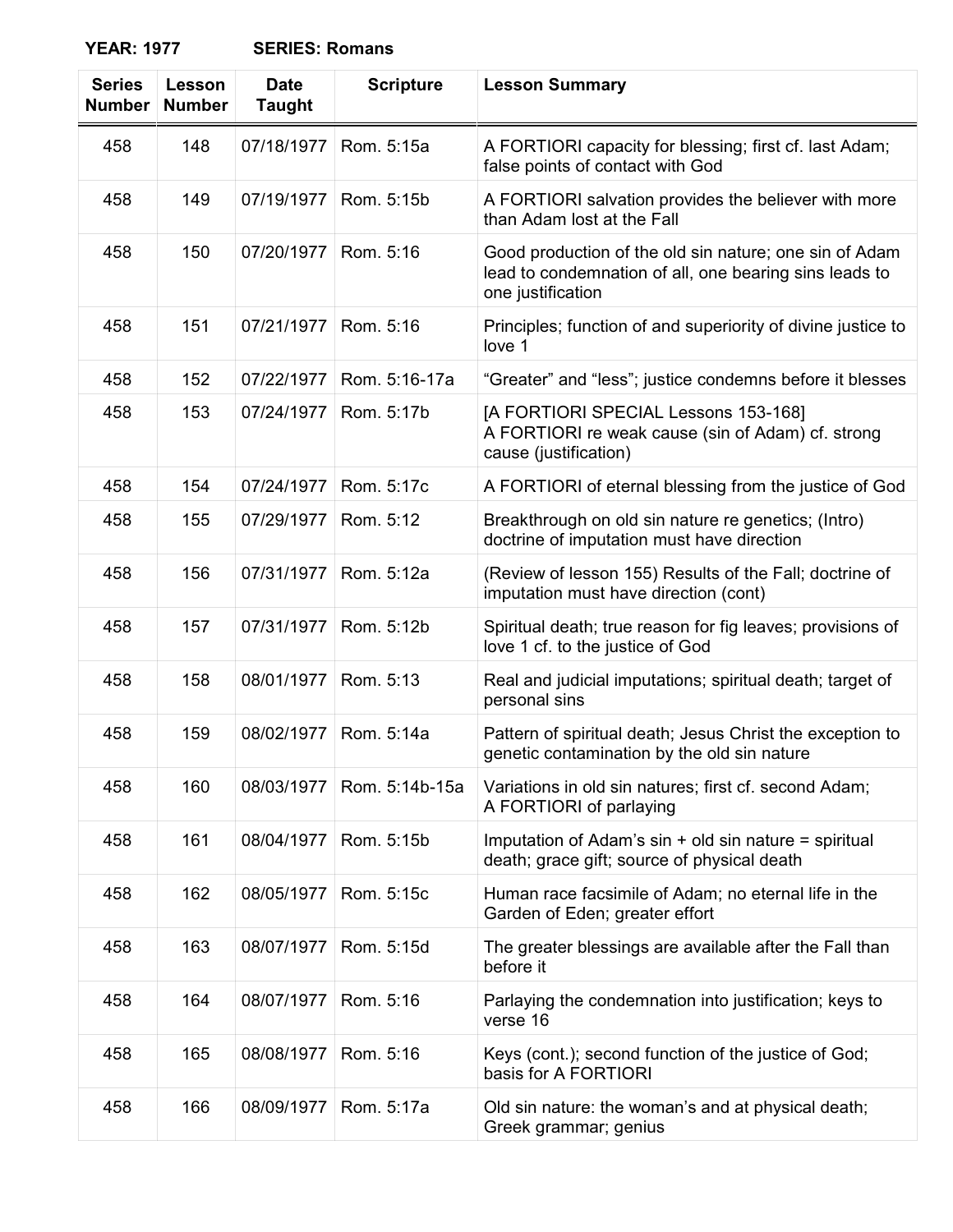| <b>SERIES: Romans</b> |  |
|-----------------------|--|
|-----------------------|--|

| <b>Series</b><br><b>Number</b> | Lesson<br><b>Number</b> | <b>Date</b><br><b>Taught</b> | <b>Scripture</b>        | <b>Lesson Summary</b>                                                                                          |
|--------------------------------|-------------------------|------------------------------|-------------------------|----------------------------------------------------------------------------------------------------------------|
| 458                            | 167                     | 08/10/1977                   | Rom. 5:17b              | Eighteen point summary of verses 12-17; A FORTIORI<br>of divine blessing                                       |
| 458                            | 168                     | 08/11/1977                   | Rom. 5:17               | Principles on the concept of eternity: judgment seat of<br>Christ                                              |
| 458                            | 169                     | 08/12/1977                   | Rom. 5:17-18a           | (Principles) Grace factor and the justice of God;<br>imputation of the sin of Adam (1-11)                      |
| 458                            | 170                     | 08/14/1977                   | Rom. 5:18b              | Imputation of Adam's sin (cont.); parthenogenesis of<br>Jesus Christ                                           |
| 458                            | 171                     | 08/14/1977                   | Rom. 5:18c              | APOSIOPESIS; real and judicial imputations;<br>antithetical functions of the justice of God                    |
| 458                            | 172                     | 08/15/1977                   | Rom. 5:18-19a           | (Principles) Disobedience and results in women and<br>men; "socio-biology" and the old sin nature              |
| 458                            | 173                     | 08/16/1977                   | Rom. 5:19b              | "Socio-Biology" (cont.); obedience; four imputations                                                           |
| 458                            | 174                     | 08/17/1977                   | Rom. 5:19c              | Real and judicial imputations; before and after the Fall;<br>two encapsulations                                |
| 458                            | 175                     | 08/18/1977                   | Rom. 5:19               | Keys: freedom through respect for authority; original sin<br>= disobedience to divine authority                |
| 458                            | 176                     | 08/19/1977                   | Rom. 5:20a              | Grace factor since the Fall; doctrine of and purpose for<br>the Mosaic Law                                     |
| 458                            | 177                     | 08/21/1977                   | Rom. 5 via Rom.<br>8:32 | Common sense in government; A FORTIORI summary;<br>two real and two judicial imputations                       |
| 458                            | 178                     | 08/21/1977                   | Rom. 5:20b              | Purpose of the Mosaic Law (cont.); personal sins<br>augment Adam's original sin; concepts of grace             |
| 458                            | 179                     |                              | 08/22/1977 Rom. 5:21a   | Doctrine of the old sin nature (revised); Jesus Christ<br>minus an old sin nature and imputation of Adam's sin |
| 458                            | 180                     | 08/23/1977                   | Rom. 5:21               | Doctrine of the old sin nature (revised and cont.);<br>weaknesses; TV journalists anti-business                |
| 458                            | 181                     | 08/24/1977                   | Rom. 5:21b-6            | (Intro.) Rulership of grace through the imputation of +R;<br>Lordship of Jesus Christ; integrity of God        |
| 458                            | 182                     | 08/28/1977                   | Rom. 6                  | (Intro.) Concepts and principles related to the integrity<br>of God and man; only God can glorify God          |
| 458                            | 183                     | 08/28/1977                   | Rom. 6:1                | Integrity of God is not arbitrary; four imputations; results<br>of real imputations                            |
| 458                            | 184                     | 08/29/1977                   | Rom. 6:1                | Principles; abrogation of the rule of the old sin nature;<br>sin not the source of the increase of grace       |
| 458                            | 185                     | 08/30/1977                   | Rom. 6:2                | (Intro.) Review of the doctrine of the old sin nature<br>(revised in lessons 179-180)                          |
| 458                            | 186                     | 08/31/1977                   | Rom. 6:2a               | Principles of divine justice can only bless +R; Paul<br>refutes false claim; a credit to others                |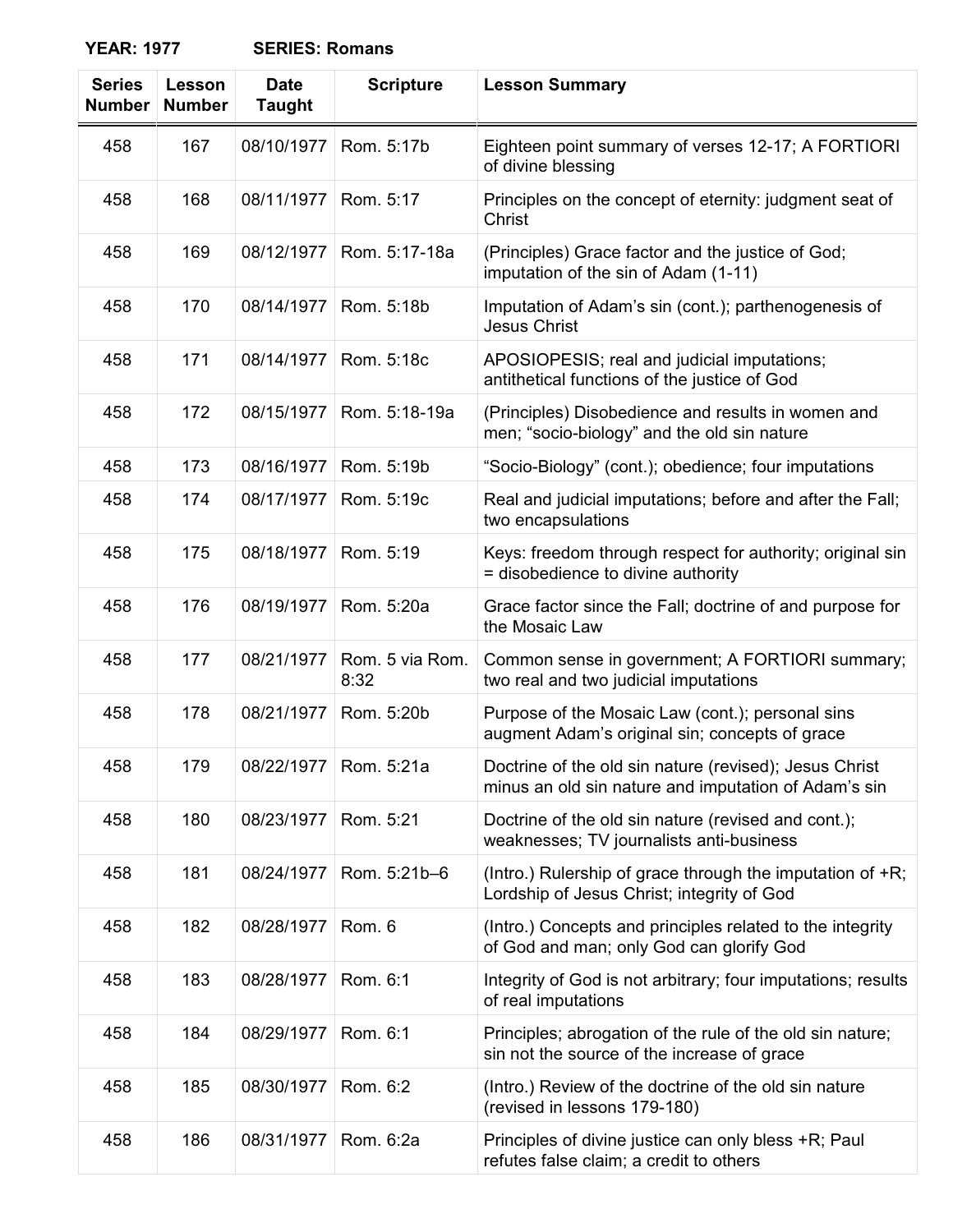| <b>SERIES: Romans</b> |  |
|-----------------------|--|
|-----------------------|--|

| <b>Series</b><br><b>Number</b> | Lesson<br><b>Number</b> | <b>Date</b><br><b>Taught</b> | <b>Scripture</b>                  | <b>Lesson Summary</b>                                                                                                                                       |
|--------------------------------|-------------------------|------------------------------|-----------------------------------|-------------------------------------------------------------------------------------------------------------------------------------------------------------|
| 458                            | 187                     | 09/01/1977                   | Rom. 6:2b                         | Baptism of the Holy Spirit cancels the sovereignty of the<br>old sin nature; increase of grace through spiritual<br>growth, not sin                         |
| 458                            | 188                     | 09/02/1977                   | Rom. 6:2                          | Imputation of eternal life to spiritual birth; doctrine of the<br>salvation ministry of God the Holy Spirit                                                 |
| 458                            | 189                     | 09/04/1977                   | Rom. 6:3a                         | Doctrine of seven baptisms; water baptism; baptism of<br>the Holy Spirit                                                                                    |
| 458                            | 190                     | 09/04/1977                   | Rom. 6:3b                         | Doctrine of positional truth; baptism of the Holy Spirit;<br>Church Age believers get double +R and eternal life                                            |
| 458                            | 191                     | 09/05/1977                   | Rom. 6; Gen.<br>2:9, 16-17; 3:1-6 | Tree of the knowledge of good and evil; human good;<br>morality; trees in the Garden of Eden                                                                |
| 458                            | 192                     | 09/06/1977                   | Rom. 6                            | Brain cf. mentality; anti-gun legislation; principles re<br>human and satanic good and evil                                                                 |
| 458                            | 193                     | 09/07/1977                   | Rom. 6:4a                         | Review of verses 1-3; distortion of "yield" and grace                                                                                                       |
| 458                            | 194                     | 09/08/1977                   | Rom. 6:4a                         | Church Age believer's identification with Jesus Christ's<br>spiritual and physical death; burial & rejection of good<br>and evil                            |
| 458                            | 195                     | 09/09/1977                   | Rom. 6:4b                         | Brain (computer) re drugs and programming with<br>doctrine; "newness of life"                                                                               |
| 458                            | 196                     | 09/11/1977                   | Rom. 6:5a                         | Evil U.S. government policies; doctrine of retroactive<br>positional truth                                                                                  |
| 458                            | 197                     | 09/11/1977                   | Rom. 6:5b                         | Brachylogy of Paul's genius; doctrine of current<br>positional truth                                                                                        |
| 458                            | 198                     | 09/16/1977                   | Rom. 6:6a                         | Intelligent comprehension; importance of repetition and<br>retroactive positional truth; encapsulation                                                      |
| 458                            | 199                     | 09/18/1977                   | Rom. 6:6b                         | Doctrine of the old sin nature (review lessons 179-180)                                                                                                     |
| 458                            | 200                     | 09/18/1977                   | Rom. 6:6b                         | Doctrine of the old sin nature (cont.); indwelling of the<br>Holy Spirit in the body; weaknesses and self-righteous<br>critics; adjusting to people cf. God |
| 458                            | 201                     | 09/19/1977                   | Rom. 6:6c                         | Retroactive positional truth re the old sin nature,<br>personal sins and good and evil                                                                      |
| 458                            | 202                     | 09/20/1977                   | Rom. 6:7                          | Freedom from slavery to the old sin nature; doctrine of<br>retroactive positional truth (review); Sam Ammons                                                |
| 458                            | 203                     | 09/21/1977                   | Rom. 6:8                          | Evil of Edward II vs. integrity of Andrew Harclay; truck<br>industry; current positional truth                                                              |
| 458                            | 204                     | 09/22/1977                   | Rom. 6:9a                         | Leadership quotes; relaxed mental attitude vs. social<br>mixing; doctrine of current positional truth (review)                                              |
| 458                            | 205                     | 09/23/1977                   | Rom. 6:9b-10a                     | Physical death; results of current positional truth;<br>intensification of good and evil in the Middle Ages                                                 |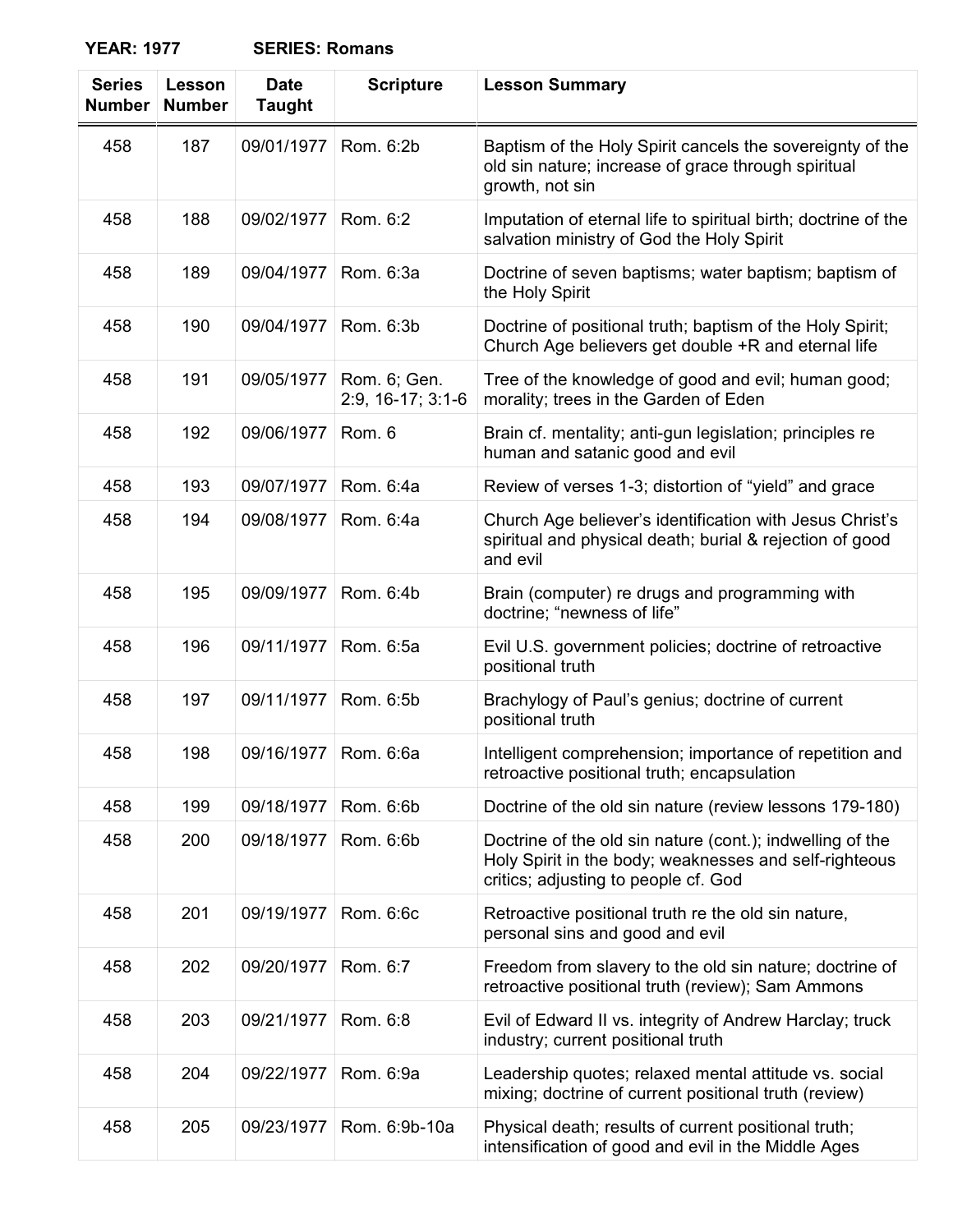| <b>Series</b><br><b>Number</b> | Lesson<br><b>Number</b> | <b>Date</b><br><b>Taught</b> | <b>Scripture</b>                                                  | <b>Lesson Summary</b>                                                                                                                              |
|--------------------------------|-------------------------|------------------------------|-------------------------------------------------------------------|----------------------------------------------------------------------------------------------------------------------------------------------------|
| 458                            | 206                     | 09/25/1977                   | Rom. 6:10b                                                        | Our position in Christ; blessings secure for the believer<br>though disciplined for carnality (David)                                              |
| 458                            | 207                     | 09/25/1977                   | Rom. 6:11                                                         | Rogers' Ranger Orders; Roman Empire Commodus cf.<br>Pertinax; Socrates on emotion; conclusion from<br>positional truth; resistance from temptation |
| 458                            | 208                     | 09/26/1977                   | Rom. 6:12                                                         | Madame Roland and the French Revolution; option re<br>the old sin nature; doctrine of logistical grace; right<br>pastor-teacher                    |
| 458                            | 209                     | 09/27/1977                   | Rom. 6:13a                                                        | Horatio Hornblower; authority; "yield" = place yourself<br>under orders: military analogy                                                          |
| 458                            | 210                     | 09/28/1977                   | Rom. 6:13                                                         | Doctrine of rebound (revised 1-3); Elihu Root on<br>government and the U.S. Constitution                                                           |
| 458                            | 211                     | 09/29/1977                   | Rom. 6:13; via<br>1 John 1:9;<br>1 Cor. 11:31                     | Doctrine of rebound (4, 5); tattling; "Three Musketeers"                                                                                           |
| 458                            | 212                     | 09/30/1977                   | Rom. 6:13; via<br>Matt. 18:23-35;<br>1 Cor. 5:1;<br>2 Cor. 2:5-11 | Explanation of 1 Cor. 5:1ff and 2 Cor. 2:5-11; doctrine<br>of rebound (6-11)                                                                       |
| 458                            | 213                     | 10/02/1977                   | Rom. 6:13                                                         | Doctrine of the filling of the Holy Spirit (1-3); brain cf.<br>soul and influences between them                                                    |
| 458                            | 214                     | 10/02/1977                   | Rom. 6:13b                                                        | Doctrines of the filling of the Holy Spirit (4-9) and<br>pseudo-spirituality                                                                       |
| 458                            | 215                     | 10/06/1977                   | Rom. 6:13c                                                        | Guadalcanal; distractions from Bible doctrine; "deaths"                                                                                            |
| 458                            | 216                     | 10/07/1977   Rom. 6:13       |                                                                   | Grace pipeline; anatomy of and re-programming of the<br>brain from good and evil to Bible doctrine                                                 |
| 458                            | 217                     | 10/09/1977                   | Rom. 6:14                                                         | General Keegan on U.S. crisis; old sin nature =<br>husband #1; Law = marriage counselor; Jesus Christ =<br>husband #2                              |
| 458                            | 218                     | 10/09/1977                   | Rom. 6:15                                                         | Distortion of grace; maximum Bible doctrine results in<br>increase of grace; Wilson vs. T. Roosevelt                                               |
| 458                            | 219                     | 10/10/1977                   | Rom. 6:16a                                                        | Authority: legitimate, of Caesars and attacks on<br>authority of management                                                                        |
| 458                            | 220                     | 10/11/1977                   | Rom. 6:16b                                                        | Para- and elite troops; opting for proper authority;<br>happiness in obedience                                                                     |
| 458                            | 221                     | 10/12/1977                   | Rom. 6:16c                                                        | Jackson, etc.: spiritual preparation for disaster;<br>reversionism and sin unto death under the rule of the<br>old sin nature                      |
| 458                            | 222                     | 10/13/1977                   | Rom. 6:17a                                                        | Marriage analogy of slavery to the old sin nature or<br>Jesus Christ and husband; volition                                                         |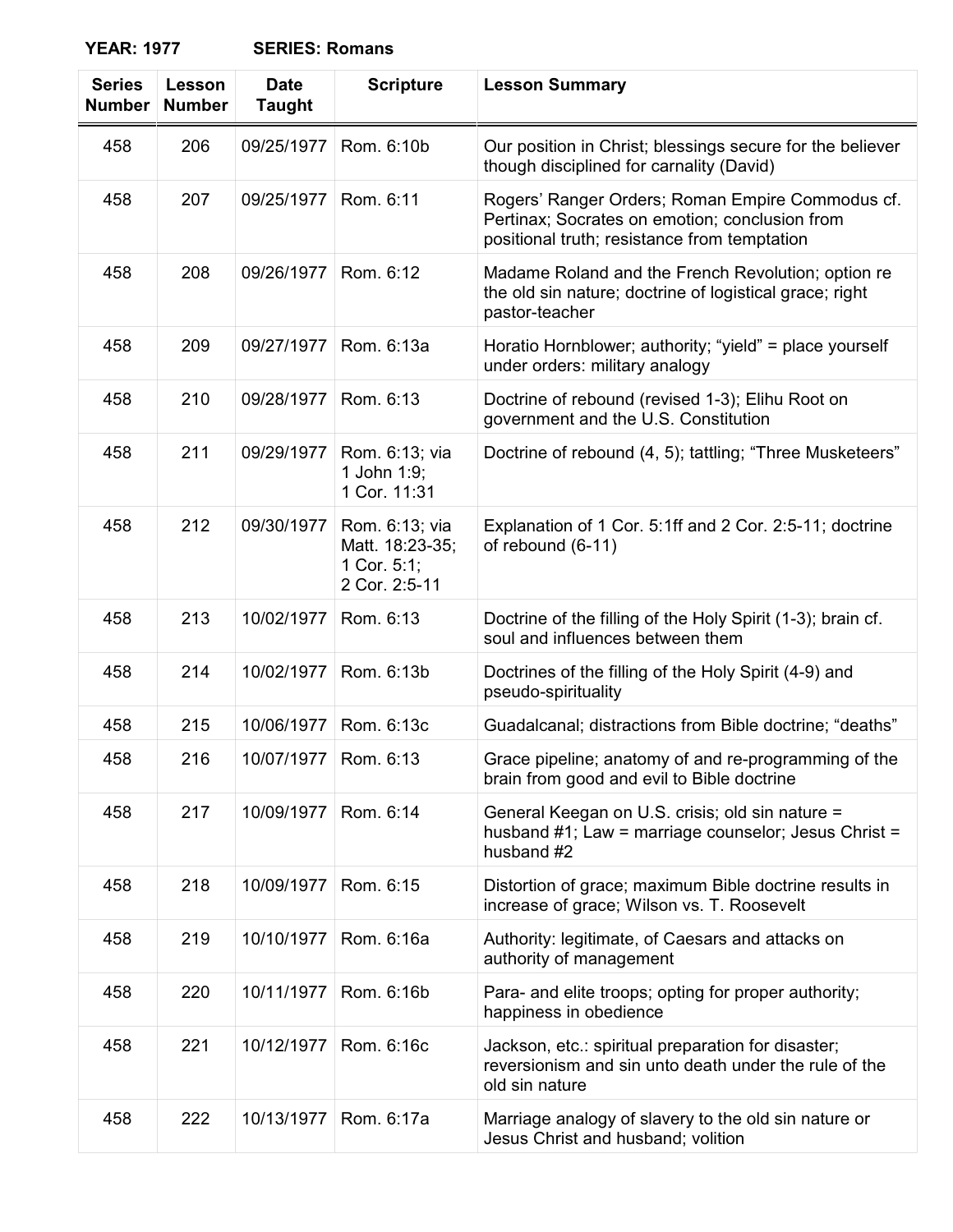| <b>Series</b><br><b>Number</b> | Lesson<br><b>Number</b> | <b>Date</b><br><b>Taught</b> | <b>Scripture</b>                          | <b>Lesson Summary</b>                                                                                                   |
|--------------------------------|-------------------------|------------------------------|-------------------------------------------|-------------------------------------------------------------------------------------------------------------------------|
| 458                            | 223                     | 10/14/1977                   | Rom. 6:17b                                | Authority in marriage; rejection of first husband, the old<br>sin nature, made experiential by GAP                      |
| 458                            | 224                     | 10/16/1977                   | Rom. 6:18                                 | Legitimate slavery (as in marriage); rejection of the rule<br>of the old sin nature for enslavement to +R               |
| 458                            | 225                     | 10/17/1977                   | Rom. 6:19a                                | Importance of imputed +R; slavery: legitimate and to<br>+R; freedom from the old sin nature rule                        |
| 458                            | 226                     | 10/17/1977                   | Rom. 6:19b                                | Ranger Field Manual, RBT3; professional Christians;<br>benefits of slavery                                              |
| 458                            | 227                     | 10/18/1977                   | Rom. 6:19c                                | "The Desert War" Time-Life publication; sanctification in<br>phase 1, 2, 3 and results                                  |
| 458                            | 228                     | 10/19/1977                   | Rom. 6:20; 7:1-7                          | Taxpayer's complaint; unbeliever a slave to the old sin<br>nature, excluded from +R of God                              |
| 458                            | 229                     | 10/20/1977                   | Rom. 6:21                                 | Establishment vs. total depravity; doctrine of the Last<br>Judgment (second death)                                      |
| 458                            | 230                     | 10/21/1977                   | Rom. 6:22                                 | Results of divorce from the old sin nature at salvation<br>and slavery to Jesus Christ                                  |
| 458                            | 231                     | 10/23/1977                   | Rom. 6:23                                 | (Corrected translation verses 1-22) Rations from the old<br>sin nature: spiritual and second deaths                     |
| 458                            | 232                     | 10/23/1977                   | Rom. 7:1a                                 | Virgin birth; old sin natures of Mary and virgins; doctrine<br>of imputations (real and judicial)                       |
| 458                            | 233                     | 10/28/1977                   | Rom. 7:1b                                 | "Panzer Battles"; Mosaic Law a marriage counselor for<br>the unbeliever; counseling                                     |
| 458                            | 234                     | 10/30/1977                   | Rom. 7:2; Deut.<br>24:1-4a; Matt.<br>5:32 | Old Testament divorce (death to old spouse); salvation<br>= divorce the old sin nature and marry Jesus Christ           |
| 458                            | 235                     | 10/30/1977                   | Rom. 7:2-3                                | (Review of verse 2) Results of positional truth; Paul<br>retrieves wandering minds regarding divorce                    |
| 458                            | 236                     | 10/31/1977                   | Rom. 7:4a                                 | Military resolutions; privacy for GAP; believer back<br>under the old sin nature and three codices of the<br>Mosaic Law |
| 458                            | 237                     | 11/01/1977                   | Rom. 7:4b                                 | Marriage analogy (cont.); children of the marriage to<br><b>Jesus Christ</b>                                            |
| 458                            | 238                     | 11/02/1977                   | Rom. 7:5                                  | Intro. review of the doctrines of the baptism of the Holy<br>Spirit and positional truth                                |
| 458                            | 239                     | 11/03/1977                   | Rom. 7:5                                  | Intro. MacArthur (CMH); racism; doctrine of retroactive<br>positional truth; migrations to the United States            |
| 458                            | 240                     | 11/04/1977                   | Rom. 7:5-6a                               | Children of the first and second marriages; functions of<br>the three codices of the Mosaic Law                         |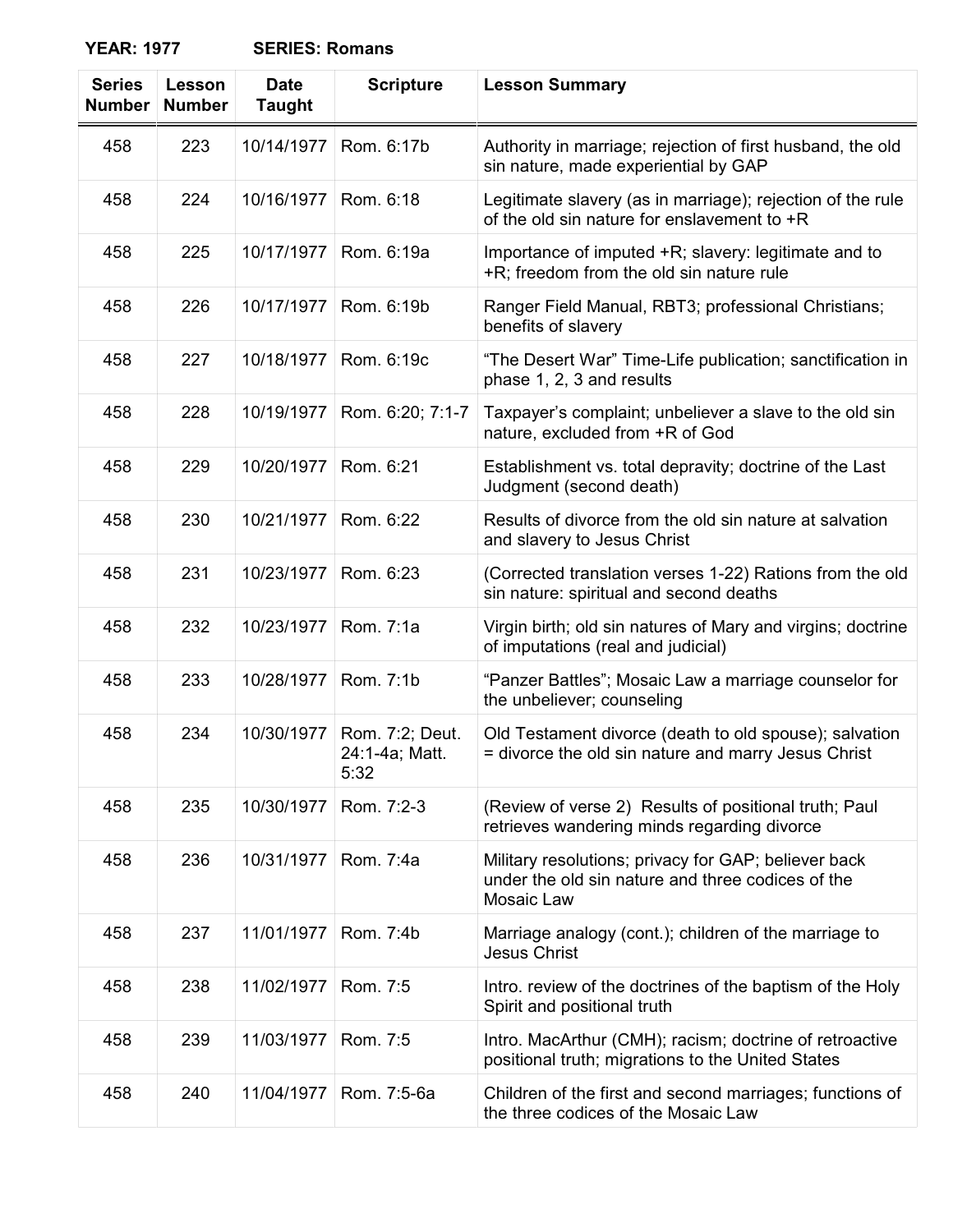| <b>Series</b><br><b>Number</b> | Lesson<br><b>Number</b> | <b>Date</b><br><b>Taught</b> | <b>Scripture</b>        | <b>Lesson Summary</b>                                                                                                        |
|--------------------------------|-------------------------|------------------------------|-------------------------|------------------------------------------------------------------------------------------------------------------------------|
| 458                            | 241                     | 11/06/1977                   | Rom. 7:6b               | MacArthur re Nov. 11; abuse of authority; can't rebound<br>good and evil                                                     |
| 458                            | 242                     | 11/06/1977                   | Rom. 7:6c               | Power and the old sin nature corrupt; self-promotion;<br>basic power is volition                                             |
| 458                            | 243                     | 11/07/1977                   | Rom. 7:7a               | The Rangers; only the Mosaic Law reveals old sin<br>nature trends; stay with the system                                      |
| 458                            | 244                     | 11/08/1977                   | Rom. 7:7b; Ex.<br>20:17 | MacArthur as a General; role of the Mosaic Law; lust:<br>definition and illustration in trends                               |
| 458                            | 245                     | 11/09/1977                   | Rom. 7:8a               | General Sir Walter Walker; doctrine of the Mosaic Law<br>(review); three codices; thoughtfulness                             |
| 458                            | 246                     | 11/10/1977                   | Rom. 7:8b               | Mitchell Paige, USMC, CMH; doctrine of the old sin<br>nature (review); lust vs. tenth commandment                            |
| 458                            | 247                     | 11/11/1977                   | Rom. 7:9                | Unknown Soldiers (Tombs); unbeliever's ignorance of<br>the old sin nature; lusts invigorated by knowledge of<br>them         |
| 458                            | 248                     | 11/13/1977                   | Rom. 7:9-10             | (vs 9 principles) General Sir Walker; profit motivation:<br>Mosaic Law gives problems and solutions                          |
| 458                            | 249                     | 11/13/1977                   | Rom. 7:11               | General Keegan; rationalizing lusts of the old sin nature<br>after knowledge of them; old dog nature                         |
| 458                            | 250                     | 11/14/1977                   | Rom. 7:12-13a           | Mosaic Law is not the culprit, but the perfect marriage<br>counselor                                                         |
| 458                            | 251                     | 11/15/1977                   | Rom. 7:13b-14a          | Monopolies; repetition; old sin nature and the wife are<br>culprits, not the Mosaic Law                                      |
| 458                            | 252                     | 11/16/1977                   | Rom. 7:14b              | Carnality cf. reversionism; public confession of sin;<br>culprits of first and second marriages                              |
| 458                            | 253                     | 11/17/1977                   | Rom. 7:15               | Yielding to the old sin nature without rebound; "lack of<br>spiritual progress" report                                       |
| 458                            | 254                     | 11/18/1977                   | Rom. 7:16               | (vs 15 principles) Carter and the USSR; first attack of<br>the ex-husband, the old sin nature; crusades hinder<br><b>GAP</b> |
| 458                            | 255                     | 11/20/1977                   | Rom. 7:17               | Roles of the old sin nature, volition and the Holy Spirit<br>re inner conflict of the believer                               |
| 458                            | 256                     | 11/20/1977                   | Rom. 7:18a              | Can't depend on people; soul is the issue not the body;<br>role of volition and knowledge of Bible doctrine                  |
| 458                            | 257                     | 11/21/1977                   | Rom. 7:18b-19           | Principle of the failure of sincere Christians; policy;<br>human vs. divine solutions                                        |
| 458                            | 258                     | 11/22/1977                   | Rom. 7:20               | Second attack of husband #1; inner conflict; shift of<br>responsibility from the old sin nature to believer's<br>volition    |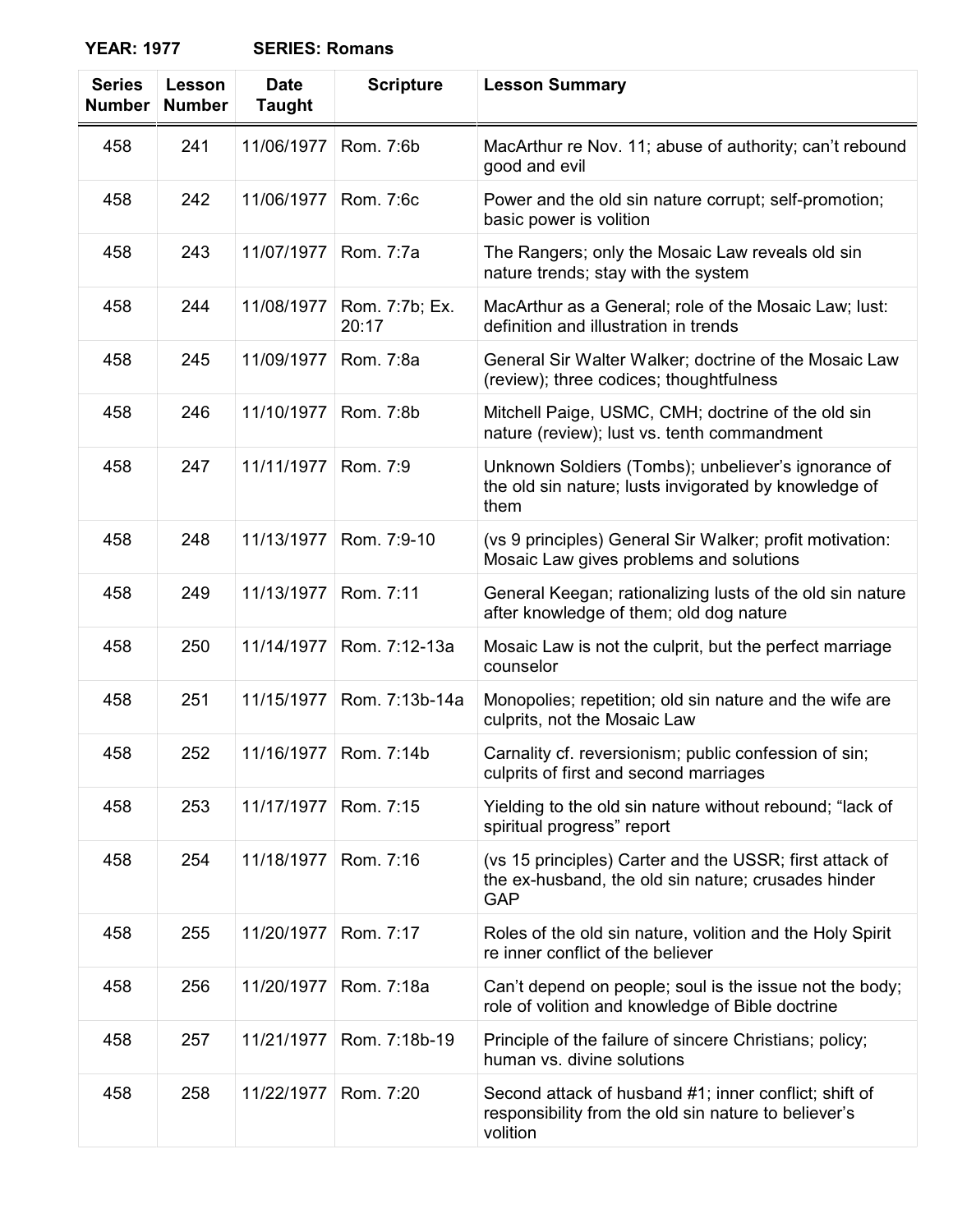| <b>SERIES: Romans</b> |  |
|-----------------------|--|
|-----------------------|--|

| <b>Series</b><br><b>Number</b> | Lesson<br><b>Number</b> | <b>Date</b><br><b>Taught</b> | <b>Scripture</b>       | <b>Lesson Summary</b>                                                                                                                         |
|--------------------------------|-------------------------|------------------------------|------------------------|-----------------------------------------------------------------------------------------------------------------------------------------------|
| 458                            | 259                     | 11/23/1977                   | Rom. 7:21              | Battle of the Bulge-1; conflict in the soul from<br>coexistence of Bible doctrine and the old sin nature                                      |
| 458                            | 260                     | 11/24/1977                   | Rom. 7:22              | Battle of the Bulge-2; doctrine in NOUS can't be<br>applied; prisoner of war of the old sin nature; volition                                  |
| 458                            | 261                     | 11/24/1977                   | Rom. 7:23              | Battle of the Bulge-3; negative volition of the believer =<br>prisoner of war of the old sin nature; doctrine aids<br>volition against attack |
| 458                            | 262                     | 11/25/1977                   | Rom. 7:24              | Battle of the Bulge-4; principle of the increase of the<br>grace of God                                                                       |
| 458                            | 263                     | 11/26/1977                   | Rom. 7:24              | Battle of the Bulge-5; principle of rescue from this body<br>of death to newness of life                                                      |
| 458                            | 264                     | 11/26/1977                   | Rom. 7:24              | Principle 25, basis for the increase of grace; conflict of<br>options; A FORTIORI                                                             |
| 458                            | 265                     | 11/26/1977                   | Rom. 8:1; John<br>6:69 | Battle of the Bulge-6; intro. doctrine of sanctification:<br>agents, phase 1                                                                  |
| 458                            | 266                     | 11/27/1977                   | Rom. 8                 | Intro. only SG2 blessings glorify God; doctrine of<br>sanctification                                                                          |
| 458                            | 267                     | 11/27/1977                   | Rom. 8                 | Intro. the new life; doctrine of sanctification (revised<br>$pt.5-8)$                                                                         |
| 458                            | 268                     | 11/28/1977                   | Rom. 8:1               | Result of positional sanctification; condemnation cf.<br>judgment; doctrine of the Last Judgment                                              |
| 458                            | 269                     | 11/29/1977                   | Rom. 8:1               | Review of the doctrines of eternal security and current<br>positional truth                                                                   |
| 458                            | 270                     | 11/30/1977                   | Rom. 8:2               | Diary of a Yankee soldier; review of the doctrines of the<br>convicting ministry of the Holy Spirit and baptism of<br><b>Holy Spirit</b>      |
| 458                            | 271                     | 12/01/1977                   | Rom. 8:3               | Mosaic Law is not for salvation, spirituality or to reach<br>maturity; amplification of the doctrine of imputation                            |
| 458                            | 272                     | 12/02/1977                   | Rom. 8:3               | Battle of the Bulge-7; principle of amplification of the<br>doctrine of imputation (cont.)                                                    |
| 458                            | 273                     | 12/04/1977                   | Rom. 8:4a              | Divine justice can only bless +R; real imputation of<br>divine blessing to +R without compromise of the<br>essence of God                     |
| 458                            | 274                     | 12/04/1977                   | Rom. 8:4b              | Doctrine of PLEROO: fill up a deficiency; exploitation of<br>imputations; legal requirement of the Mosaic Law                                 |
| 458                            | 275                     | 12/05/1977                   | Rom. 8:5               | Intro. Battle of the Bulge Plans; doctrine of the filling of<br>the Holy Spirit (revised)                                                     |
| 458                            | 276                     | 12/06/1977                   | Rom. 8:5               | Intro. Battle of the Bulge, 14 <sup>th</sup> CAV.; doctrine of the<br>filling of the Holy Spirit (pts. 8-10); pseudo-spirituality             |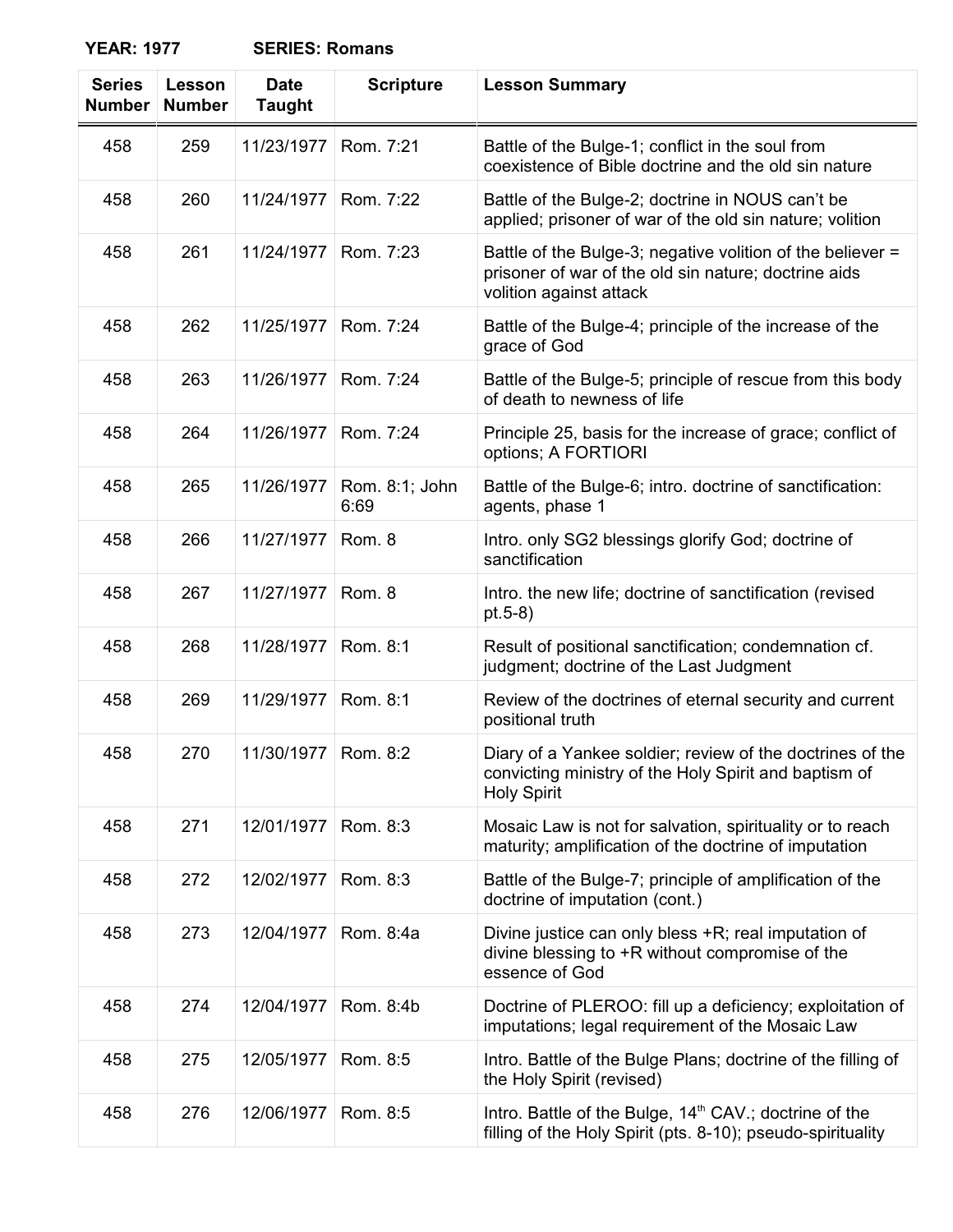| <b>Series</b><br><b>Number</b> | Lesson<br><b>Number</b> | <b>Date</b><br><b>Taught</b> | <b>Scripture</b>               | <b>Lesson Summary</b>                                                                                                                            |
|--------------------------------|-------------------------|------------------------------|--------------------------------|--------------------------------------------------------------------------------------------------------------------------------------------------|
| 458                            | 277                     | 12/11/1977                   | Rom. 8 via<br>1 Kings 19:1-18  | Fear vs. faith-rest; doctrine of the filling of the Holy<br>Spirit (pt.11)                                                                       |
| 458                            | 278                     | 12/11/1977                   | Rom. 8:5                       | Review; conflict of thought patterns; carnality defined                                                                                          |
| 458                            | 279                     | 12/12/1977                   | Rom. 8:5                       | Doctrine of mental attitude (good review); tension,<br>mental attitude of troops without company<br>commanders; rapport and diplomats            |
| 458                            | 280                     | 12/13/1977                   | Rom. 8:6a                      | Military disaster trends of the U.S.; results of mental<br>conflict; doctrine of the sin unto death (review)                                     |
| 458                            | 281                     | 12/14/1977                   | Rom. 8:6b                      | Hungarian crown; costly U.S. Dept. of Energy; blessing<br>imputed to +R only                                                                     |
| 458                            | 282                     | 12/15/1977                   | Rom. 8:6                       | Necessity of two judicial imputations before the real<br>imputation of divine blessing (6 categories) to $+R$                                    |
| 458                            | 283                     | 12/16/1977                   | Rom. 8:6 via Job<br>$5:1 - 18$ | Factors in imputations; basis and permanence of divine<br>blessings cf. logistical grace                                                         |
| 458                            | 284                     | 12/18/1977                   | Rom. 8:7a; Job<br>$5:19-27$    | Undeserved suffering in SG2 blessings; categories of<br>disaster; divine timing of death                                                         |
| 458                            | 285                     | 12/18/1977                   | Rom. 8; Ps. 23:1               | [PSALM 23 SPECIAL, lessons 285-291]<br>Permanence of imputed divine blessings in spite of the<br>failure of the believer; The Shepherd and sheep |
| 458                            | 286                     | 12/19/1977                   | Rom. 8:6; Ps.<br>$23:2-3a$     | Battle of the Bulge; security of and capacity for divine<br>blessing; +H in adversity                                                            |
| 458                            | 287                     | 12/20/1977                   | Rom. 8:6; Ps.<br>23:3b         | Battle of the Bulge; guided in tracks of imputed +R;<br>divine blessing cf. logistical grace                                                     |
| 458                            | 288                     | 12/21/1977                   | Rom. 8:6; Ps.<br>23:4a         | Battle of the Bulge: St. Vith; you die alone; no fear in<br>supergrace; concept of divine integrity                                              |
| 458                            | 289                     | 12/22/1977                   | Rom. 8:6; Ps.<br>23:4b         | Temporary target for imputation; SG2 believer's<br>temporary loss of blessing enhances them                                                      |
| 458                            | 290                     | 12/23/1977                   | Rom. 8:6; Ps.<br>23:5a         | Battle of the Bulge: Bergdorf; banquet table from Bible<br>doctrine in the soul; background for David's undeserved<br>suffering                  |
| 458                            | 291                     | 12/25/1977                   | Rom. 8:6; Ps.<br>$23:5b-6$     | Battle of the Bulge: Bastogne; David's temporary<br>separation from SG2 blessings                                                                |
| 458                            | 292                     | 12/25/1977                   | Rom. 8:7a                      | Patton, Gen. Creighton Abrams; biblical form of<br>government; three categories of thought hostile to God                                        |
| 458                            | 293                     | 12/26/1977                   | Rom. 8:7b                      | Battle of the Bulge: Abrams; right mental attitude<br>respects authority; insubordination to divine policy                                       |
| 458                            | 294                     | 12/27/1977                   | Rom. 8:8                       | Battle of the Bulge: "Monty"; issue of means for<br>pleasing God; reversionism cf. carnality                                                     |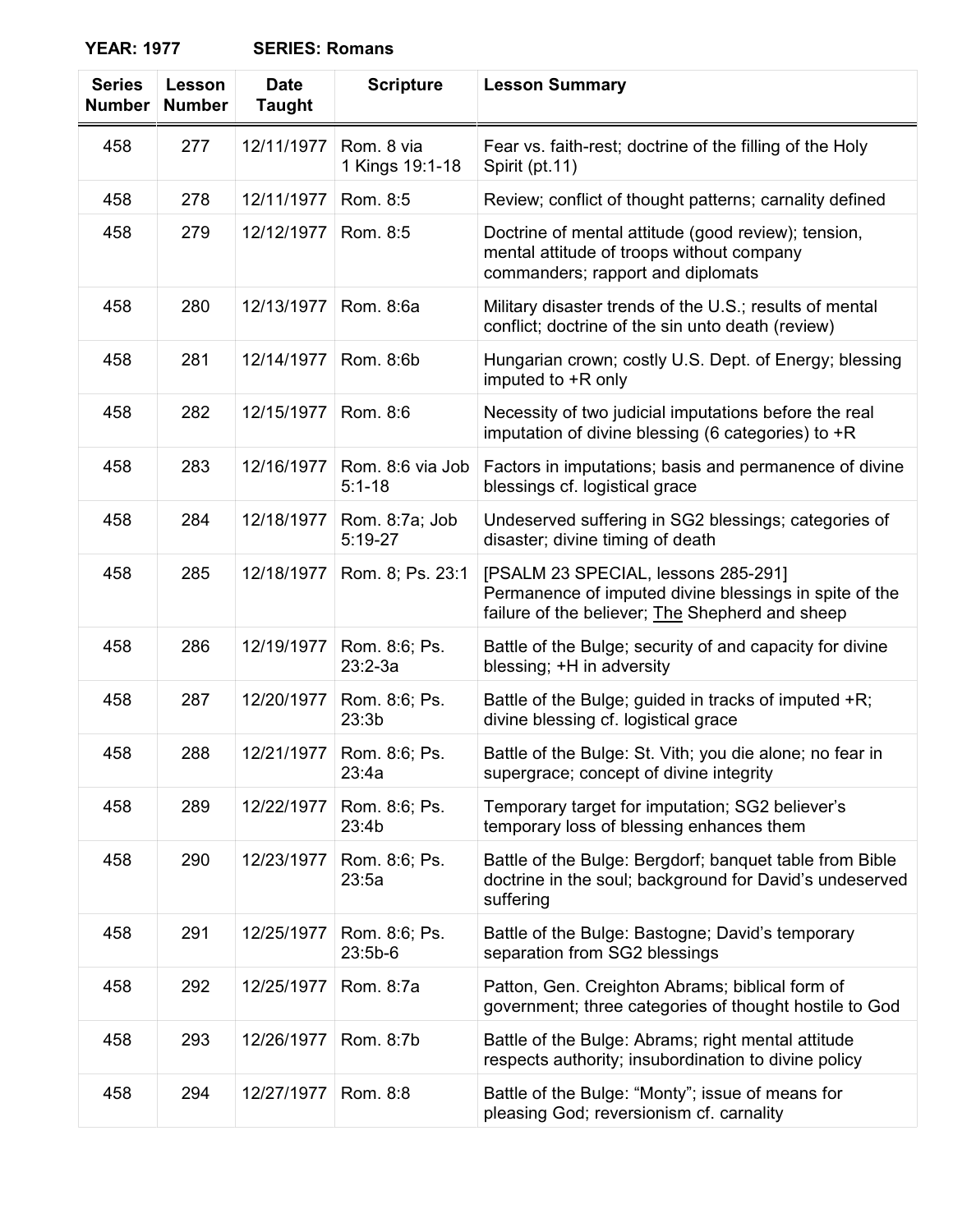| <b>Series</b><br><b>Number</b> | Lesson<br><b>Number</b> | <b>Date</b><br><b>Taught</b> | <b>Scripture</b>     | <b>Lesson Summary</b>                                                                                                                                           |
|--------------------------------|-------------------------|------------------------------|----------------------|-----------------------------------------------------------------------------------------------------------------------------------------------------------------|
| 458                            | 295                     | 12/28/1977                   | Rom. 8:8             | Battle of the Bulge: CMHs; American aggressiveness;<br>distractions from Bible doctrine; means for pleasing<br>God                                              |
| 458                            | 296                     | 12/29/1977                   | Rom. 8:9             | Doctrine of the indwelling of the Holy Spirit (revised);<br>necessity and function of the indwelling of the Holy<br>Spirit; issue of the doctrine of procession |
| 458                            | 297                     | 12/30/1977                   | Rom. 8:10            | Doctrine of the indwelling of Jesus Christ; missing link<br>between imputed +R and divine blessing                                                              |
| 458                            | 298                     | 12/31/1977                   | Rom. 8; Ps.<br>138:2 | Principle of the importance of Bible doctrine; memorial<br>to Hood's Texas Brigade                                                                              |
| 458                            | 299                     | 01/01/1978                   | Rom. 8:11            | Ministry of the indwelling of the Holy Spirit                                                                                                                   |
| 458                            | 300                     | 01/01/1978                   | Rom. 8:12-13a        | "Brother"; obligation and authority; results of the<br>believer living under the authority of the old sin nature                                                |
| 458                            | 301                     | 01/02/1978                   | Rom. 8:13b-14a       | Doctrine of the sin unto death; alternatives in the<br>Christian life; concepts of divine guidance                                                              |
| 458                            | 302                     | 01/03/1978                   | Rom. 8:14a           | Doctrine of divine guidance: comparing of divine will,<br>decrees, foreknowledge, omniscience and laws                                                          |
| 458                            | 303                     | 01/04/1978                   | Rom. 8:14a           | Divine guidance (cont.); review of lesson 302;<br>categories of the will of God                                                                                 |
| 458                            | 304                     | 01/05/1978                   | Rom. 8:14b           | Doctrine of divine guidance (cont.); will of God (+<br>mechanics) for the human race and believers                                                              |
| 458                            | 305                     | 01/06/1978                   | Rom. 8:15a           | Doctrine of fear (review); biblical doctrine of adoption:<br>definition and Roman custom                                                                        |
| 458                            | 306                     | 01/08/1978                   | Rom. 8:15b           | Biblical doctrine of adoption (cont.): mechanics and<br>illustrations from Roman Caesars                                                                        |
| 458                            | 307                     | 01/08/1978                   | Rom. 8:16a           | Analysis of the movie "Castle Keep"; devil's triangle; two<br>witnesses of adoption of the believer by God                                                      |
| 458                            | 308                     | 01/13/1978                   | Rom. 8:16b           | Doctrine inserted into life; two witnesses establish Bible<br>doctrine as reality, Holy Spirit and human spirit                                                 |
| 458                            | 309                     | 01/15/1978                   | Rom. 8:17a           | "Beggar's Opera"; our Anglo-Saxon heritage;<br>bureaucracy; heirship demands blessing                                                                           |
| 458                            | 310                     | 01/15/1978                   | Rom. 8:17b           | Capacity for and purpose of undeserved suffering for<br>the mature believer cf. the unique suffering of Jesus<br>Christ                                         |
| 458                            | 311                     | 01/16/1978                   | Rom. 8:18            | Present suffering cf. eternal glory; emotion; doctrine of<br>suffering (pts.1-4a)                                                                               |
| 458                            | 312                     | 01/17/1978                   | Rom. 8:19            | Intro. Eric Hoffer; doctrine of suffering (4b-9); self-<br>discipline and economic depression                                                                   |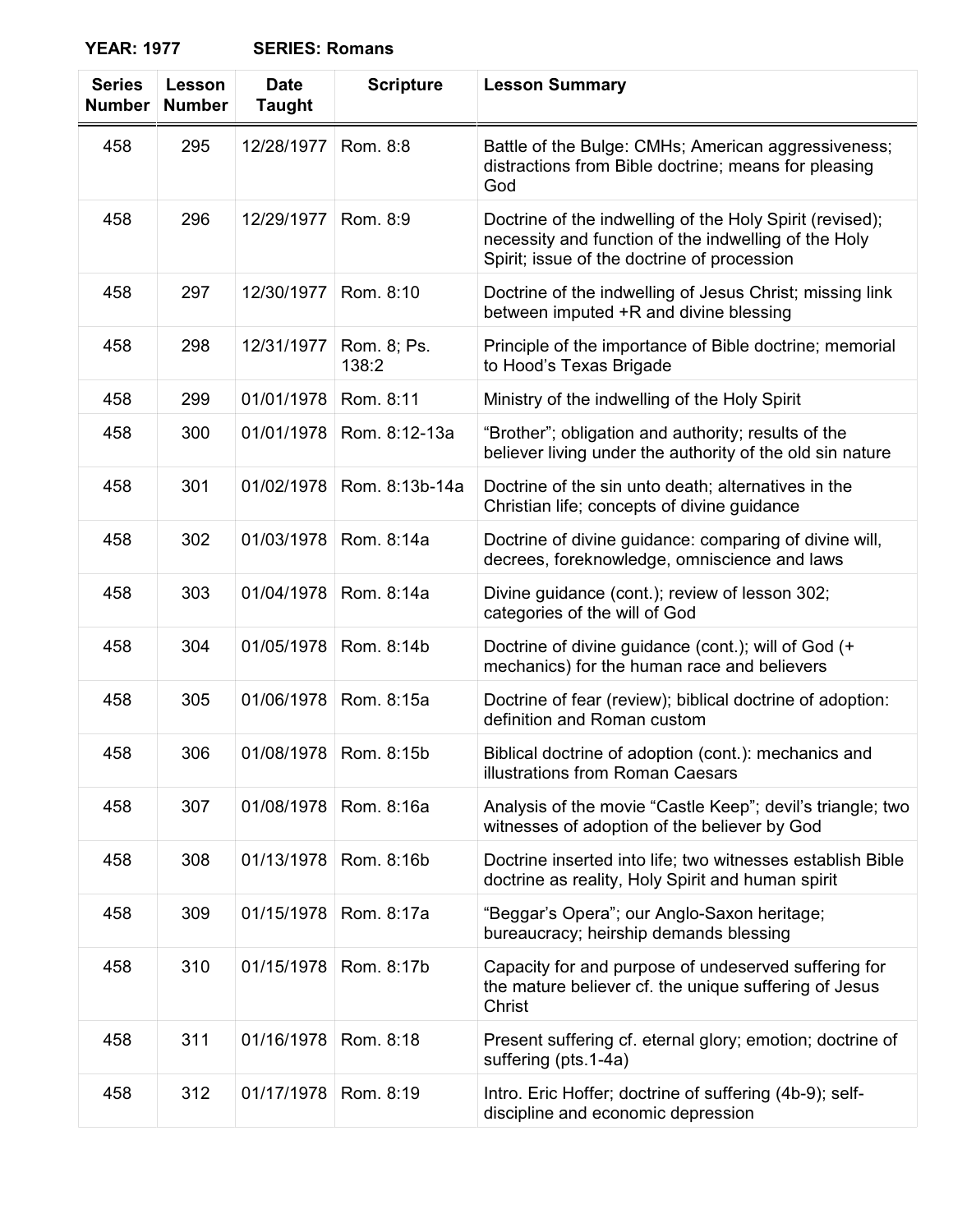| <b>Series</b><br><b>Number</b> | Lesson<br><b>Number</b> | <b>Date</b><br><b>Taught</b> | <b>Scripture</b>           | <b>Lesson Summary</b>                                                                                                                |
|--------------------------------|-------------------------|------------------------------|----------------------------|--------------------------------------------------------------------------------------------------------------------------------------|
| 458                            | 313                     | 01/18/1978                   | Rom. 8:19                  | In undeserved suffering since the fall of man, nature<br>awaits the Second Advent; chronology of the future                          |
| 458                            | 314                     | 01/19/1978                   | Rom. 8; 1 Cor.<br>15:50-58 | Doctrine of the Rapture (extensive review); emotion and<br>the big genuflect                                                         |
| 458                            | 315                     | 01/20/1978                   | Rom. 8:20                  | Doctrine of the Rapture (pts. 7-10); undeserved<br>suffering of the material universe                                                |
| 458                            | 316                     | 01/22/1978                   | Rom. 8:21a                 | Parties and peasants; concepts of the Millennium;<br>suffering of nature from the corruption of man                                  |
| 458                            | 317                     | 01/22/1978                   | Rom. 8:21b-23a             | Blessing from undeserved suffering of the supergrace<br>believer cf. of nature though sharing the corruption of<br>man               |
| 458                            | 318                     | 01/23/1978                   | Rom. 8:23b                 | Blessing implications of "First Fruits of the Spirit";<br>doctrine of logistical grace                                               |
| 458                            | 319                     | 01/24/1978                   | Rom. 8:23c-25              | General Keegan re Soviets; groans of undeserved<br>suffering of nature and SG believers anticipating future<br>blessings             |
| 458                            | 320                     | 01/25/1978                   | Rom. 8:24-25               | Three hopes + intensification by undeserved suffering;<br>construction of potential from imputation                                  |
| 458                            | 321                     | 01/26/1978                   | Rom. 8                     | Relationship of imputations, potentials, Bible doctrine<br>and hope; stimulus of undeserved suffering for hope of<br>SG <sub>3</sub> |
| 458                            | 322                     | 01/27/1978                   | Rom. 8:26-27               | X+Y+Z=Glory of God; intercessory prayer of the Holy<br>Spirit on behalf of the mature believer in undeserved<br>suffering            |
| 458                            | 323                     |                              | 01/29/1978   Rom. 8:28a    | Math formula for converting potentials of the<br>imputations into hope and reality                                                   |
| 458                            | 324                     | 01/29/1978                   | Rom. 8:28b                 | Formula for the Plan of God for the mature believer;<br>X+Y+Z=Good; doctrine of the third hope and seventh<br>imputation             |
| 458                            | 325                     | 02/03/1978                   | Rom. 8:28                  | (Review) X+Y+Z=Good; virgin pregnancy; guillotine;<br>principle of the Y radical                                                     |
| 458                            | 326                     | 02/05/1978                   | Rom. 8:29                  | X+Y+Z=Good; five steps to glory: Step 1. Thinking;<br>summary of the doctrine of divine attributes                                   |
| 458                            | 327                     | 02/05/1978                   | Rom. 8:29                  | Step 2. Reality of the plan of God and doctrine of divine<br>decrees; omniscience cf. decrees and foreknowledge                      |
| 458                            | 328                     | 02/06/1978                   | Rom. 8:29b-30a             | "The First Born"; Steps 2 and 3. Entrance into the plan<br>of God; attacks on X+Y+Z; election                                        |
| 458                            | 329                     | 02/07/1978                   | Rom. 8:30b-31              | Election; Step 4. Justification by imputation of +R; first<br>of five challenges to new life: opposition                             |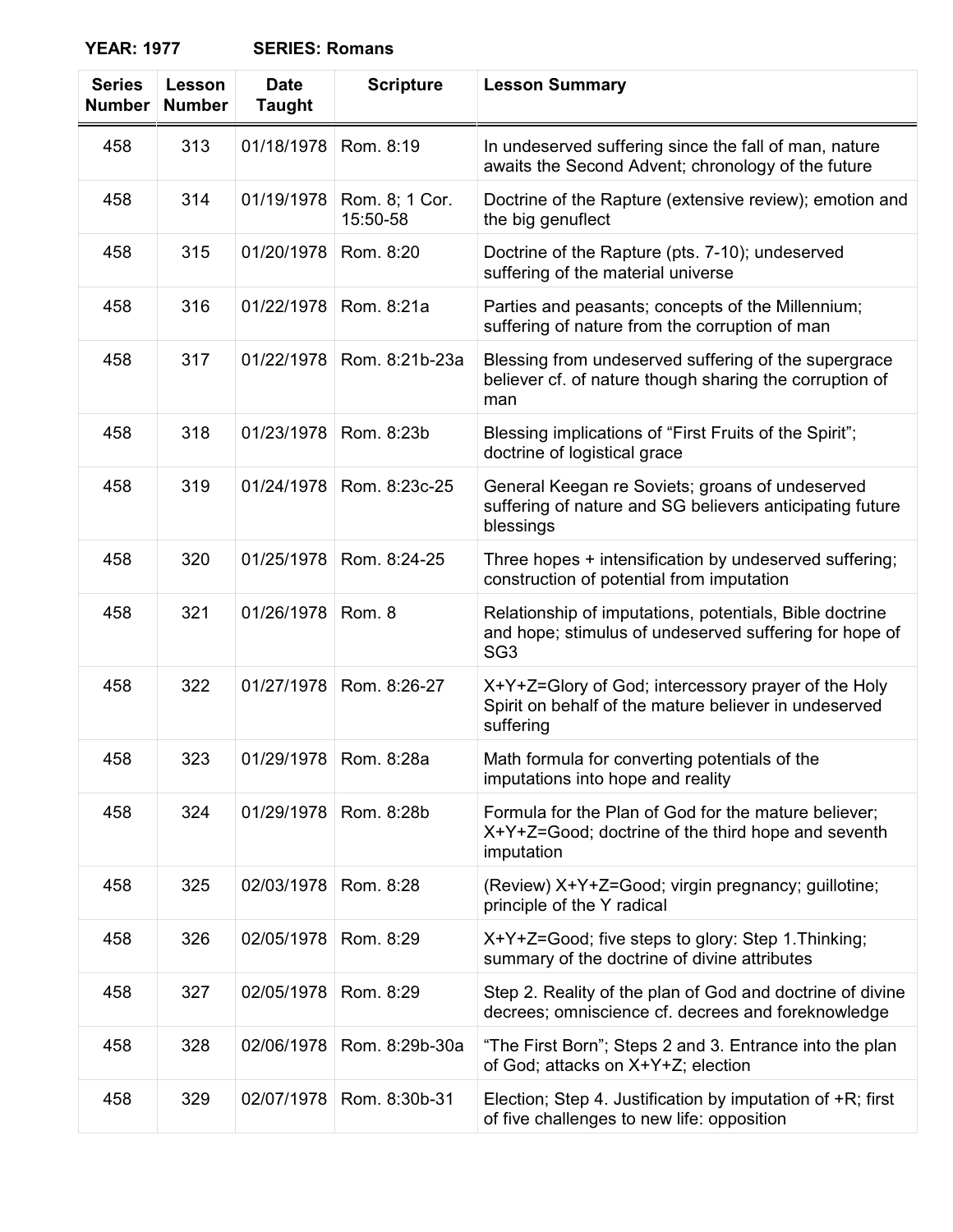| <b>Series</b><br><b>Number</b> | Lesson<br><b>Number</b> | <b>Date</b><br><b>Taught</b> | <b>Scripture</b>         | <b>Lesson Summary</b>                                                                                                                 |
|--------------------------------|-------------------------|------------------------------|--------------------------|---------------------------------------------------------------------------------------------------------------------------------------|
| 458                            | 330                     | 02/08/1978                   | Rom. 8:32                | Concept of and encouragement thru A FORTIORI;<br>prosperity; doctrine of imputation (revised, 1. a-j)                                 |
| 458                            | 331                     | 02/09/1978                   | Rom. 8:32                | Doctrine of imputation (pts. 2-4); real imputations at<br>physical birth, exception of Jesus Christ; personal sins<br>on Jesus Christ |
| 458                            | 332                     | 02/10/1978                   | Rom. 8:32                | Doctrine of imputation (pts. 5-6): Judicial imputation of<br>+R and real imputation of eternal life at salvation                      |
| 458                            | 333                     | 02/12/1978                   | Rom. 8:32                | Doctrine of imputation (pt. 7a): Real imputations and<br>categories (1-3) of SG2 blessings in time                                    |
| 458                            | 334                     | 02/12/1978                   | Rom. 8:32                | Doctrine of imputation (pts. 7b-8): SG2 blessings<br>category 4-6 blessings in eternity; judgment seat of<br><b>Jesus Christ</b>      |
| 458                            | 335                     | 02/13/1978                   | Rom. 8:32                | Doctrine of imputation (pt. 8b, judgment seat of Jesus<br>Christ); decorations: military and athletic analogy                         |
| 458                            | 336                     | 02/14/1978                   | Rom. 8:32                | Doctrine of imputation (pt. 9-13): equation, potential and<br>doctrine produces Hope                                                  |
| 458                            | 337                     | 02/15/1978                   | Rom. 8:33                | Privacy of the royal priesthood; judging cf. legitimate<br>evaluation; divine prerogative re judgment                                 |
| 458                            | 338                     | 02/16/1978                   | Rom. 8:34                | "You can't be a Christian and do that"; doctrine of<br>ascension and session (review); Jesus Christ our<br>defense attorney           |
| 458                            | 339                     | 02/17/1978                   | Rom. 8:35a               | Challenge 3: Judging; privacy; Jesus Christ, our<br>advocate; doctrine of the function of the Royal High<br>Priest; love              |
| 458                            | 340                     |                              | 02/19/1978 Rom. 8:35b-36 | Challenge to the plan of God 4,5: undeserved suffering:<br>martyrdom; de-capitalization; life of Nero                                 |
| 458                            | 341                     | 02/19/1978                   | Rom. 8:37-39             | Six adversities; angelic hierarchy; confidence in the<br>security of the believer in divine love                                      |
| 458                            | 342                     | 02/20/1978                   | Rom. 12:1a               | Interim life; honor code of the royal family; devil's<br>triangle; privacy; blessing and motivation                                   |
| 458                            | 343                     | 02/21/1978                   | Rom. 12:1b               | Decline of aristocracy; honor code of the royal family of<br>God; peasant thinking; worship                                           |
| 458                            | 344                     | 02/22/1978                   | Rom. 12:2a               | Verse 1 principles; doctrine of rebound (review);<br>worldliness and molded to good and evil                                          |
| 458                            | 345                     | 02/23/1978                   | Rom. 12:2b               | Bible doctrine reveals the will of God; privacy vs.<br>counseling; renovation of thought by doctrine                                  |
| 458                            | 346                     | 02/24/1978                   | Rom. 12:2                | (Principles) Aristocracy; honor code of the royal family;<br>doctrine of divine guidance, will and the sovereignty of<br>God          |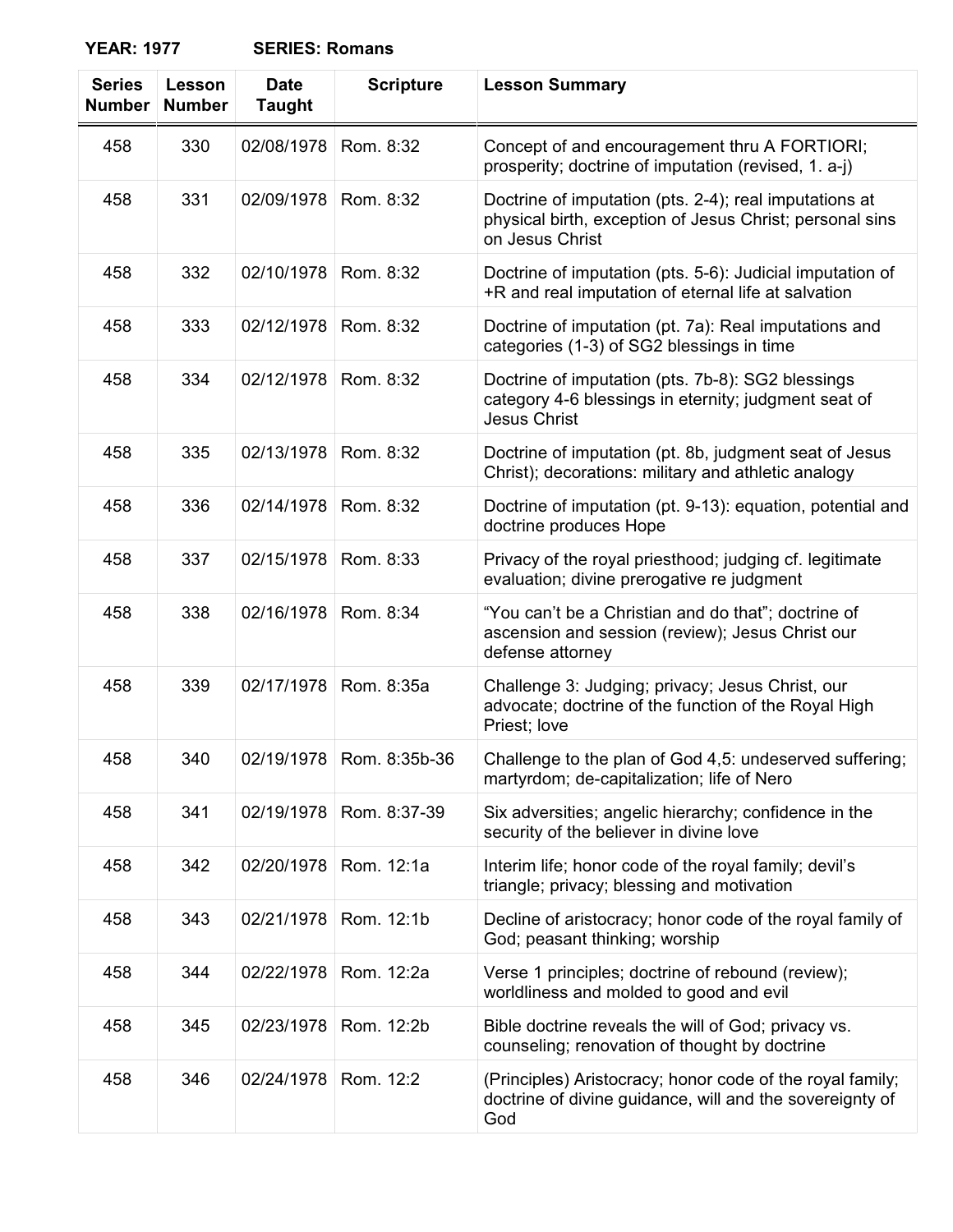| <b>SERIES: Romans</b> |  |
|-----------------------|--|
|-----------------------|--|

| <b>Series</b><br><b>Number</b> | Lesson<br><b>Number</b> | <b>Date</b><br><b>Taught</b> | <b>Scripture</b> | <b>Lesson Summary</b>                                                                                                    |
|--------------------------------|-------------------------|------------------------------|------------------|--------------------------------------------------------------------------------------------------------------------------|
| 458                            | 347                     | 02/26/1978                   | Rom. 12:3        | Exegesis; subordinate subjectivity of mental attitude<br>arrogance to the objectivity of Bible doctrine common<br>sense  |
| 458                            | 348                     | 02/26/1978                   | Rom. 12:3        | Principles; doctrine of mental attitude - renovation of<br>thought; personality and inner beauty                         |
| 458                            | 349                     | 02/27/1978                   | Rom. 12:3        | Military justice, Vietnam POW; doctrine of pride (1-3):<br>terminology, fall of Satan and results of human<br>arrogance  |
| 458                            | 350                     | 02/28/1978                   | Rom. 12:3        | Doctrine of pride (pts. 4-8): reversionism, alcoholism<br>and hallucination re the opposite sex; psychology              |
| 458                            | 351                     | 03/01/1978                   | Rom. 12:3        | Paul Harvey: majority rule; doctrine of pride (arrogance<br>9-11): trigger mechanism; psychopathic personality           |
| 458                            | 352                     | 03/02/1978                   | Rom. 12:4a       | Doctrines of the royal family of God (review) and the<br>difference among believers; equality and standards              |
| 458                            | 353                     | 03/03/1978                   | Rom. 12:4b-6a    | Believers = many parts of the body; doctrine of spiritual<br>gifts (1-4): definition, Scripture, source and purpose      |
| 458                            | 354                     | 03/05/1978                   | Rom. 12:6        | Doctrine of spiritual gifts (pts. 5-7); perspective, function<br>and abuse of spiritual gifts                            |
| 458                            | 355                     | 03/05/1978                   | Rom. 12:6        | Doctrine of spiritual gifts (pt. 8a): temporary; doctrine of<br>the gift of tongues (pt.1-5)                             |
| 458                            | 356                     | 03/06/1978                   | Rom. 12:6b       | Book: "How to Cure Yourself of Positive Thinking";<br>doctrines of tongues (6-9) and spiritual gifts (8b):<br>permanent  |
| 458                            | 357                     | 03/07/1978                   | Rom. 12:6c       | Three factors re spiritual gifts; inferiority, race, middle<br>class and freedom; gift of prophecy                       |
| 458                            | 358                     | 03/08/1978                   | Rom. 12:6d-7     | Spiritual gifts of service and pastor-teacher: acquisition,<br>purpose, function and authority; volition                 |
| 458                            | 359                     | 03/09/1978                   | Rom. 12:8        | Spiritual gifts of counseling, giving and acts of mercy;<br>doctrine of giving; eight principles of gifts                |
| 458                            | 360                     | 03/10/1978                   | Rom. 12:9        | Love the brethren; technical vocabulary; despise evil<br>and adhere to good; royal family honor code                     |
| 458                            | 361                     | 03/12/1978                   | Rom. 12:10       | Basis of brotherly love: +R, privacy, relaxed mental<br>attitude and production; doctrine of ambassadorship<br>(revised) |
| 458                            | 362                     | 03/12/1978                   | Rom. 12:11       | Doctrine of ambassadorship (pts. 3-7); disarming;<br>believer's Christian service cf. priesthood                         |
| 458                            | 363                     | 03/16/1978                   | Rom. 12:12a      | Weirdo movies; Army promotion list; doctrine of hope<br>(revised, 1-3a) and confident assurance                          |
| 458                            | 364                     | 03/17/1978                   | Rom. 12:12a      | Doctrine of hope (revised 3-5): re the integrity of God,<br>equation and mechanics                                       |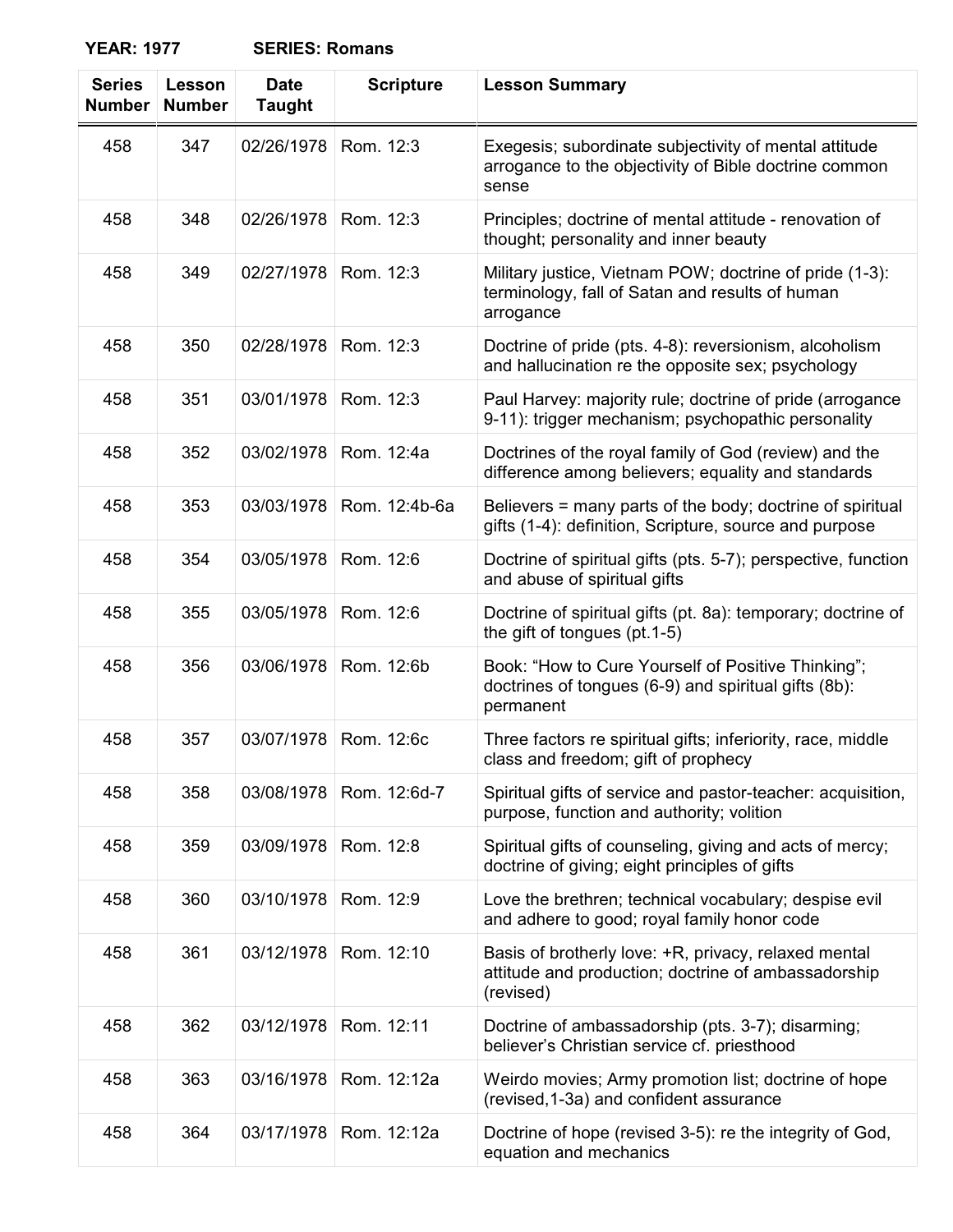| <b>Series</b><br><b>Number</b> | Lesson<br><b>Number</b> | <b>Date</b><br><b>Taught</b> | <b>Scripture</b>       | <b>Lesson Summary</b>                                                                                                                                                            |
|--------------------------------|-------------------------|------------------------------|------------------------|----------------------------------------------------------------------------------------------------------------------------------------------------------------------------------|
| 458                            | 365                     | 03/19/1978                   | Rom. 12:12a            | Doctrine of hope (pts. 6-8a): potential cf. hope, first<br>hope-salvation issues                                                                                                 |
| 458                            | 366                     | 03/19/1978                   | Rom. 12                | Doctrine of hope (8b-9): blessing in time; production,<br>"God bless you" and "can't take it with you"                                                                           |
| 458                            | 367                     | 03/20/1978                   | Rom. 12                | Doctrine of hope (10-11): undeserved suffering; solution<br>to historical disaster; "dry bones"                                                                                  |
| 458                            | 368                     | 03/21/1978                   | Rom. 12                | Doctrine of hope (12-13): re the reversionist and<br>unbeliever; results of rejection of authority; human cf.<br>eternal life                                                    |
| 458                            | 369                     | 03/22/1978                   | Rom. 12:12b            | UN resolution and Rhodesia; undeserved suffering;<br>doctrine of prayer and distortion of promises                                                                               |
| 458                            | 370                     | 03/23/1978                   | Rom. 12:13             | Fellowship of the royal family of God; doctrine of<br>refreshment (from doctrine) and psychotic Saul                                                                             |
| 458                            | 371                     | 03/24/1978                   | Rom. 12                | Doctrines of refreshment (pts. 5-6) and blessing by<br>association (pts. 1-7); service organizations                                                                             |
| 458                            | 372                     | 03/26/1978                   | Rom. 12:14<br>(Easter) | Seven imputations; poise and objectivity under<br>persecution; legitimate purpose of hazing                                                                                      |
| 458                            | 373                     | 03/26/1978                   | Rom. 12:15             | Doctrine of the royal family honor code; aristocratic<br>thought; tabooism; true rapport                                                                                         |
| 458                            | 374                     | 03/27/1978                   | Rom. 12:16a            | Teutonic and Celtic behavior; transformed by thought<br>(Bible doctrine); authority; mental attitude                                                                             |
| 458                            | 375                     | 03/28/1978                   | Rom. 12:16b            | Communist objectives; Wedemeyer; Stalin's 6-point<br>program; Picasso; mental attitude of the honor code                                                                         |
| 458                            | 376                     | 03/29/1978                   | Rom. 12:16c            | Whitaker Chambers; Communist evaluation of<br>American POW's; arrogance; royal family honor code                                                                                 |
| 458                            | 377                     | 03/30/1978                   | Rom. 12:17             | Communist brainwashing of American POW's; U.S.<br>military code; retaliation blasphemes God                                                                                      |
| 458                            | 378                     | 03/31/1978                   | Rom. 12:18-19a         | Live in harmony with your periphery; royal family honor<br>code vs. retaliation                                                                                                  |
| 458                            | 379                     | 04/02/1978                   | Rom. 12:19b-<br>20a    | Inspiration of Scripture; royal family honor code<br>demands grace function toward personal enemies                                                                              |
| 458                            | 380                     | 04/02/1978                   | Rom. 12:20b            | Authority and consistency; sustaining life cf. lowering<br>self to the standard of the antagonist                                                                                |
| 458                            | 381                     | 04/03/1978                   | Rom. 12:21             | [SHIELD OF FREEDOM SPECIAL, lessons 381-392]<br>Government service; principles of the doctrine of evil;<br>the believer is to support the legal system though it be<br>distorted |
| 458                            | 382                     | 04/07/1978                   | Rom. 13                | Intro. Doctrine of divine establishment (1-2b): definition,<br>freedom, privacy, volition and marriage                                                                           |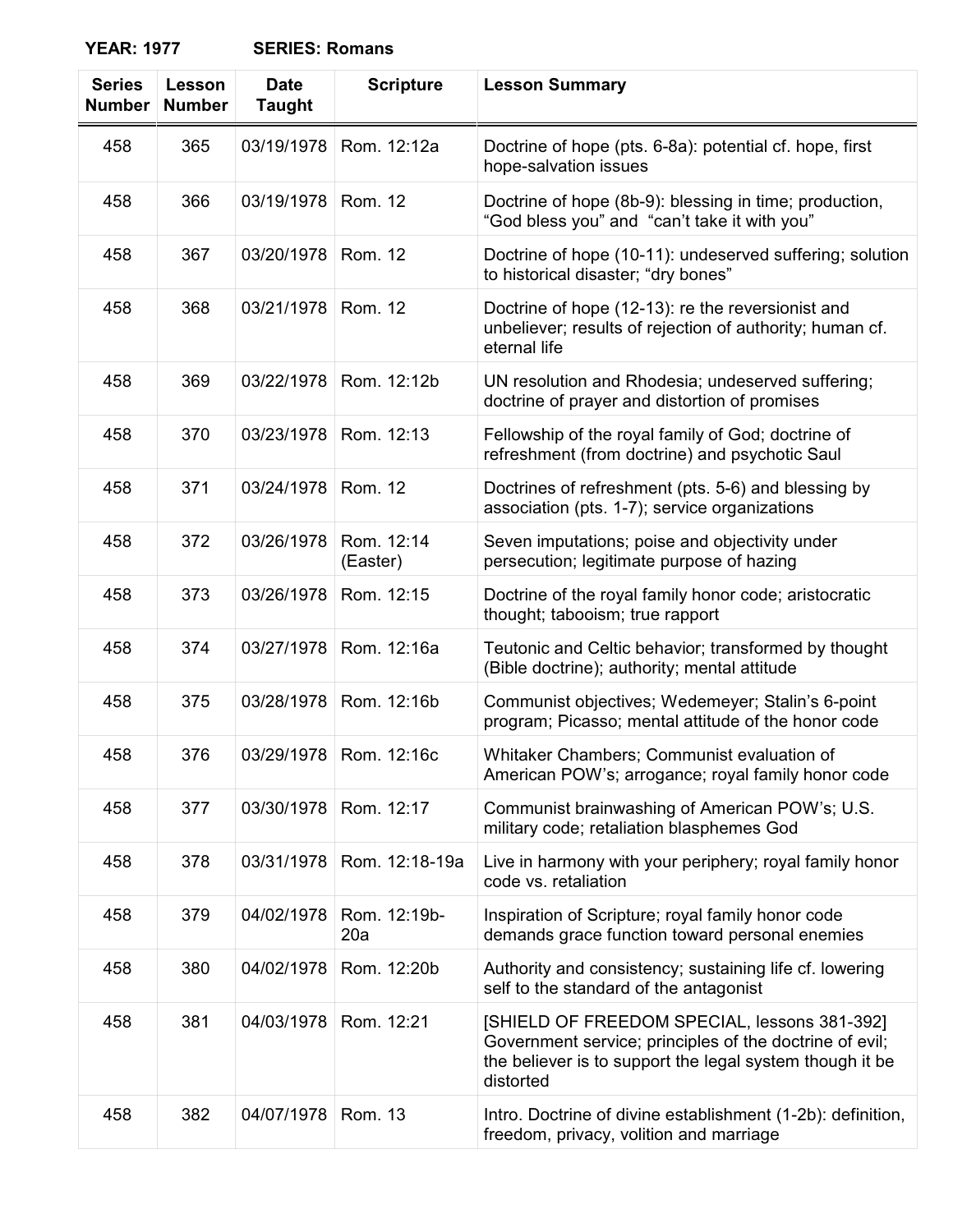| <b>Series</b><br><b>Number</b> | Lesson<br><b>Number</b> | <b>Date</b><br><b>Taught</b> | <b>Scripture</b> | <b>Lesson Summary</b>                                                                                                                                                |
|--------------------------------|-------------------------|------------------------------|------------------|----------------------------------------------------------------------------------------------------------------------------------------------------------------------|
| 458                            | 383                     | 04/09/1978                   | Rom. 13          | Book on U.S. changes; doctrine of the laws of divine<br>establishment (2c-3): family, nationalism and<br>evangelism                                                  |
| 458                            | 384                     | 04/09/1978                   | Rom. 13          | "Majority Rule" in Africa; doctrine of the laws of divine<br>establishment: discipline, authority and military                                                       |
| 458                            | 385                     | 04/10/1978                   | Rom. 13          | Gun control; doctrine of the laws of divine establishment<br>(8-9): freedom; Ten Commandments; envy; U.S. Coat<br>of Arms; theft                                     |
| 458                            | 386                     | 04/11/1978                   | Rom. 13:1a       | Book: "Clichés of Socialism"; property rights; doctrine of<br>the laws of divine establishment (10-11); morality;<br>Naziism; violence; police; government authority |
| 458                            | 387                     | 04/12/1978                   | Rom. 13:1b       | Welfare state; subordinate self to the office of authority;<br>anarchy of the Jews; revolution                                                                       |
| 458                            | 388                     | 04/13/1978                   | Rom. 13:1c       | Socialism, strikes; source and purpose of civil authority;<br>separation of church and state                                                                         |
| 458                            | 389                     | 04/14/1978                   | Rom. 13:2a       | Excess government + national debt; democracy is anti-<br>Christian; anti-laws of divine establishment of the<br>reversionistic believer                              |
| 458                            | 390                     | 04/16/1978                   | Rom. 13:2b       | Technical and moral change; internationalism; believer:<br>obey civil law or reap divine discipline                                                                  |
| 458                            | 391                     | 04/16/1978                   | Rom. 13:3a       | Productivity of free enterprise vs. bureaucracy; capital<br>punishment; fear cf. respect                                                                             |
| 458                            | 392                     | 04/21/1978                   | Rom. 13:3a       | [SHIELD OF FREEDOM SPECIAL - end]<br>Jeff Cooper and the 45 automatic; referees in divine<br>establishment; un-Americanism; U.S. Coat of Arms                        |
| 458                            | 393                     | 04/23/1978                   | Rom. 13:3b       | Russian hero on the U.S. cf. USSR; misapplication of<br>eschatology; evangelism and the laws of divine<br>establishment of Goths; police authority                   |
| 458                            | 394                     | 04/23/1978                   | Rom. 13:3c       | Gun registration; origin of "THIEME"; Teutons + biblical<br>teachers stabilized Western Europe; laws of divine<br>establishment encapsulated X+Y+Z                   |
| 458                            | 395                     | 04/28/1978                   | Rom. 13:4a       | Complaining about your job; form of government and<br>Christian anarchy; DIAKONOS of God = government<br>authorities                                                 |
| 458                            | 396                     | 04/30/1978                   | Rom. 13:4b       | Systems of government; principles re the source of civil<br>authorities and evil: obedience or punishment                                                            |
| 458                            | 397                     | 04/30/1978                   | Rom. 13:4c       | Advocating violence against the government is wrong;<br>the criminal mind; capital punishment                                                                        |
| 458                            | 398                     | 05/01/1978                   | Rom. 13:4d       | U.S. Constitution; distinguish between the man and the<br>office; prep school discussion; criticism of authority                                                     |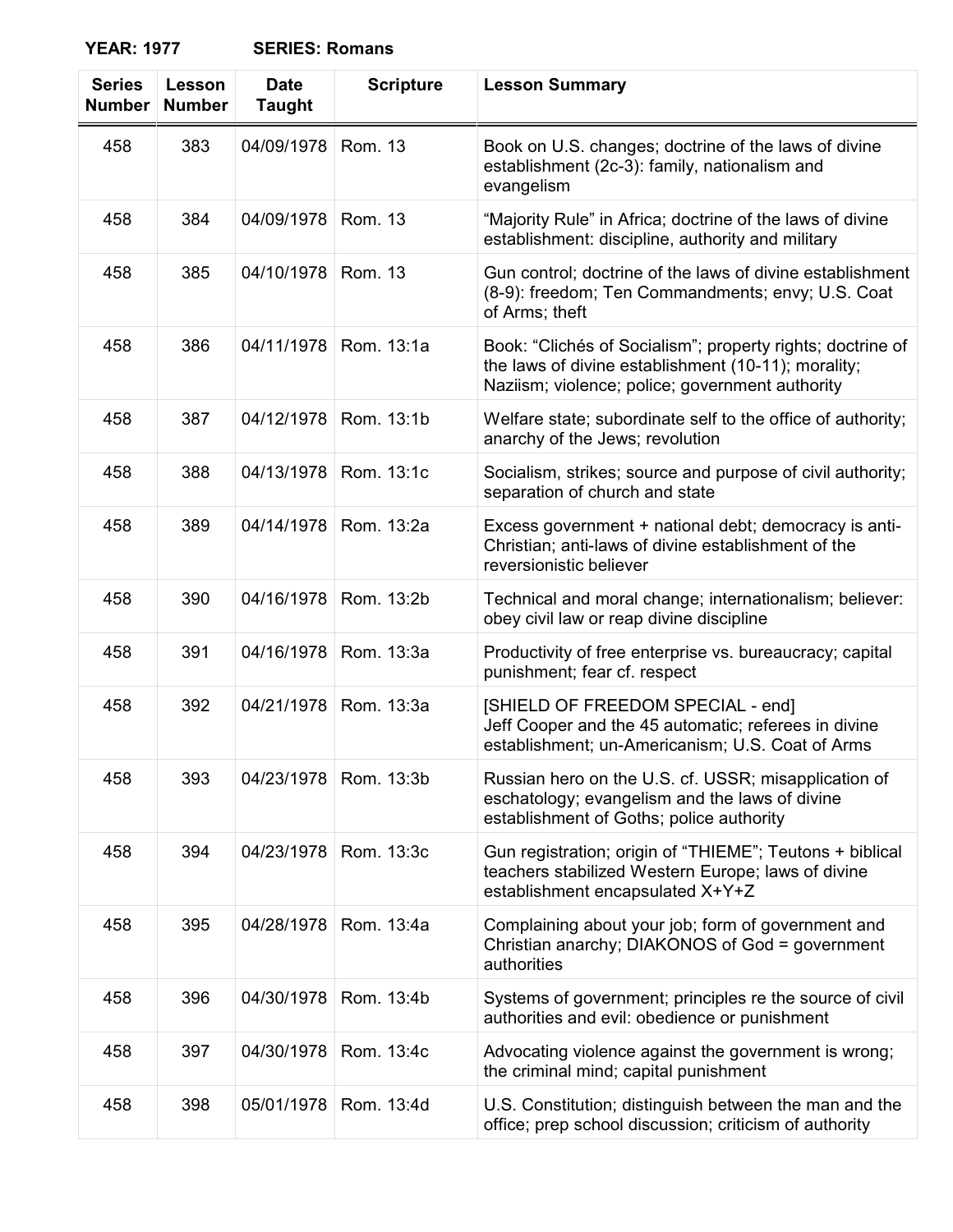| <b>SERIES: Romans</b> |
|-----------------------|
|                       |

| <b>Series</b><br><b>Number</b> | Lesson<br><b>Number</b> | <b>Date</b><br><b>Taught</b> | <b>Scripture</b> | <b>Lesson Summary</b>                                                                                                                          |
|--------------------------------|-------------------------|------------------------------|------------------|------------------------------------------------------------------------------------------------------------------------------------------------|
| 458                            | 399                     | 05/02/1978                   | Rom. 13:5a       | Referee rules; pivot vs. evil government; be subordinate<br>to government authority; drugs cf. alcohol                                         |
| 458                            | 400                     | 05/03/1978                   | Rom. 13:5b       | Restraint by fear and conscience; doctrine of<br>conscience (1-2); standards and privacy                                                       |
| 458                            | 401                     | 05/04/1978                   | Rom. 13:5        | Essential Bible doctrines cf. non-essential application;<br>tolerance; privacy; doctrine of conscience; negative<br>volition                   |
| 458                            | 402                     | 05/05/1978                   | Rom. 13:6a       | Spiritual freedom; equality destroys freedom; French<br>Revolution; pay your taxes                                                             |
| 458                            | 403                     | 05/07/1978                   | Rom. 13:6b       | Basic of American cf. of French Revolution; inequality;<br>taxes pay for public services; doctrine of taxation                                 |
| 458                            | 404                     | 05/07/1978                   | Rom. 13:7-8      | Employee not to complain; principle of obligation and<br>indebtedness; debt of tolerance                                                       |
| 458                            | 405                     | 05/08/1978                   | Rom. 13:9a       | Adultery cf. fornication; David's crimes and punishment;<br>murder; theft; perjury; lust                                                       |
| 458                            | 406                     | 05/09/1978                   | Rom. 13:9a       | German soldiers; morality and Christian responsibility to<br>the laws of divine establishment; evil espousal of<br>causes                      |
| 458                            | 407                     | 05/10/1978                   | Rom. 13:9b       | Marijuana; "doing good"; personal cf. impersonal love<br>(based on own standard)                                                               |
| 458                            | 408                     | 05/11/1978                   | Rom. 13:9b       | U.S. Army marksmanship; basis of "Love thy neighbor";<br>relaxed mental attitude, grudges and smother love                                     |
| 458                            | 409                     | 05/12/1978                   | <b>Rom. 13</b>   | Doctrine of the royal family honor code (revised);<br>aristocracy; relaxed mental attitude; personal cf.<br>impersonal love                    |
| 458                            | 410                     | 05/14/1978                   | Rom. 13:10       | Love: personal, impersonal and relaxed mental attitude<br>fulfills the law; essentials and non-essential standards;<br>royal family honor code |
| 458                            | 411                     | 05/14/1978                   | Rom. 13:11a      | Basis for relaxed mental attitude love is doctrine in the<br>soul; humor: overworked few; doctrine of sleep (pts.1-2)                          |
| 458                            | 412                     | 05/19/1978                   | Rom. 13:11b      | Doctrine of sleep (pts. 3-8): laziness, reversionism and<br>other analogies; German innovators                                                 |
| 458                            | 413                     | 05/21/1978                   | Rom. 13:12       | Ike vs. Monty and the importance of Germany;<br>imminence of death or the Rapture; priorities                                                  |
| 458                            | 414                     | 05/21/1978                   | Rom. 13:13a      | Col. Henderson's "T. J. Jackson"; U.S. evils and<br>immigration; doctrine of the royal family honor code                                       |
| 458                            | 415                     | 05/22/1978                   | Rom. 13:13b      | "T. J. Jackson": character and conduct; self-discipline;<br>doctrine of the royal family honor code (3-9)                                      |
| 458                            | 416                     | 05/23/1978                   | Rom. 13:14       | Henderson: causes for the U.S. Civil War; social action<br>(lust); distractors from GAP                                                        |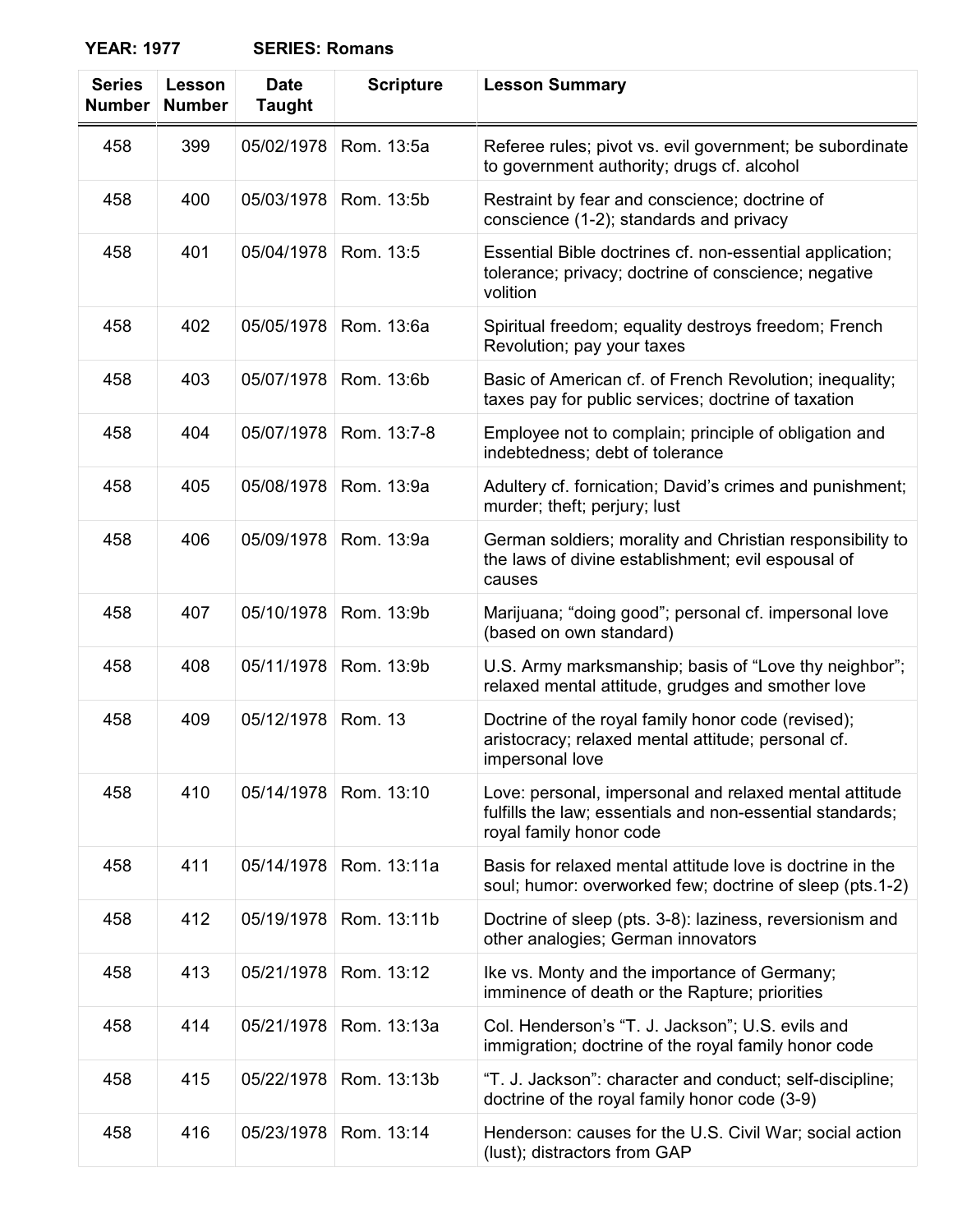| <b>SERIES: Romans</b> |  |
|-----------------------|--|
|-----------------------|--|

| <b>Series</b><br><b>Number</b> | Lesson<br><b>Number</b> | <b>Date</b><br><b>Taught</b> | <b>Scripture</b> | <b>Lesson Summary</b>                                                                                                              |
|--------------------------------|-------------------------|------------------------------|------------------|------------------------------------------------------------------------------------------------------------------------------------|
| 458                            | 417                     | 05/24/1978                   | Rom. 14          | Intro. R. E. Lee's letter on slavery; definition of weak<br>and strong believer; moral courage; self-justification                 |
| 458                            | 418                     | 05/25/1978                   | Rom. 14:1        | Henderson: secession of the South; weak vs. strong<br>believer re essentials and opinions                                          |
| 458                            | 419                     | 05/26/1978                   | Rom. 14:2        | Training; German General staff; flexibility; weak and<br>strong believers re food and beverage taboos                              |
| 458                            | 420                     | 05/28/1978                   | Rom. 14:3        | Intro. "Stonewall"; movie "Tunes of Glory"; moral cf.<br>physical courage; military and business; taboos vs.<br>privacy            |
| 458                            | 421                     | 05/28/1978                   | Rom. 14:3a       | Predictions vs. Bible doctrine; Emory Upton, German<br>general staff and Elihu Root; occupational hazards                          |
| 458                            | 422                     | 05/29/1978                   | Rom. 14:3b-4a    | "Friend of God"; error of strong and weak believers to<br>each other; household servants                                           |
| 458                            | 423                     | 05/29/1978                   | Rom. 14          | Equality; self-criticism; house slave; occupational<br>hazard of weak and strong believers; doctrine of sins of<br>the tongue      |
| 458                            | 424                     | 05/30/1978                   | Rom. 14:4b       | Soviet attack; military coup; authority orientation;<br>doctrines of sins of the tongue (7-10), reversionism                       |
| 458                            | 425                     | 05/31/1978                   | Rom. 14:4c       | Prep School staff and music; arrogant weak believer vs.<br>strong believer; privacy                                                |
| 458                            | 426                     | 06/01/1978                   | Rom. 14:5        | Attitudes of the weak and strong believers re special<br>days; flexibility; self-righteousness                                     |
| 458                            | 427                     | 06/02/1978                   | Rom. 14:5        | Ike vs. Monty: national objectives; privacy of the<br>priesthood and norms from Bible doctrine vs. bullies                         |
| 458                            | 428                     | 06/04/1978                   | Rom. 14:6a       | Doctrine of the royal family honor code (review); movie<br>"The Big Country": moral courage and cowardice                          |
| 458                            | 429                     | 06/04/1978                   | Rom. 14:6b       | Greek definite article; priorities; work maintains sanity;<br><b>Bible doctrine for Indians</b>                                    |
| 458                            | 430                     | 06/09/1978                   | Rom. 14          | Flexibility in the military, Sir Claude Auchinleck;<br>tolerance of the weak believer; heroes and norms                            |
| 458                            | 431                     | 06/11/1978                   | Rom. 14:6c       | Ike and military doctrine; manners; application of the<br>weak believer; keep the standard until Bible doctrine<br>changes it      |
| 458                            | 432                     | 06/11/1978                   | Rom. 14:7a       | Variance in spiritual growth re the royal family honor<br>code; Patton; freedom guarantees inequality                              |
| 458                            | 433                     | 06/12/1978                   | Rom. 14          | Live life as unto the Lord; freedom guarantees<br>inequality; toleration of different opinions                                     |
| 458                            | 434                     | 06/13/1978                   | Rom. 14:7b       | William E. Simon: "Time for Truth", freedom cf. the<br>USSR; dative of advantage (dying grace) or<br>disadvantage (sin unto death) |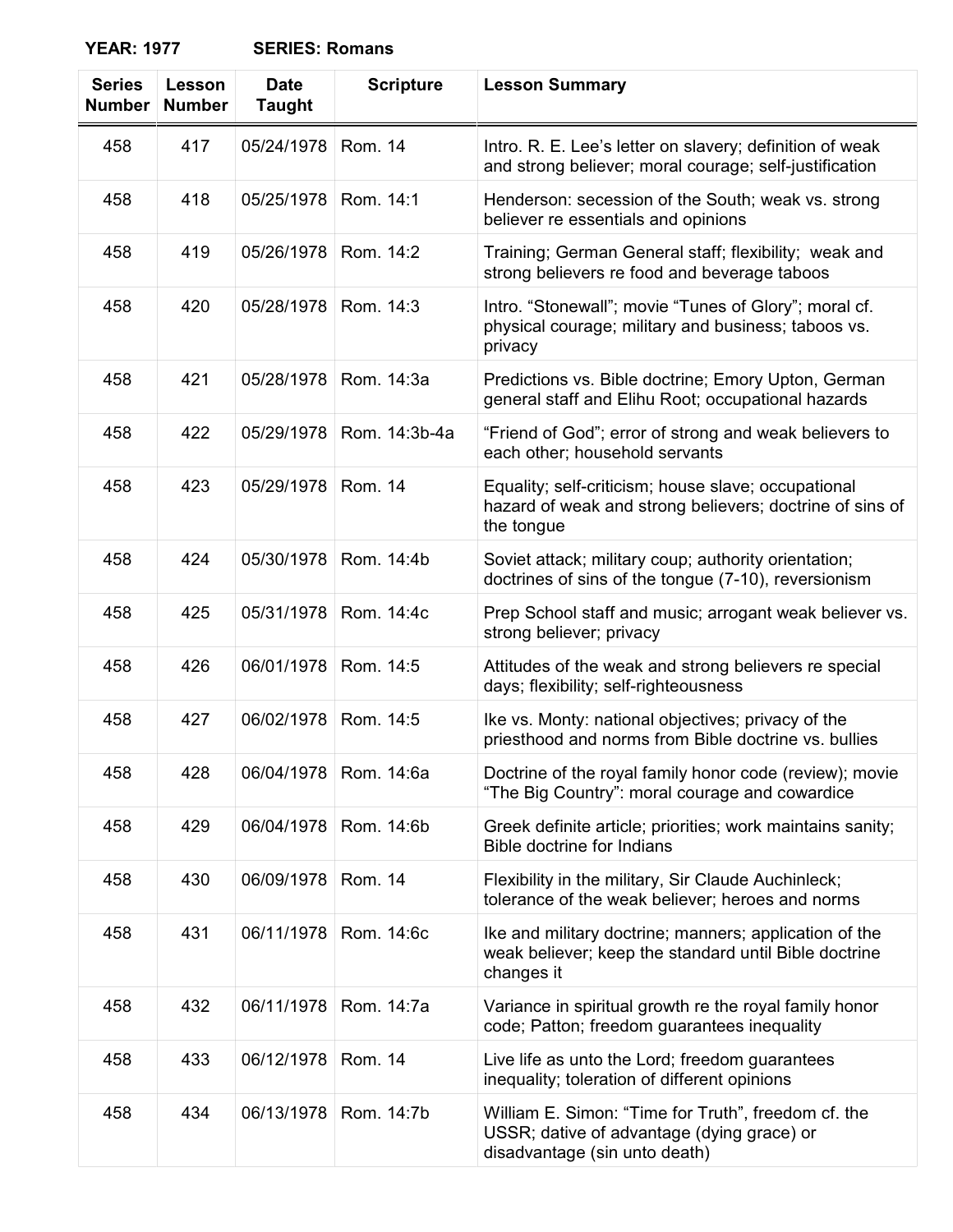| <b>Series</b><br><b>Number</b> | Lesson<br><b>Number</b> | <b>Date</b><br><b>Taught</b> | <b>Scripture</b>        | <b>Lesson Summary</b>                                                                                                                              |
|--------------------------------|-------------------------|------------------------------|-------------------------|----------------------------------------------------------------------------------------------------------------------------------------------------|
| 458                            | 435                     | 06/14/1978                   | Rom. 14:8a              | Simon: free enterprise; necessity for original language<br>of Scripture; dative of advantage: doctrine of dying<br>grace                           |
| 458                            | 436                     | 06/15/1978                   | Rom. 14:8b              | Simon: USSR and capitalism; profit is legitimate motive;<br>genius of Paul; efficiency; spirituality and appearance                                |
| 458                            | 437                     | 06/16/1978                   | Rom. 14                 | Simon: Socialism and Western Europe; health<br>practices, privacy and tolerance in non-essentials                                                  |
| 458                            | 438                     | 06/18/1978                   | Rom. 14:8c              | Simon: money to communists; personal and impersonal<br>love; essentials and non-essentials (flexibility) re military<br>leadership                 |
| 458                            | 439                     | 06/18/1978                   | Rom. 14:9-10a           | Crisis personality; Battle of the Bulge; Jesus Christ is<br>Lord of all; occupational hazard of the weak believer                                  |
| 458                            | 440                     | 06/19/1978                   | Rom. 14:10b             | Contempt of the strong believer; crisis personality,<br>orientated to reality; non-essentials and love; doctrine of<br>the judgment seat of Christ |
| 458                            | 441                     | 06/20/1978                   | Rom. 14                 | Doctrine for the crisis; third world; doctrine of the<br>judgment seat of Christ (2-4), time and efficiency rating                                 |
| 458                            | 442                     | 06/21/1978                   | Rom. 14                 | Doctrine of judgment seat of Christ (pt.5-7); Rapture;<br>flexibility of the great captains; hope                                                  |
| 458                            | 443                     | 06/22/1978                   | Rom. 14                 | Complaining vs. professionalism; orientation to<br>authority; athletic analogy; doctrine of the judgment<br>seat of Christ (8-9); slights          |
| 458                            | 444                     | 06/23/1978                   | Rom. 14                 | French in Africa; doctrine of the judgment seat of Christ<br>(10-12); German military decorations; crowns                                          |
| 458                            | 445                     |                              | 06/25/1978   Rom. 14:11 | U.S. unprepared; application from and doctrine of the<br>big genuflect (1-14); inspiration of Scripture                                            |
| 458                            | 446                     | 06/25/1978                   | Rom. 14:12              | U.S. crisis; doctrine of the big genuflect (15): eternal<br>happiness real issues at the judgment seat of Christ;<br>knowable, unknowable and God  |
| 458                            | 447                     | 06/26/1978                   | Rom. 14:13              | Royal family honor code application to controversy<br>between weak and strong believer; hypocrisy of actors                                        |
| 458                            | 448                     | 06/27/1978                   | Rom. 14                 | Greatness of Ike; varying responsibilities of weak and<br>strong believers under the royal family honor code;<br>thoughtfulness and flexibility    |
| 458                            | 449                     | 06/28/1978                   | Rom. 14:14a             | Ike's preparation and flexibility, North Africa; doctrine<br>vs. food taboos and health                                                            |
| 458                            | 450                     | 06/29/1978                   | Rom. 14:14b             | Ike vs. critics and Patton, Sicily; flexibility; legalism re<br>food vs. doctrinal norms                                                           |
| 458                            | 451                     | 06/30/1978                   | Rom. 14:15a             | Ike: qualifications and British; crusading; weak and<br>strong believer re the honor code and conscience                                           |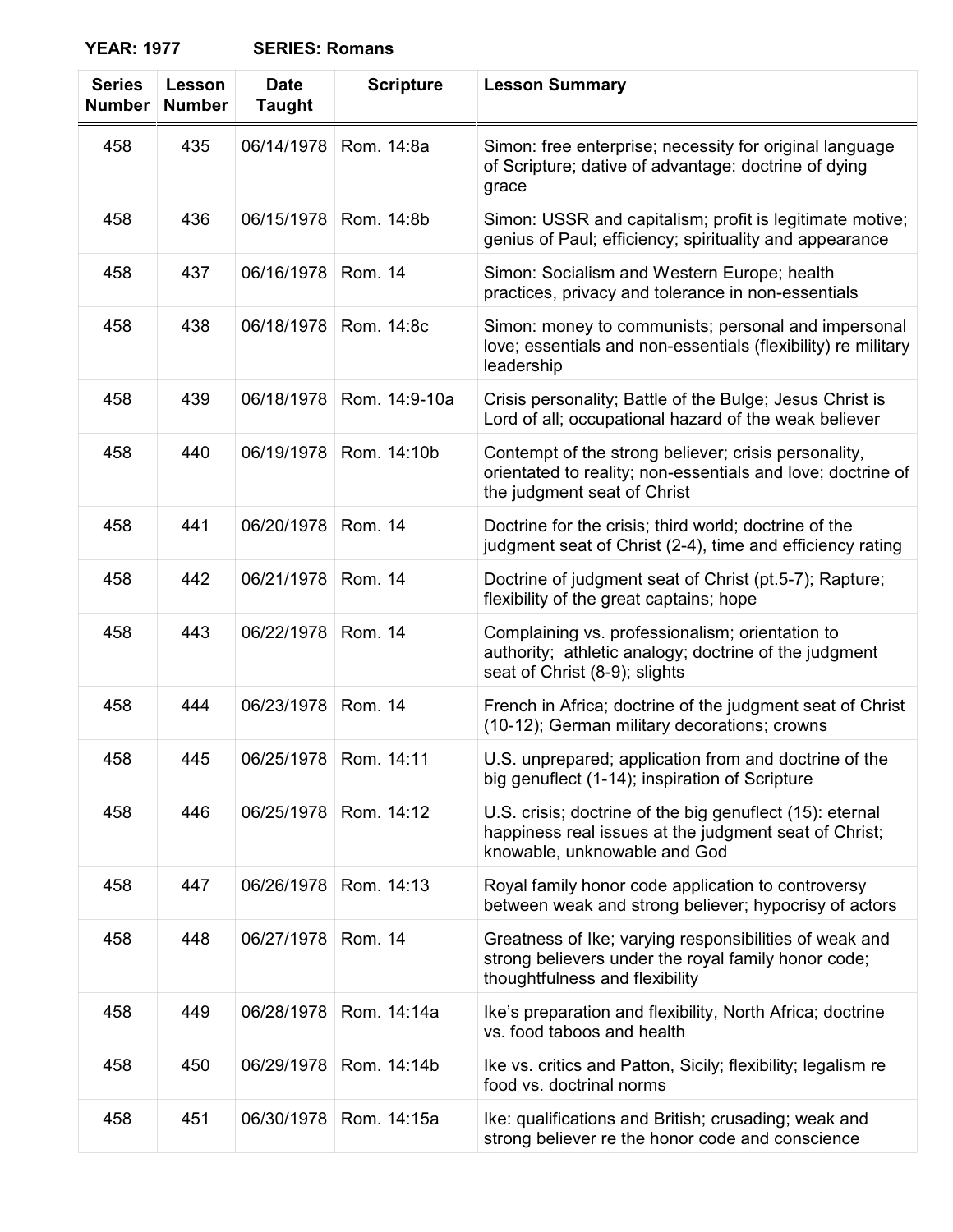| <b>Series</b><br><b>Number</b> | Lesson<br><b>Number</b> | <b>Date</b><br><b>Taught</b> | <b>Scripture</b> | <b>Lesson Summary</b>                                                                                                             |
|--------------------------------|-------------------------|------------------------------|------------------|-----------------------------------------------------------------------------------------------------------------------------------|
| 458                            | 452                     | 07/01/1978                   | Rom. 14:15b      | Ike vs. prima donnas; General Singlaub; doctrine of the<br>royal family honor code (pt.1-9)                                       |
| 458                            | 453                     | 07/02/1978                   | <b>Rom. 14</b>   | Character of Ike; royal family honor code demands<br>more of the strong believer; flexibility without tyranny                     |
| 458                            | 454                     | 07/02/1978                   | Rom. 14:15c-16   | General Singlaub vs. Carter; problem and responsibility<br>of the mature believer; Jesus Christ vs. weak believers                |
| 458                            | 455                     | 07/03/1978                   | Rom. 14:17a      | "Kingdom of God"; aristocracy; spiritual vs. physical<br>food                                                                     |
| 458                            | 456                     | 07/03/1978                   | Rom. 14:17b      | Freedom and authority; no capacity and no divine<br>blessing; targets for blessing                                                |
| 458                            | 457                     | 07/04/1978                   | <b>Rom. 14</b>   | Happiness by means of the Holy Spirt; X+Y+Z=good;<br>Christian way of life                                                        |
| 458                            | 458                     | 07/04/1978                   | Rom. 14:18       | Function of the royal priesthood cf. royal<br>ambassadorship (+ doctrine of, 7 pts.)                                              |
| 458                            | 459                     | 07/04/1978                   | Rom. 14:19       | Six categories of SG2 blessings; doctrine of the<br>importance of Bible doctrine (review)                                         |
| 458                            | 460                     | 07/05/1978                   | Rom. 14:20       | L. Burke; jogging; when the law of love supercedes the<br>law of liberty; right pastor-teacher; right vs. flexibility             |
| 458                            | 461                     | 07/06/1978                   | Rom. 14:21       | Avoid distracting the weak believer from doctrine;<br>priorities vs. non-essentials; doctrine of drinking                         |
| 458                            | 462                     | 07/07/1978                   | Rom. 14:22a      | Lord Tedder of the RAF & Ike; conscience of the strong<br>believer toward the weak; law of liberty vs. the law of<br>love         |
| 458                            | 463                     | 07/09/1978                   | Rom. 14          | General C. R. Huebner; two tragic flaws; non-essential<br>image (actors) and arrogance (experts)                                  |
| 458                            | 464                     | 07/09/1978                   | Rom. 14:22b      | Memorials to D.D. Eisenhower; tragic flaw #3:<br>personality issues                                                               |
| 458                            | 465                     | 07/10/1978                   | Rom. 14:23       | Doctrine of the tragic flaw (review of #1-3), #4 arrogant<br>subjectivity: problems vs. GAP; doubts                               |
| 458                            | 466                     | 07/11/1978                   | Rom. 14:23b      | Violation of conscience producing guilt reaction turns<br>right into wrong; doctrine of the weak and strong<br>believer (A-C)     |
| 458                            | 467                     | 07/12/1978                   | <b>Rom. 15</b>   | Intro. Carter errors; doctrine of the weak and strong<br>believer (D-G): variations and essentials; equality; love                |
| 458                            | 468                     | 07/13/1978                   | Rom. 15:1a       | General Fredendall, errors in Tunisia; responsibility of<br>the strong believer under the royal family honor code;<br>flexibility |
| 458                            | 469                     | 07/14/1978                   | Rom. 15:1b       | Obligation of the mature believer; tolerance; doctrine of<br>the royal family honor code (pt.1-11)                                |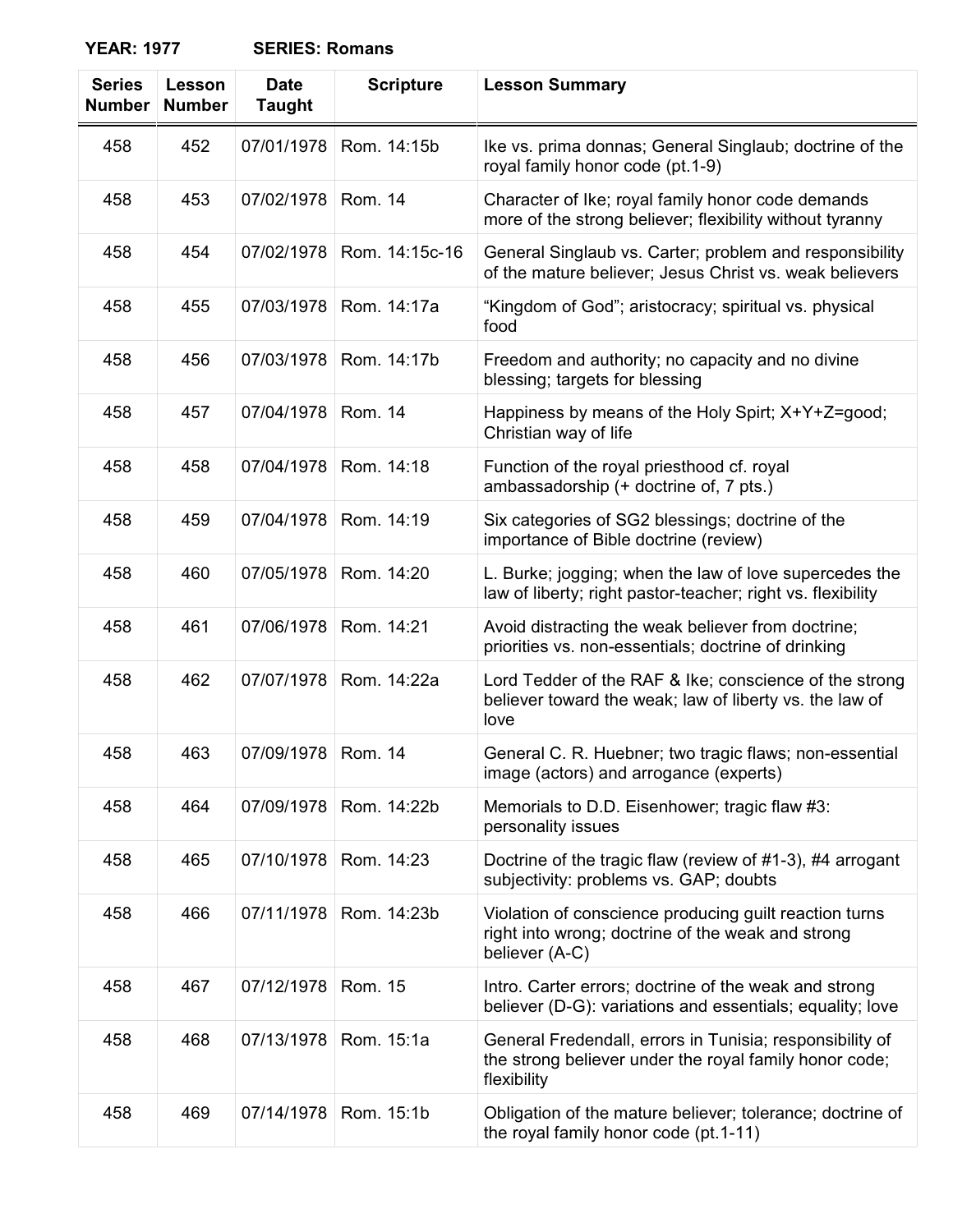| ILAN. IJII                     |                         | בוזובט. וזטווומווס           |                                               |                                                                                                                                       |
|--------------------------------|-------------------------|------------------------------|-----------------------------------------------|---------------------------------------------------------------------------------------------------------------------------------------|
| <b>Series</b><br><b>Number</b> | Lesson<br><b>Number</b> | <b>Date</b><br><b>Taught</b> | <b>Scripture</b>                              | <b>Lesson Summary</b>                                                                                                                 |
| 458                            | 470                     | 07/16/1978                   | Rom. 15:2                                     | USSR vs. U.S., Adm. Zumwalt; principle of sensitivity<br>under the royal family honor code; impersonal love &<br>capacity             |
| 458                            | 471                     | 07/16/1978                   | Rom. 15                                       | Thirty years after Guam D-Day; flexibility of Napoleon;<br>prep school; doctrine of the edification complex                           |
| 458                            | 472                     | 07/17/1978                   | Rom. 15:3-4a                                  | Rafferty; importance of grammar; momentum and<br>motivation; mechanics of Old Testament inspiration;<br>perseverance                  |
| 458                            | 473                     | 07/18/1978                   | Rom. 15:4b                                    | Korea: history, Presbyterian and indigenous missions;<br>doctrine of hope (revised, pt.1-2)                                           |
| 458                            | 474                     | 07/19/1978                   | Rom. 15                                       | Wagner's ring operas; tragic flaws in drama characters;<br>hopelessness of all beings without Jesus Christ;<br>doctrine of hope (3-8) |
| 458                            | 475                     | 07/20/1978                   | Rom. 15                                       | Wagner's ring operas (cont.); doctrine of hope (revised,<br>pts. 9-13); capacity for life                                             |
| 458                            | 476                     | 07/21/1978                   | Rom. 15:5                                     | Ring operas; perseverance in, comfort, and reciprocity<br>through Bible doctrine; thinking                                            |
| 458                            | 477                     | 07/23/1978                   | Rom. 15:6                                     | Charles Wolstetter re unqualified bureaucracy;<br>unanimity of believers through the royal family honor<br>code function              |
| 458                            | 478                     | 07/23/1978                   | Rom. 15:7-8a                                  | Wolstetter (cont.); reciprocity in application of the royal<br>family honor code, Jesus Christ our example;<br><b>DIAKONOS</b>        |
| 458                            | 479                     | 07/28/1978                   | Rom. 15:7-8a<br>(Minor problem<br>with sound) | Jesus Christ, Minister to the Jews; time elapse before<br>fulfillment of the covenants to Israel                                      |
| 458                            | 480                     | 07/30/1978                   | Rom. 15:8b-9a                                 | Wolstetter: Government in the Shadows; doctrine of<br>elapse of time for fulfillment of covenants to Israel                           |
| 458                            | 481                     | 07/30/1978                   | Rom. 15:9b                                    | Conspiracy against U.S. Army; Jesus Christ, minister to<br>the Gentiles; blessing by association, U.S. immigrants                     |
| 458                            | 482                     | 07/31/1978                   | Rom. 15:10-11                                 | Solzhenitsyn: U.S. loss of courage; blessing of Gentiles<br>in the Old Testament; "praise" cf. "laud"                                 |

| 458 | 485 | 08/03/1978   Rom. 15 | Doctrine of the royal family honor code (7-10); morality;<br>greater obligation of the strong believer                                                               |
|-----|-----|----------------------|----------------------------------------------------------------------------------------------------------------------------------------------------------------------|
| 458 | 486 | 08/04/1978 Rom. 15   | Doctrine of the royal family honor code (11, necessity of<br>authority orientation to maintain momentum for<br>advance); delegated authority at Berachah prep school |

458 | 484 | 08/02/1978 | Rom. 15 | Doctrine of the royal family honor code (revised, pt.1-6);

dueling; morality

458 | 483 | 08/01/1978 | Rom. 15:11-12 | Solzhenitsyn, U.S. evils; Jesus Christ, minister and

evaluator of Jew and Gentile of every dispensation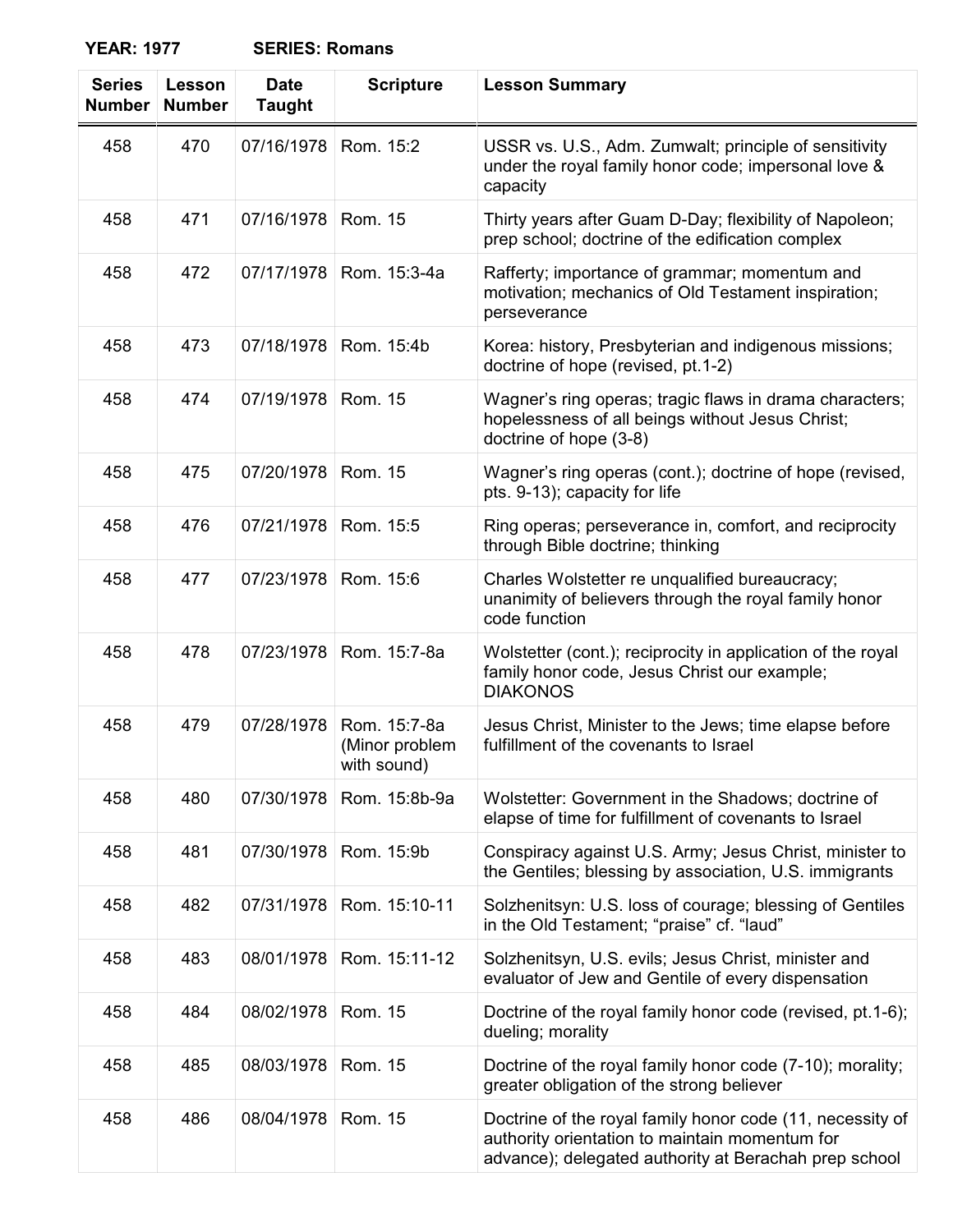| <b>Series</b><br><b>Number</b> | Lesson<br><b>Number</b> | <b>Date</b><br><b>Taught</b> | <b>Scripture</b> | <b>Lesson Summary</b>                                                                                                                          |
|--------------------------------|-------------------------|------------------------------|------------------|------------------------------------------------------------------------------------------------------------------------------------------------|
| 458                            | 487                     | 08/06/1978                   | Rom. 15          | Doctrine of the royal family honor code (12-14);<br>reciprocity; self-pity; self-righteousness; doctrine of the<br>tragic flaw                 |
| 458                            | 488                     | 08/07/1978                   | Rom. 15          | Doctrine of the tragic flaw (cont.); personal problems;<br>doctrine of the weak and strong believer                                            |
| 458                            | 489                     | 08/08/1978                   | Rom. 15:13a      | Principle of hope motivation; doctrine of hope (pts. 1-5);<br>eternal security                                                                 |
| 458                            | 490                     | 08/09/1978                   | Rom. 15:13b      | Doctrine of hope (pts. 6-13); undeserved suffering<br>focuses mature believer on eternity                                                      |
| 458                            | 491                     | 08/10/1978                   | Rom. 15:13c      | Flexibility traps illustrated by airlines, knife fighter and<br>Napoleon; doctrine of happiness                                                |
| 458                            | 492                     | 08/10/1978                   | Rom. 15:13b      | Gentleman's flexibility in social life and manners;<br>concept of prosperity                                                                   |
| 458                            | 493                     | 08/13/1978                   | Rom. 15:14       | Book: "Crisis in Command"; structurized Bible doctrine<br>for motivation; tortilla image: divorce from reality                                 |
| 458                            | 494                     | 08/13/1978                   | Rom. 15:15a      | "Crisis in Command"; Gen. John Wood; principle of<br>alertness in Bible doctrine and personal defense                                          |
| 458                            | 495                     | 08/14/1978                   | Rom. 15:15b      | Experience; John Keegan: "Face of Battle";<br>decisiveness; doctrine of logistical grace; Roman<br>Empire cf. Republic; Patton's lack of grace |
| 458                            | 496                     | 08/15/1978                   | Rom. 15:16a      | FDR, unconditional surrender; doctrine of<br>communication: Old Testament and Church Age gift of<br>evangelism cf. witnessing                  |
| 458                            | 497                     | 08/16/1978                   | Rom. 15:16b      | Korean War, William F. Dean; prep school flexibility and<br>illustration of Old Testament priest use of training aids                          |
| 458                            | 498                     | 08/17/1978                   | Rom. 15:16c-17   | Blessing without capacity; Thaddeus Kosciuszko;<br>distortion of missions; Talleyrand                                                          |
| 458                            | 499                     | 08/18/1978                   | Rom. 15:18       | Modus operandi of a missionary; history of missions;<br>importance of administration                                                           |
| 458                            | 500                     | 08/20/1978                   | Rom. 15:19a      | History of missions and empires; purpose of miracles;<br>missions and letters of Paul; positive volition                                       |
| 458                            | 501                     | 08/20/1978                   | Rom. 15:19b      | "End of Roman World"; evangelization of Celts and<br>Teutons; church and state; missionary function                                            |
| 458                            | 502                     | 08/21/1978                   | Rom. 15:20       | Columba; Charles Martel; missionary policy and the<br>royal family honor code; Paul and Spain                                                  |
| 458                            | 503                     | 08/22/1978                   | Rom. 15:21       | Pseudo missions by knights; Columbanus and<br>Boniface; negative volition of Gentiles without the<br>Gospel                                    |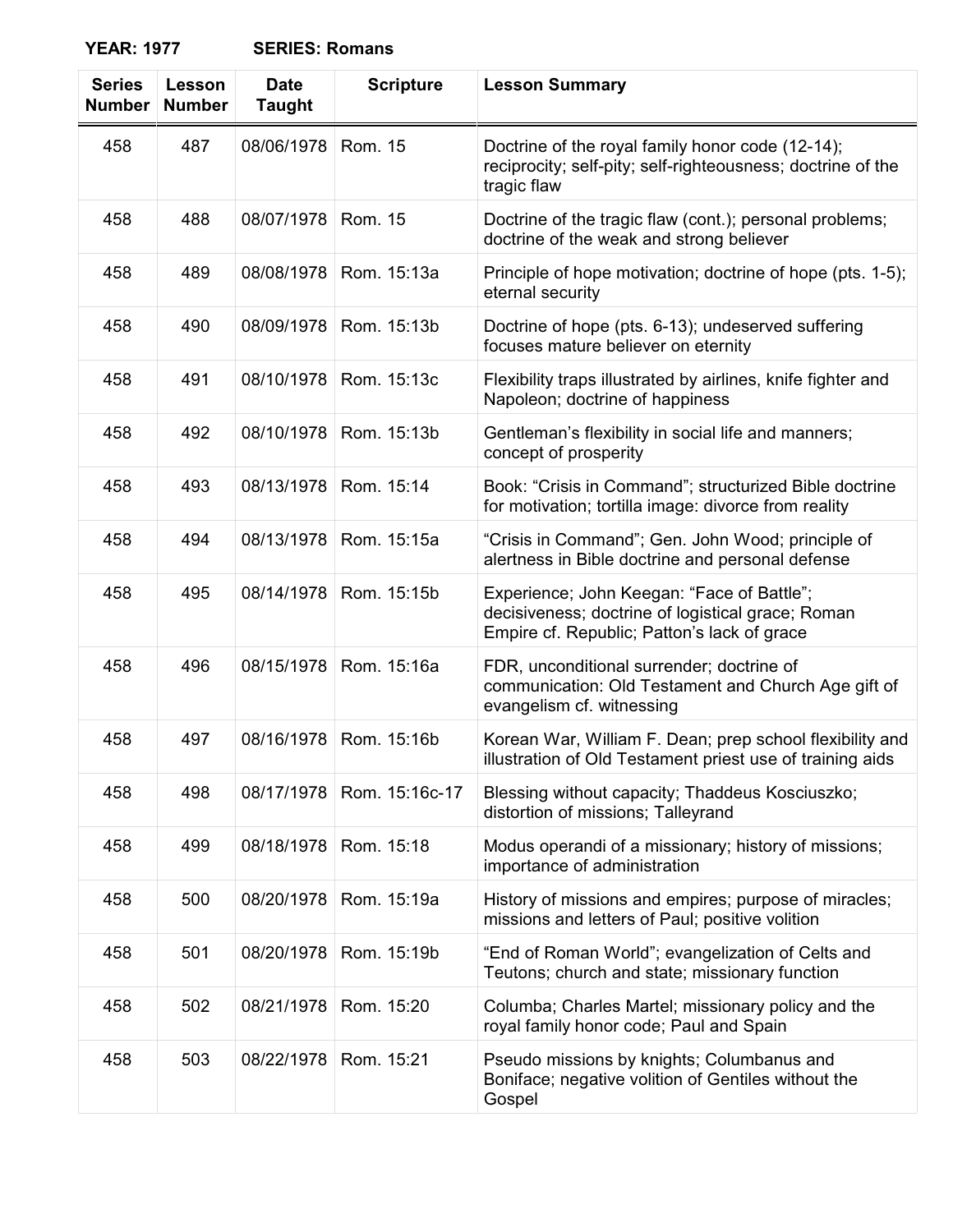| <b>SERIES: Romans</b> |  |
|-----------------------|--|
|-----------------------|--|

| <b>Series</b><br><b>Number</b> | Lesson<br><b>Number</b> | <b>Date</b><br><b>Taught</b> | <b>Scripture</b>    | <b>Lesson Summary</b>                                                                                                                                                                            |
|--------------------------------|-------------------------|------------------------------|---------------------|--------------------------------------------------------------------------------------------------------------------------------------------------------------------------------------------------|
| 458                            | 504                     | 08/23/1978                   | Rom. 15             | Scandinavian missions: Ansgar, Iceland, Thorvald and<br>Eric; ministry of Holy Spirit in the Age of Israel; doctrine<br>of the indwelling of the Holy Spirit; health is not a<br>spiritual issue |
| 458                            | 505                     | 08/24/1978                   | Rom. 15:22          | Timing and legitimate asceticism of a missionary;<br>Constantine and Methodius; 3 conditions of the believer                                                                                     |
| 458                            | 506                     | 08/25/1978                   | Rom. 15:22          | Principle; doctrinal missions in Europe; review of the<br>doctrine of divine guidance; the will of God for you                                                                                   |
| 458                            | 507                     | 08/27/1978                   | Rom. 15:23-24a      | Schwarz and India; analogy of KEIL UND KESSEL;<br>doctrine of Paul's fourth missionary journey                                                                                                   |
| 458                            | 508                     | 08/27/1978                   | Rom. 15:24b         | Engedi and Iceland; Moravians; legitimate sacrifices,<br>asceticism and recreation of a missionary                                                                                               |
| 458                            | 509                     | 08/28/1978                   | Rom. 15:24c-25      | Bible doctrine priority over social life; doctrine of Paul's<br>reversionism; emotion and rationalization                                                                                        |
| 458                            | 510                     | 08/29/1978                   | Rom. 15:26          | Mrs. "Stonewall"; military honor codes; rationalization;<br>giving to the destitute                                                                                                              |
| 458                            | 511                     | 08/30/1978                   | Rom. 15:27a         | "Crisis in Command" and military honor codes;<br>distorting right into wrong; principle of giving                                                                                                |
| 458                            | 512                     | 08/31/1978                   | Rom. 15:27b         | Lord Kitchener's pal BNs of WWI; anti-Semitism;<br>Greeks recognize obligation to Jews for the Scripture;<br>giving                                                                              |
| 458                            | 513                     | 09/01/1978                   | Rom. 15:28a         | Good strategy and bad tactics; fall of Napoleon and<br>Ney; inflexibility in the non-essentials                                                                                                  |
| 458                            | 514                     | 09/03/1978                   | Rom. 15:28b-<br>29a | Paul's neutralization of his good strategy re the fourth<br>mission; inflexibility cancels virtue                                                                                                |
| 458                            | 515                     | 09/03/1978                   | Rom. 15:29b-30      | Sir Douglas Haig; teamwork; artillery analogy to prayer;<br>flexibility in leadership                                                                                                            |
| 458                            | 516                     | 09/04/1978                   | Rom. 15:31-32       | Inaccurate prayers wasted; desire of Paul in Jerusalem<br>and then in Rome                                                                                                                       |
| 458                            | 517                     | 09/05/1978                   | Rom. 15:33-<br>16:2 | Flexibility on Wake Island; certification of Phoebe,<br>Patrones and friend of Paul                                                                                                              |
| 458                            | 518                     | 09/06/1978                   | Rom. 16:3           | "Heroines of Dixie"; Sherman's policy; role of Phoebe;<br>integrity plus service of Aquila and Prisca; doctrine of<br>the royal family honor code (1-2)                                          |
| 458                            | 519                     | 09/07/1978                   | Rom. 16             | New American games without competition; doctrine of<br>the royal family honor code (3-7, amplified); relaxed<br>mental attitude and stoicism                                                     |
| 458                            | 520                     | 09/08/1978                   | Rom. 16:4a          | Vietnam War; conspiracies in the U.S.; doctrine of the<br>royal family honor code (8-16); laws of supreme<br>sacrifice and love                                                                  |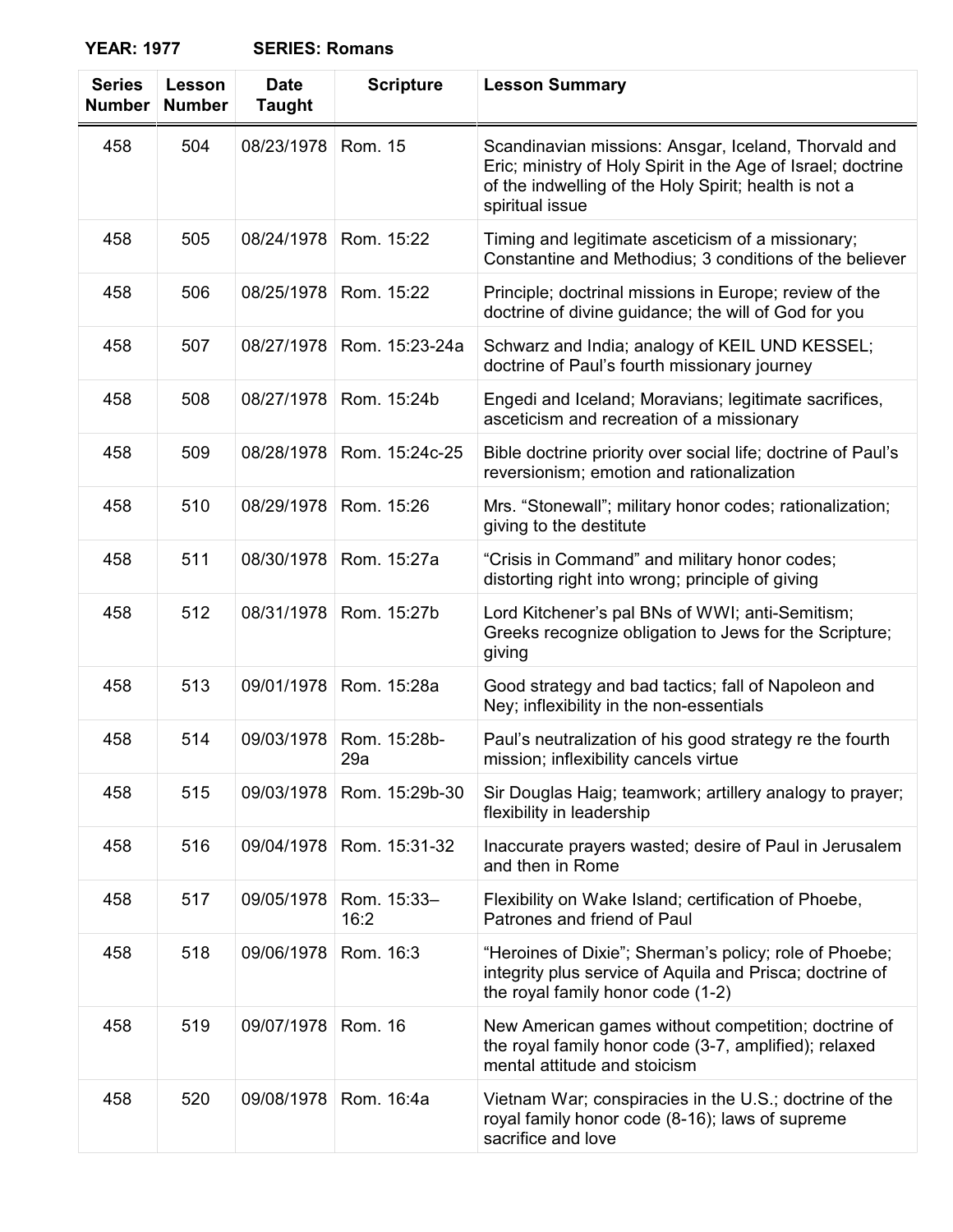| <b>SERIES: Romans</b> |  |
|-----------------------|--|
|-----------------------|--|

| <b>Series</b><br><b>Number</b> | Lesson<br><b>Number</b> | <b>Date</b><br><b>Taught</b> | <b>Scripture</b> | <b>Lesson Summary</b>                                                                                                                                             |
|--------------------------------|-------------------------|------------------------------|------------------|-------------------------------------------------------------------------------------------------------------------------------------------------------------------|
| 458                            | 521                     | 09/10/1978                   | Rom. 16:4b       | Doctrine of the royal family honor code (re-organized,<br>pts. 1-5) definition, freedom, plan of God, privacy and<br>flexibility                                  |
| 458                            | 522                     | 09/10/1978                   | Rom. 16          | Doctrine of the royal family honor code (re-organized,<br>pts. 6-14); love, morality, integrity, production, strong<br>vs. weak, self-pity and self-righteousness |
| 458                            | 523                     | 09/15/1978                   | Rom. 16:5        | Living includes dying, done alone; plugger in GAP gets<br>to spiritual maturity                                                                                   |
| 458                            | 524                     | 09/17/1978                   | Rom. 16:6a       | MacArthur speech 01/26/1955; death and divine<br>provision for crises of the supergrace believer; woman's<br>beauty                                               |
| 458                            | 525                     | 09/17/1978                   | Rom. 16:6b       | Principle of dying grace; woman's advance and<br>production; self-determination; single woman                                                                     |
| 458                            | 526                     | 09/18/1978                   | Rom. 16:7-8      | "St. Paul from the Trenches"; concern of Paul for Jews;<br>missionary use of APOSTLES                                                                             |
| 458                            | 527                     | 09/19/1978                   | Rom. 16:9        | Freed slaves; collective and individual self-<br>determination; incompetence; friendship                                                                          |
| 458                            | 528                     | 09/20/1978                   | Rom. 16:10-11    | Cursing by association with anti-Semitism; biblical<br>principle of slavery, rights of the master and slaves                                                      |
| 458                            | 529                     | 09/24/1978                   | Rom. 16:12       | Reunion of athletes; Roman Empire; dying well; honor<br>of women who worked to exhaustion                                                                         |
| 458                            | 530                     | 09/24/1978                   | Rom. 16:13-14    | Edwardian England; mature believer family of Simon of<br>Cyrene and local church men; marathon                                                                    |
| 458                            | 531                     | 09/25/1978                   | Rom. 16:15-16    | Third local church of Rome; doctrine for old age;<br>doctrine of the kiss (29 point survey)                                                                       |
| 458                            | 532                     | 09/26/1978                   | Rom. 16:17       | Alert discernment avoids reversionistic apostates;<br>arrogant inordinate competition                                                                             |
| 458                            | 533                     | 09/27/1978                   | Rom. 16:18a      | Honor code function exceptions; doctrine of emotion of<br>the soul (pts. 1-3); voting franchise                                                                   |
| 458                            | 534                     | 09/28/1978                   | Rom. 16:18b      | Lord Salisbury re voting; doctrine of emotion (4-9);<br>emotion and spirituality in Church Age and Millennium                                                     |
| 458                            | 535                     | 09/29/1978                   | Rom. 16:19a      | Book: "The First Day of the Somme"; doctrine of<br>tongues (review)                                                                                               |
| 458                            | 536                     | 10/01/1978                   | Rom. 16:19b      | MacArthur Speech 03/14/1973; Rhodesia; biblical<br>concept of authority orientation; "the good"                                                                   |
| 458                            | 537                     | 10/01/1978                   | Rom. 16:19c      | Misplacement of authority orientation; freedom vs.<br>criminals; doctrine of separation                                                                           |
| 458                            | 538                     | 10/05/1978                   | Rom. 16:20a      | Prince Albert re Grenadier Guards; confusion re<br>conspiracies; security; prosperity                                                                             |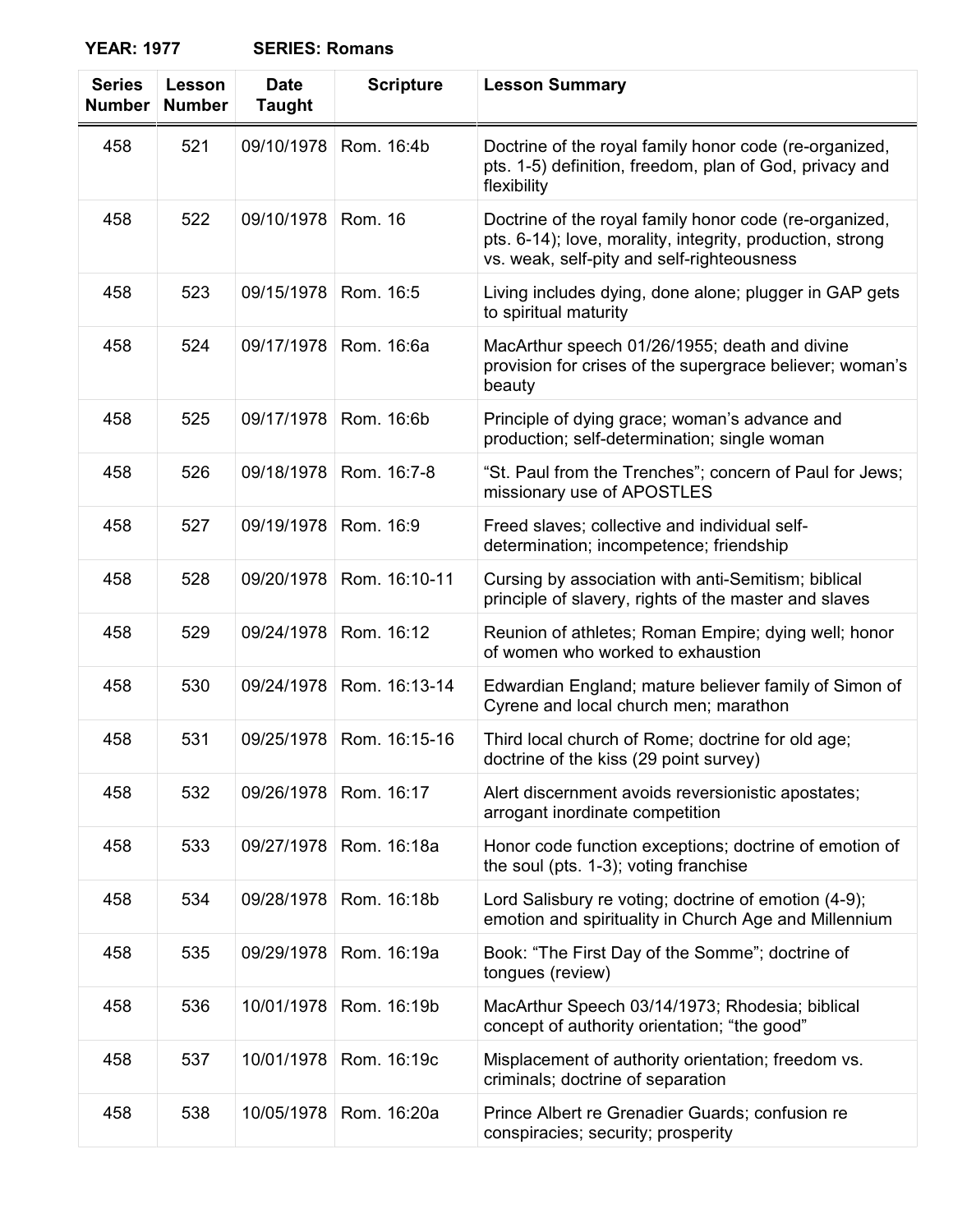| <b>SERIES: Romans</b> |
|-----------------------|
|-----------------------|

| <b>Series</b><br><b>Number</b> | Lesson<br><b>Number</b> | <b>Date</b><br><b>Taught</b> | <b>Scripture</b>    | <b>Lesson Summary</b>                                                                                                                                |
|--------------------------------|-------------------------|------------------------------|---------------------|------------------------------------------------------------------------------------------------------------------------------------------------------|
| 458                            | 539                     | 10/08/1978                   | Rom. 16:19a         | Omniscience and decrees of God. Why are we here?<br>Authority orientation; principle of establishment                                                |
| 458                            | 540                     | 10/08/1978                   | Rom. 16:19b         | Importance of authority orientation in different areas of<br>life; principle and summary of evil                                                     |
| 458                            | 541                     | 10/09/1978                   | Rom. 16:20a         | Divine decrees; believer losers win with Jesus Christ<br>over Satan at Second Advent; personality of Satan                                           |
| 458                            | 542                     | 10/10/1978                   | Rom. 16:20a         | Personality and strategy of Satan (pts. 10-17), his<br>counterfeits, quote by L. S. Chafer                                                           |
| 458                            | 543                     | 10/11/1978                   | Rom. 16:20a         | Angelic conflict (cont.): demons and systems of demon<br>possession; stages of reversionism                                                          |
| 458                            | 544                     | 10/12/1978                   | Rom. 16:20b         | Occult and demon practices and illustrations (Moros,<br>Hitler, Egypt), drawing room approach, Satan's powers<br>and use of demons; grace protection |
| 458                            | 545                     | 10/13/1978                   | Rom. 16:21-22       | Effects of the feminist movement; Timothy; eyes and<br>relaxation of Paul; secretaries of Paul and Napoleon                                          |
| 458                            | 546                     | 10/15/1978                   | Rom. 16:23a         | Concept of the pivot; postulates of the integrity of God;<br>Corinthian honor guard; Roman Empire education                                          |
| 458                            | 547                     | 10/15/1978                   | Rom. 16:23b-<br>25a | Politicians; preconceived notions re the plan of God;<br>review of the doctrine of logistical grace                                                  |
| 458                            | 548                     | 10/16/1978                   | Rom. 16:25b         | Thesis and antithesis; alternatives; origin of<br>Denominations; doctrine of the mystery (review);<br>arrogant students; speculation                 |
| 458                            | 549                     | 10/17/1978                   | Rom. 16:25c-<br>26a | The Doxology (cont.); doctrine of dispensations<br>(review); Millennium; Church Age = the age of writing                                             |
| 458                            | 550                     | 10/18/1978                   | Rom. 16:26a         | Doctrine of the theology of God's plan: (1-3) definition,<br>sovereignty and the will of God                                                         |
| 458                            | 551                     | 10/19/1978                   | Rom. 16             | Doctrine of the theology of God's perfect plan (3-5j): will<br>of God, providence, omniscience, and decrees of God                                   |
| 458                            | 552                     | 10/20/1978                   | Rom. 16             | Doctrine of the theology of God's perfect plan (5k-7p):<br>divine decrees, foreknowledge, will of God and decrees                                    |
| 458                            | 553                     | 10/22/1978                   | Rom. 16             | Doctrine of the theology of the perfect plan of God (8-<br>14): will, decrees, and glory of God; election and<br>predestination                      |
| 458                            | 554                     | 10/22/1978                   | Rom. 16:26b-27      | Obedience to authority, self-indulgence; principle of the<br>client nation: Hood's Texas Brigade; "AMEN"                                             |
| 458                            | 555                     | 10/26/1978                   | Rom. 9:2            | Intro. Jewish problem; doctrine of Israel's preeminence;<br>conspiracies; future of Israel                                                           |
| 458                            | 556                     | 10/27/1978                   | Rom. 9:1            | Colonel Blimp; triple oath of Paul; inspiration of<br>Scripture; conscience; unconditional covenants secure                                          |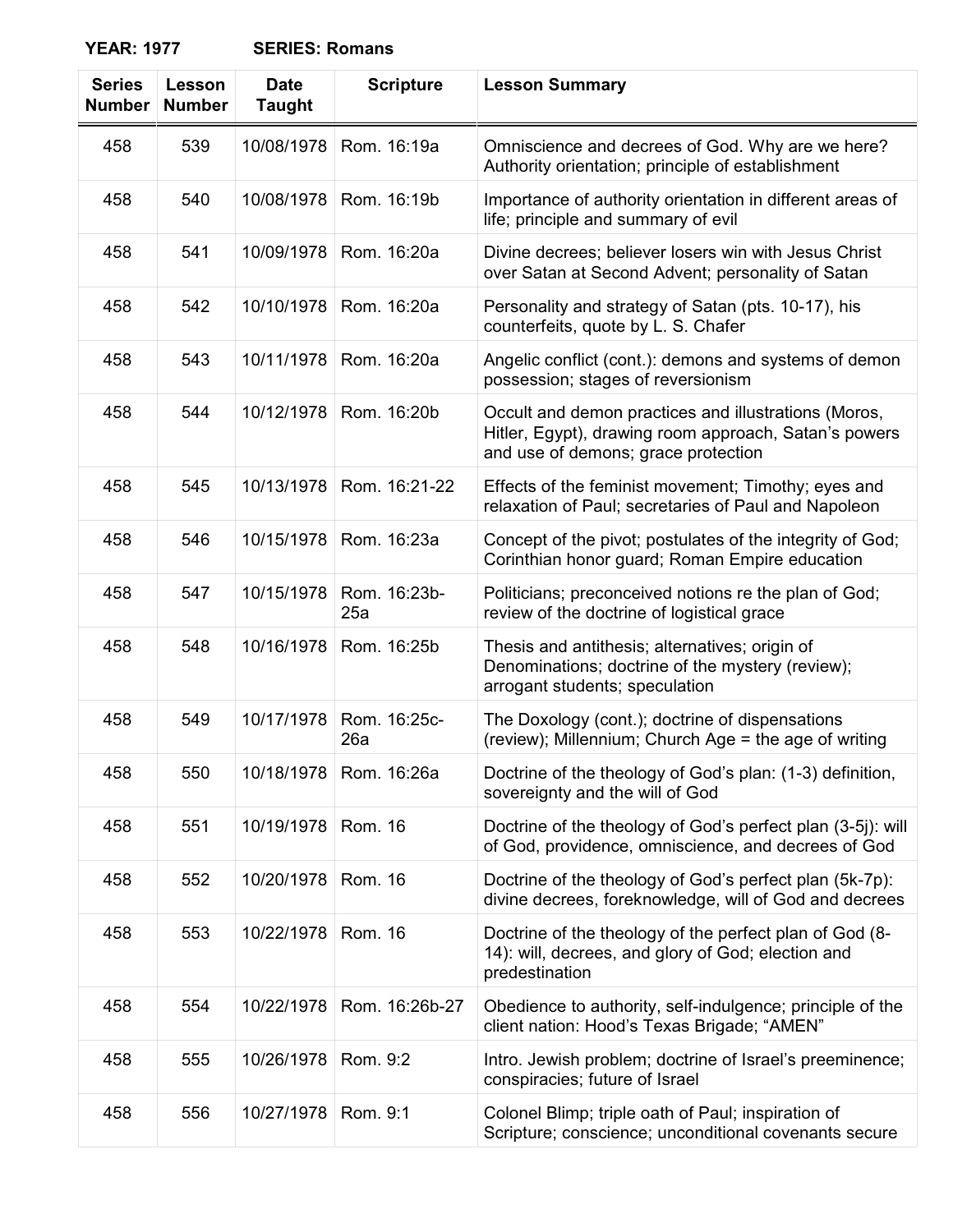| <b>SERIES: Romans</b> |  |
|-----------------------|--|
|-----------------------|--|

| <b>Series</b><br><b>Number</b> | Lesson<br><b>Number</b> | <b>Date</b><br><b>Taught</b> | <b>Scripture</b> | <b>Lesson Summary</b>                                                                                                                                               |
|--------------------------------|-------------------------|------------------------------|------------------|---------------------------------------------------------------------------------------------------------------------------------------------------------------------|
| 458                            | 557                     | 10/29/1978                   | Rom. 9:2         | Paul's burden for Israel; patriotism; Soviets re slavery<br>and U.S. communications; Josephus                                                                       |
| 458                            | 558                     | 10/29/1978                   | Rom. 9:3         | General Westmoreland re Vietnam; Paul's wish to be a<br>sacrifice for the Jews; doctrine of CHEREM=cursed;<br>racial cf. true (spiritual) Jew; concern for the lost |
| 458                            | 559                     | 10/30/1978                   | Rom. 9:4a        | Hardness of Pharaoh vs. divine power; Priest (Client)<br>Nations; adoption in SPQR; spiritual heritage of Israel                                                    |
| 458                            | 560                     | 10/31/1978                   | Rom. 9:4a        | Principle and amplification of the doctrine of (biblical)<br>adoption: live up to heritage; Jews under the Nazis                                                    |
| 458                            | 561                     | 11/01/1978                   | Rom. 9:4b        | Heritage of Americans and Jews; synonyms of "Jew";<br>SHEKINAH glory and the integrity of God                                                                       |
| 458                            | 562                     | 11/02/1978                   | Rom. 9:4c        | Honor code of Colonel Blimp; SHEKINAH and<br>ICHABOD: unconditional covenants: Abraham and<br>Palestine; EL SHADDAI                                                 |
| 458                            | 563                     | 11/03/1978                   | Rom. 9:4d        | Benefits of the Mosaic Law vs. U.S. government evils;<br>four dvine institutions; Jew's feasts and responsibilities                                                 |
| 458                            | 564                     | 11/05/1978                   | Rom. 9           | Mosaic Law: codices and principles of; Jewish problem;<br>spiritual heritage and arrogance problem of the Jews                                                      |
| 458                            | 565                     | 11/05/1978                   | Rom. 9           | Iranians; self-righteousness; Jews reject the visible<br>God; principle of divine integrity and SHEKINAH glory                                                      |
| 458                            | 566                     | 11/06/1978                   | Rom. 9:5         | Origin of Gentiles (X radical) and Jews (Y); negative<br>volition of the Jews; passiveness to Bible doctrine and<br>persecution; reality                            |
| 458                            | 567                     | 11/07/1978                   | Rom. 9           | Origin of the Jew cf. of the Gentile race; dead baby<br>saved; spark of life permanent; virgin pregnancy;<br>negative volition of the Jews                          |
| 458                            | 568                     | 11/08/1978                   | Rom. 9:6         | Racial (physical seed) cf. true (spiritual seed) Jews;<br>terminal self-righteousness; all born into X-radical                                                      |
| 458                            | 569                     | 11/09/1978                   | Rom. 9:7a        | X+Y+Z re Gentiles and Jews; doctrine of the true Jew;<br>imputation of Adam's sin + condemnation; legitimacy<br>vs. regeneration                                    |
| 458                            | 570                     | 11/10/1978                   | Rom. 9:7b        | Doctrine of the true Jew; self-determination and election<br>of Jews; divine decrees printout: election and<br>condemnation                                         |
| 458                            | 571                     | 11/12/1978                   | Rom. 9:8         | Universal military training; Clausewitz; Jews: unique<br>origin of and heirs of the promises of God if born again                                                   |
| 458                            | 572                     | 11/12/1978                   | Rom. 9:9         | Primogeniture vs. regeneration re origin of the Jewish<br>race and covenant promises to Israel                                                                      |
| 458                            | 573                     | 11/13/1978                   | Rom. 9:10        | Intro. doctrine of the theology of God's perfect plan<br>(review 1-4): definition; sovereignty, will, and the<br>omniscience of God                                 |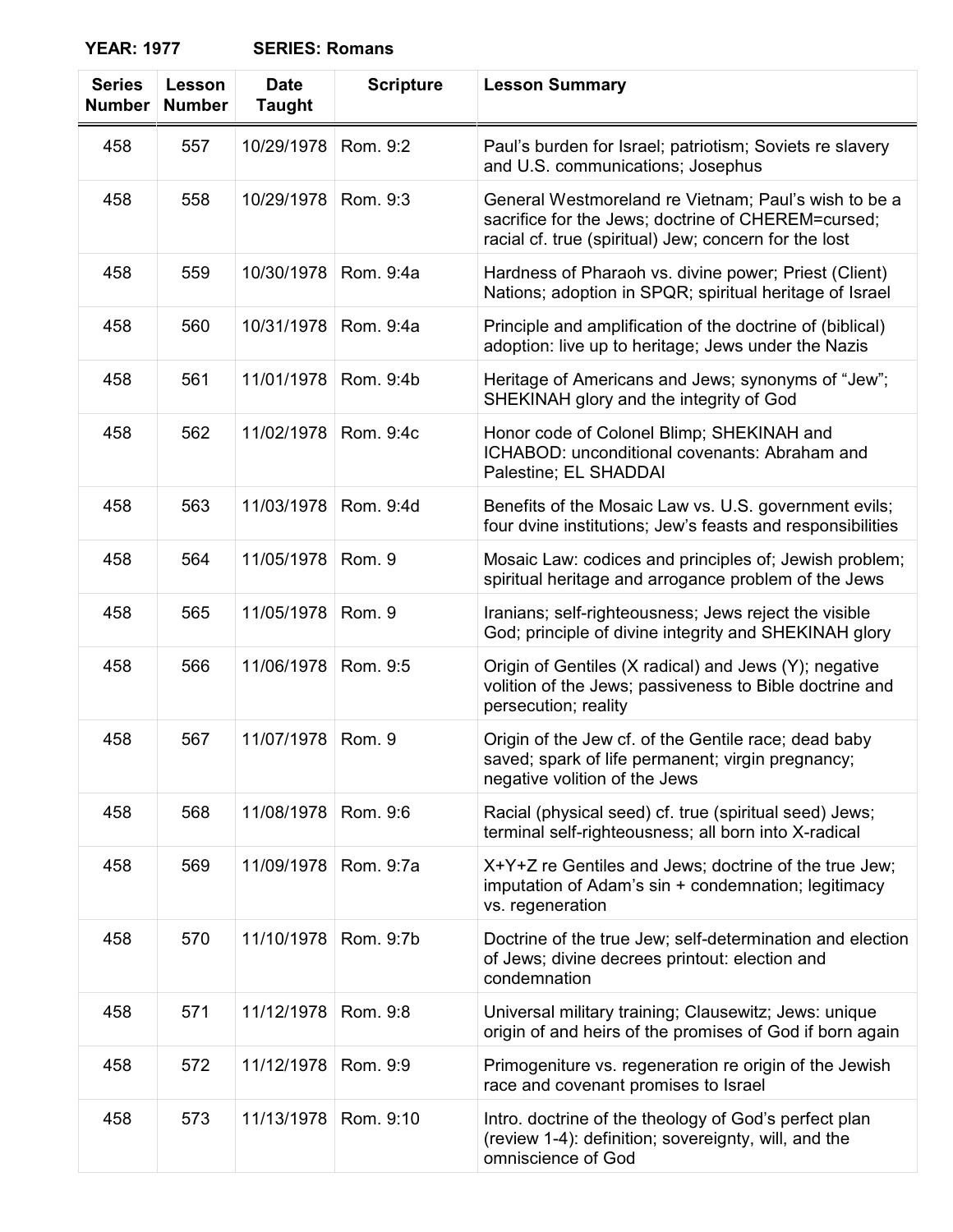| <b>Series</b><br><b>Number</b> | Lesson<br><b>Number</b> | <b>Date</b><br><b>Taught</b> | <b>Scripture</b>            | <b>Lesson Summary</b>                                                                                                                                       |
|--------------------------------|-------------------------|------------------------------|-----------------------------|-------------------------------------------------------------------------------------------------------------------------------------------------------------|
| 458                            | 574                     | 11/14/1978                   | Rom. 9                      | Doctrine of the theology of the perfect plan of God<br>(review 5-10): decrees, will, glory, and pleasure of God;<br>thought                                 |
| 458                            | 575                     | 11/15/1978                   | Rom. 9                      | Education; doctrine of the theology of God's perfect<br>plan (10-13a): imputations, election, predestination,<br>integrity of God; divine attribute of love |
| 458                            | 576                     | 11/16/1978                   | Rom. 9                      | Doctrine of the theology of God's perfect plan (13b-g):<br>anthropopathism of love; justice, faithfulness, and the<br>integrity of God; Jewish pivot        |
| 458                            | 577                     | 11/17/1978                   | Rom. 9:10a                  | Doctrine of the theology of God's perfect plan (14-15);<br>origin of the Jewish race excludes primogeniture and<br>human factors                            |
| 458                            | 578                     | 11/19/1978                   | Rom. 9:10b                  | Origin of Jews and inheritance of covenants only by<br>regeneration; twins by 2 fathers, Pharaohs                                                           |
| 458                            | 579                     | 11/19/1978                   | Rom. 9:11a                  | Printouts from divine decrees; doctrine of election<br>(revised 1-2); foreknowledge and predestination                                                      |
| 458                            | 580                     | 11/20/1978                   | Rom. 9:11b                  | Industrial capitalism; doctrine of election (3-6); election<br>of Jesus Christ, Church Age believers, Israel, one per<br>dispensation                       |
| 458                            | 581                     | 11/21/1978                   | Rom. 9:11c-12               | Characteristics of nations and heritage from Jacob vs.<br>from Esau; high authority and arrogance                                                           |
| 458                            | 582                     | 11/22/1978                   | Rom. 9                      | Battle of Arnhem; R.E. Lee re providence; doctrine of<br>divine decrees (revised 1-2): mechanics, function and<br>omniscience                               |
| 458                            | 583                     | 11/23/1978                   | Rom. 9:12                   | Doctrines of thanksgiving and divine decrees (2c-3):<br>mechanics and characteristics, video tape analogy                                                   |
| 458                            | 584                     | 11/23/1978                   | Rom. 9                      | Doctrine of divine decrees (4-8): will and glory of God,<br>blessing and freedom of man; California cult and<br>equality                                    |
| 458                            | 585                     | 11/24/1978                   | Rom. 9:13a;<br>Mal. 1:2-3   | Battle of Arnhem; doctrine of anthropopathisms (pt. 1-4):<br>illustration, love 1 and 2                                                                     |
| 458                            | 586                     | 11/25/1978                   | Rom. 9:13b                  | Jacob cf. Eau in decrees; freewill; conspiracies; human<br>freedom and divine decrees                                                                       |
| 458                            | 587                     | 11/25/1978                   | Rom. 9:14                   | Omniscient use of actual and probable; integrity and<br>sovereignty of God vs. freewill and self-righteousness of<br>man                                    |
| 458                            | 588                     | 11/25/1978                   | Rom. 9                      | Anthropopathisms show the divine policy re positive or<br>negative volition (+V or -V); immutable integrity of God;<br>grace provides what +R demands       |
| 458                            | 589                     | 11/26/1978                   | Rom. 9:15a;<br>Ex. 33:18-19 | Moses: vs. reversionistic Israel and Pharaoh and sees<br>X+Y+Z in the divine decrees                                                                        |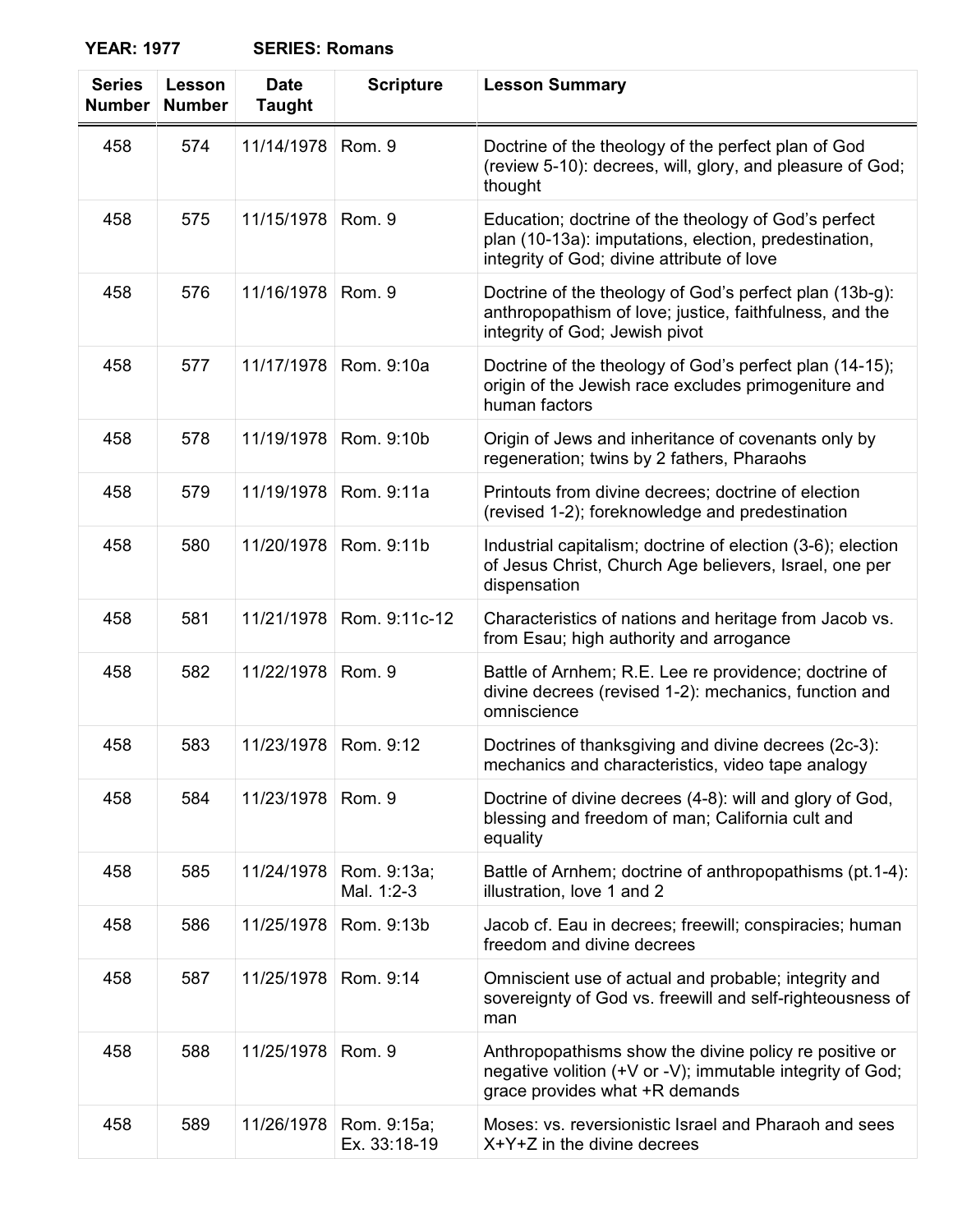| <b>SERIES: Romans</b> |  |
|-----------------------|--|
|-----------------------|--|

| <b>Series</b><br><b>Number</b> | Lesson<br><b>Number</b> | <b>Date</b><br><b>Taught</b> | <b>Scripture</b>             | <b>Lesson Summary</b>                                                                                                                                                         |
|--------------------------------|-------------------------|------------------------------|------------------------------|-------------------------------------------------------------------------------------------------------------------------------------------------------------------------------|
| 458                            | 590                     | 11/26/1978                   | Rom. 9:15b;<br>Ex. 33:18-20  | Moses sees the glory of God through Bible doctrine;<br>grace from the divine decrees to now                                                                                   |
| 458                            | 591                     | 11/27/1978                   | Rom. 9:16                    | Blessing not acquired by hustling, but by grace,<br>maximum Bible doctrine and capacity; crying; sincerity                                                                    |
| 458                            | 592                     | 11/28/1978                   | Rom. 9:17a;<br>Ex. 9:16      | How God hardened the heart of Pharaoh Amenhotep II<br>to glorify God and evangelize the world                                                                                 |
| 458                            | 593                     | 11/29/1978                   | Rom. 9:17b;<br>Ps. 76:10     | Thankful Vietnam vet; God's power over and use of<br>arrogant negative volition (-V) of Pharaoh; jealousy                                                                     |
| 458                            | 594                     | 11/30/1978                   | Rom. 9:17c                   | Paul insults negative volition of Jews by comparing<br>them with Pharaoh of the Exodus; Thutmose IV not the<br>eldest son                                                     |
| 458                            | 595                     | 12/01/1978                   | Rom. 9:18                    | God allows free will, used negative volition (-V) of<br>Pharaoh to evangelize the world; principle of scar tissue<br>of the soul and negative volition (-V) to Bible doctrine |
| 458                            | 596                     | 12/03/1978                   | Rom. 9:19a                   | "Overqualified?" Debater's questions re the cause of<br>scar tissue; G. B. Shaw: "Great Catherine"                                                                            |
| 458                            | 597                     | 12/03/1978                   | Rom. 9:19b                   | Essence of God vs. freewill of man; British self-<br>righteousness in India; the plan of God uses positive<br>and negative volition                                           |
| 458                            | 598                     | 12/04/1978                   | Rom. 9:20a;<br>Isa. 45:8-12  | Cults and Marxism; panic: 3 types; Paul's new words;<br>the impudent reject authority                                                                                         |
| 458                            | 599                     | 12/05/1978                   | Rom. 9:20b;<br>Isa. 29:15-16 | Arrogant man blasphemes and blames God for man's<br>own negative volition, scar tissue and results                                                                            |
| 458                            | 600                     | 12/06/1978                   | Rom. 9:21                    | Ancient pottery; rhetorical use of OU and ME; Jones<br>cult; freedom; authority of the Potter                                                                                 |
| 458                            | 601                     | 12/07/1978                   | Rom. 9:21                    | Vessels in Scripture; coexistence of human free will and<br>the sovereignty of God re dishonor; aposiopesis                                                                   |
| 458                            | 602                     | 12/08/1978                   | Rom. 9:22a                   | WCC and terrorism; debater's technique: aposiopesis<br>(1-17), anacoluthon; rights and patience of God                                                                        |
| 458                            | 603                     | 12/10/1978                   | Rom. 9:22b                   | Vessel of wrath by own negative volition; concept of the<br>last judgment; freedom vs. equality                                                                               |
| 458                            | 604                     | 12/10/1978                   | Rom. 9                       | Pistol course; volition of man determines his eternal<br>blessing or cursing; patience of God; arrogance cancels<br>genius                                                    |
| 458                            | 605                     | 12/11/1978                   | Rom. 9:23a                   | Conservatism; aposiopesis; imputation of blessing to<br>+R in the believer with capacity from maximum Bible<br>doctrine                                                       |
| 458                            | 606                     | 12/15/1978                   | Rom. 9:23b                   | Pseudo-intellectuals cf. Ike and MacArthur;<br>concentration; vessel of cursing or blessing by own<br>volition                                                                |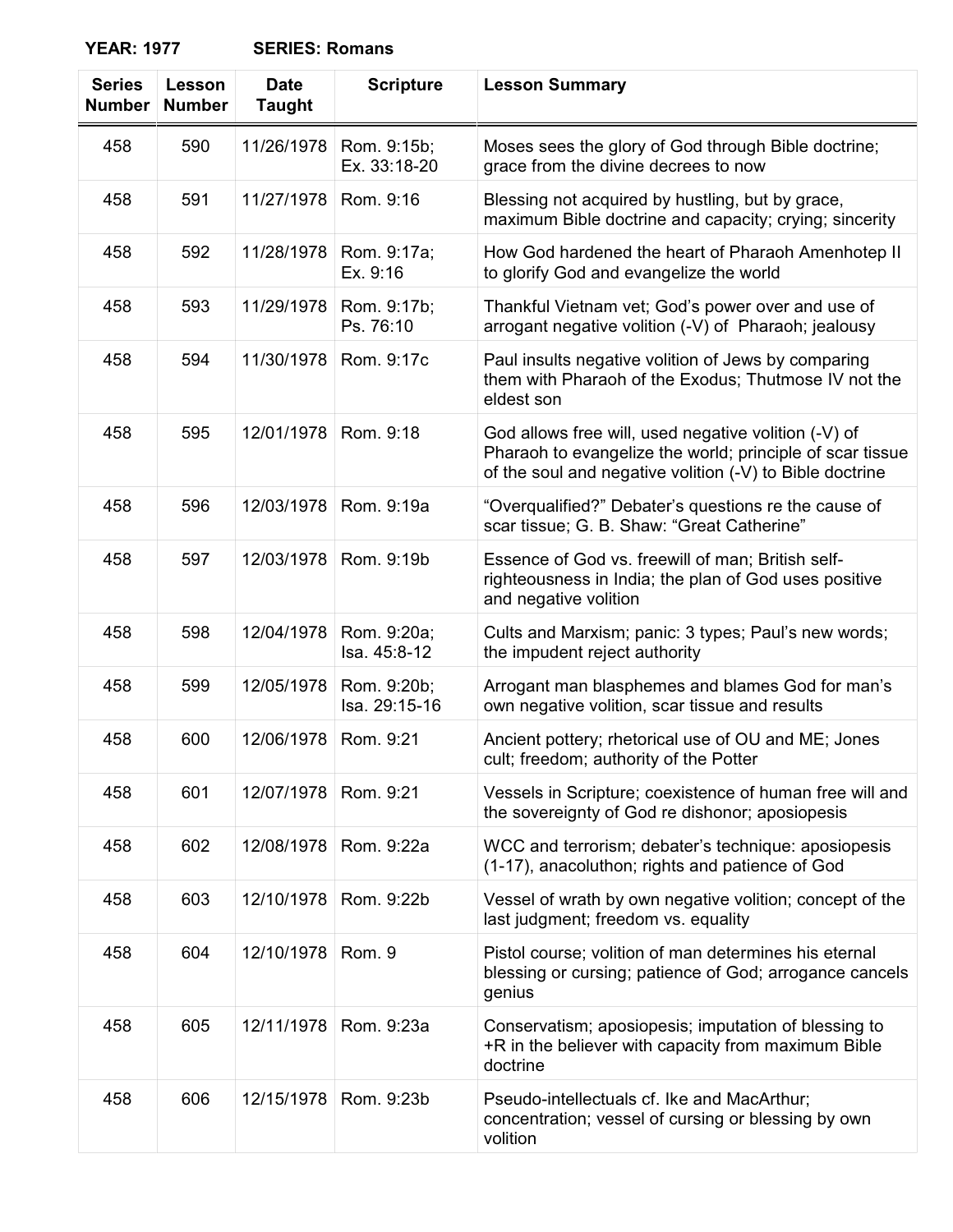| <b>SERIES: Romans</b> |  |
|-----------------------|--|
|-----------------------|--|

| <b>Series</b><br><b>Number</b> | <b>Lesson</b><br><b>Number</b> | <b>Date</b><br><b>Taught</b> | <b>Scripture</b>               | <b>Lesson Summary</b>                                                                                                                                                           |
|--------------------------------|--------------------------------|------------------------------|--------------------------------|---------------------------------------------------------------------------------------------------------------------------------------------------------------------------------|
| 458                            | 607                            | 12/17/1978                   | Matt. 8:18a                    | [DYNAMICS FOR DISASTER - lessons 607-628]<br>U.S. recognition of Peking and mixed-up thinking;<br>characteristics of mobs (9 pts.); separate from mobs to<br>get Bible doctrine |
| 458                            | 608                            | 12/17/1978                   | Matt. 8:18b-19a                | Separate; order; function of evangelist; Sea of Galilee;<br>authority; pseudo-intellectual                                                                                      |
| 458                            | 609                            | 12/18/1978                   | Matt. 8:19b                    | Characteristics of pseudo-intellectuals; arrogance;<br>emotional verbal decisions vs. reality; approbation                                                                      |
| 458                            | 610                            | 12/19/1978                   | Luke 11:21                     | Two Fredericks and Prussia: Carthage; gun control;<br>PISTEUOO; pseudo-intellectual vs. reality                                                                                 |
| 458                            | 611                            | 12/20/1978                   | Job 5:19-27                    | Napoleon and Austerlitz; plan of God; types of disaster;<br>Bible doctrine in Prussia; dying grace; counseling                                                                  |
| 458                            | 612                            | 12/21/1978                   | Matt. 8:20a                    | Solzhenitsyn; freedom vs. equality; doctrine of the fox<br>distraction; human security vs. doctrine                                                                             |
| 458                            | 613                            | 12/22/1978                   | Matt. 8:20b                    | Human security vs. Bible doctrine; concentration and<br>motivation; principle of the bird distraction                                                                           |
| 458                            | 614                            | 12/24/1978                   | Matt. 8:21                     | Believer distracted by protocol; details of life (non-<br>essentials) vs. Bible doctrine (essentials); public opinion                                                           |
| 458                            | 615                            | 12/24/1978                   | Luke 9:60                      | Answer of Jesus Christ to protocol; funerals, customs of<br>society, pleasures and human good vs. GAP                                                                           |
| 458                            | 616                            | 12/25/1978                   | Luke 9:61                      | Procrastination; GAP and duty priorities over loved<br>ones; remember the Source by Bible doctrine                                                                              |
| 458                            | 617                            | 12/26/1978                   | Luke 9:62                      | Answer of Jesus Christ to love priority vs. GAP;<br>distractions from GAP cause loss of capacity                                                                                |
| 458                            | 618                            | 12/27/1978                   | Matt. 8:23-24a                 | Crisis personality; noble things can distract; continuity;<br>Bible doctrine in the soul for the crisis                                                                         |
| 458                            | 619                            | 12/28/1978                   | Matt. 8:24b-25a                | Deliverance; calm before the storm; sleep of Jesus<br>Christ and security; panic; pseudo-prayer                                                                                 |
| 458                            | 620                            | 12/29/1978                   | Matt. 8:25b                    | Infantry; panic and promises; disaster has divine<br>purpose; thinking under pressure                                                                                           |
| 458                            | 621                            | 12/31/1978                   | Matt. 8:26a                    | Jesus Christ's reprimand of the disciples; cowards;<br>concentration in training produces thinking in the crisis                                                                |
| 458                            | 622                            | 12/31/1978                   | Matt. 8:26b                    | Distracting self from Bible doctrine; "short time trusters"<br>fail in concentration and application of Bible doctrine                                                          |
| 458                            | 623                            | 12/31/1978                   | Matt. 8:26c-27                 | Counseling; instant obedience of nature; Beaufort<br>Scale; posture in teaching cf. in command                                                                                  |
| 458                            | 624                            | 01/01/1979                   | Matt. 8:27b;<br>2 Pet. 2:12-15 | The arrogant reject repetition; overreaction and<br>renunciation cf. priority of Bible doctrine                                                                                 |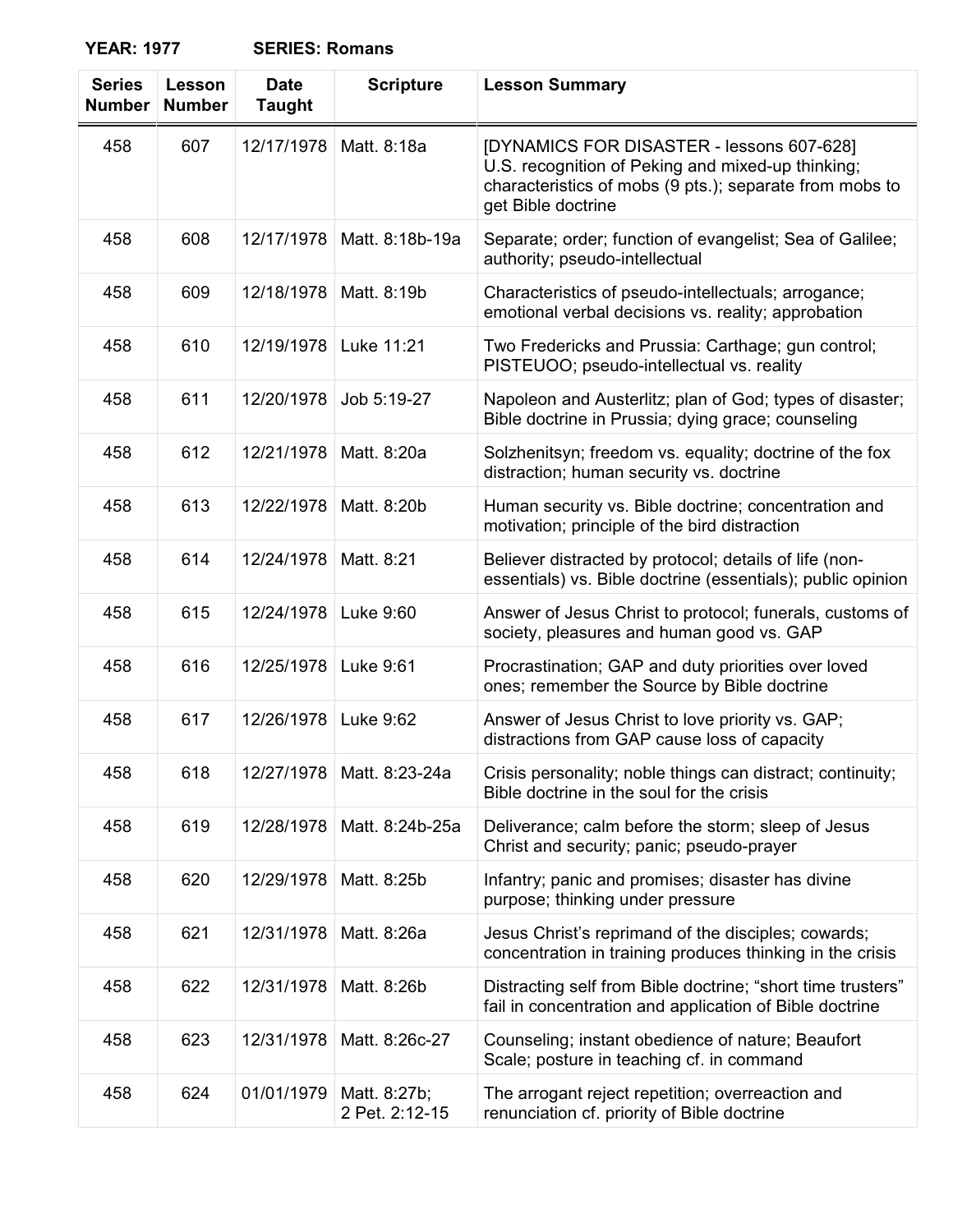| <b>Series</b><br><b>Number</b> | <b>Lesson</b><br><b>Number</b> | <b>Date</b><br><b>Taught</b> | <b>Scripture</b>                                | <b>Lesson Summary</b>                                                                                                                                             |
|--------------------------------|--------------------------------|------------------------------|-------------------------------------------------|-------------------------------------------------------------------------------------------------------------------------------------------------------------------|
| 458                            | 625                            | 01/02/1979                   | 2 Pet. 1:16a                                    | U.S. disaster defined; Marxist Jones cult; Second<br>Advent; Bible doctrine preparation for disaster                                                              |
| 458                            | 626                            | 01/03/1979                   | 2 Pet. 1:16b;<br>Matt. 16:27-17:8               | Second Advent dry run; selfish wish of Peter to<br>perpetuate his happiness                                                                                       |
| 458                            | 627                            | 01/04/1979                   | 2 Pet. 1:17-19                                  | Poise; empirical experience vs. Bible doctrine;<br>embarrassment; experience; concentration                                                                       |
| 458                            | 628                            | 01/05/1979                   | 2 Pet. 1:20-21                                  | "Doomsday for America"; Second Advent; inspiration of<br>Scripture; rejection of the priest nation                                                                |
| 458                            | 629                            | 02/06/1979                   | Rom. 9:19-20                                    | God's right to judge; reason for persecution of the<br>Jews: blot out of First Advent cf. Pharaoh                                                                 |
| 458                            | 630                            | 02/07/1979                   | Rom. 9:21                                       | USSR forces in East Germany; illustration of debater's<br>finesse; volition determines honor or dishonor                                                          |
| 458                            | 631                            | 02/08/1979                   | Rom. 9:22-24                                    | Midland, TX vs. Feds; aposiopesis logic shows the<br>unbeliever wrong; causes of historical disaster of the<br>Jews                                               |
| 458                            | 632                            | 02/09/1979                   | Rom. 9:24                                       | CMH: H. Erwin; Paul concerned for the Jews though he<br>is apostle to the Gentiles; missionary burden and will of<br>God                                          |
| 458                            | 633                            | 02/11/1979                   | Rom. 9:25;<br>Hosea 2:23                        | Why the persecution of fine Jews; great blot out; no<br>Jewish client nation in the times of the Gentiles                                                         |
| 458                            | 634                            | 02/11/1979                   | Rom. 9:26;<br>Hosea 1:9-10                      | Anne Frank; human failure no hindrance to the plan of<br>God; Jewish believers in each generation                                                                 |
| 458                            | 635                            | 02/12/1979                   | Rom. 9:27a;<br>Isa. 10:21-23                    | Gov. Clements re defense; nice Jews' negative volition<br>to Jesus Christ hinders the evangelization of others                                                    |
| 458                            | 636                            | 02/13/1979                   | Rom. 9:27b                                      | Shah of Iran; blot outs big and little; basis of prosperity<br>and fall of nations; only Jews are permanent                                                       |
| 458                            | 637                            | 02/14/1979                   | Rom. 9:28                                       | Divine decrees and Jesus Christ's Alpha and Omega<br>glory; negative volition result is the sting of death; Jews<br>rejection of the First Advent cf. the remnant |
| 458                            | 638                            | 02/15/1979                   | Rom. 9:29a; Isa.<br>29:9-14; 1:7-9              | Definition of the big blot out; shock over the Holocaust<br>from the counter-pivot                                                                                |
| 458                            | 639                            | 02/16/1979                   | Rom. 9:29b                                      | JEWS: passive, persecution of in Russia, etc., #1 in I.Q.<br>and permanence of; prejudice and propaganda                                                          |
| 458                            | 640                            | 02/18/1979                   | Rev. 1:7; Deut.<br>6:4                          | Summary of the persecution of negative volition Jews;<br>Alpha and Omega glories of Jesus Christ; lip service;<br>Jews and the Second Advent of Jesus Christ      |
| 458                            | 641                            | 02/18/1979                   | Rev. 1:8; 21:1-8;<br>22:12-15; Deut.<br>$6:4-6$ | Jews re the Alpha and Omega glory of Jesus Christ;<br>future for negative volition and positive volition Jews                                                     |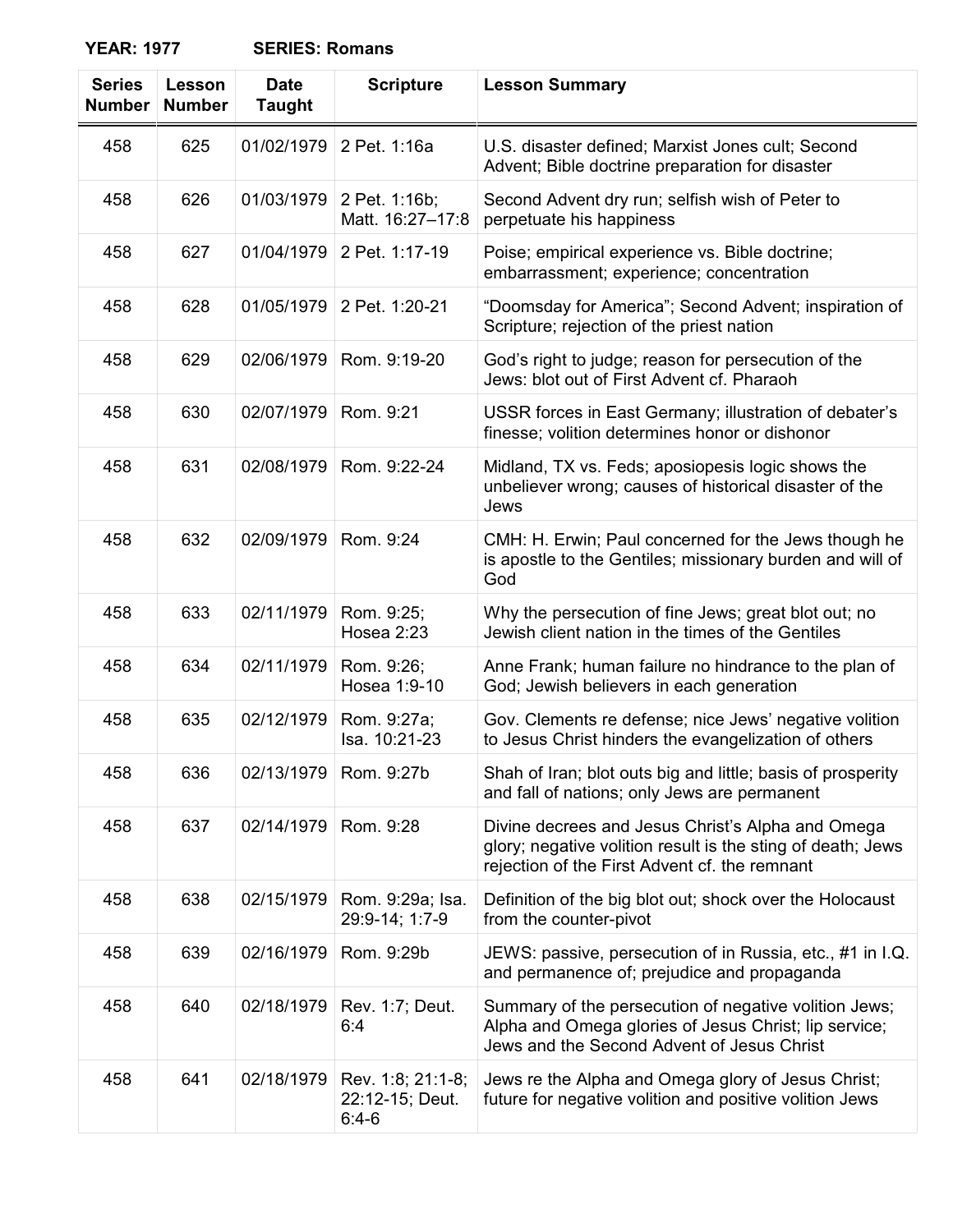| <b>Series</b><br><b>Number</b> | Lesson<br><b>Number</b> | <b>Date</b><br><b>Taught</b> | <b>Scripture</b>                   | <b>Lesson Summary</b>                                                                                                                                                                                                        |
|--------------------------------|-------------------------|------------------------------|------------------------------------|------------------------------------------------------------------------------------------------------------------------------------------------------------------------------------------------------------------------------|
| 458                            | 642                     | 02/19/1979                   | Rom. 9:29-30a                      | Classism and racism; reverse pivot and spinoff of the<br>reversionist; permanence of the Jews; concept of the<br>pivot and survival of the Priest Nation; negative volition<br>of Jews cf. positive volition of the Gentiles |
| 458                            | 643                     | 02/20/1979                   | Rom. 9:30b                         | Governor of Texas: separation of church and state; self-<br>righteous -V racial Jew of the #1 spiritual heritage<br>causes own condemnation                                                                                  |
| 458                            | 644                     | 02/21/1979                   | Rom. 9:30                          | Principles; Hitler: "The Bunker"; faith-rest promises;<br>works vs. faith (1-21); condemnation of self-<br>righteousness                                                                                                     |
| 458                            | 645                     | 02/22/1979                   | Rom. 9                             | Humorous laws; "The Bunker"; big blot out of self-<br>righteous Jews cf. Gentiles with +R; free will;<br>evangelism of the world                                                                                             |
| 458                            | 646                     | 02/23/1979                   | Rom. 9:31                          | Jews without excuse; inversion; terminal self-<br>righteousness and works vs. imputed +R of the believer<br>in salvation and the Christian way of life                                                                       |
| 458                            | 647                     | 02/25/1979                   | Rom. 9:32a                         | Sight orientation; promises; purpose of the Mosaic Law;<br>missions; reason for Jewish failure                                                                                                                               |
| 458                            | 648                     | 02/25/1979                   | Rom. 9:32b-33;<br>Isa. 28:16; 8:14 | Jesus Christ, Stone of Stumbling; panorama of the<br>Jews: past through the future                                                                                                                                           |
| 458                            | 649                     | 03/01/1979                   | Rom. 10:1a                         | Purpose of the Age of Israel, Paul's concern for<br>negative Jews; +R vs. self-righteousness; weapon of<br>prayer and gun analogy                                                                                            |
| 458                            | 650                     | 03/02/1979                   | Rom. 10:1b                         | Doctrine of prayer (review); prayer for vs. volition of the<br>unbeliever                                                                                                                                                    |
| 458                            | 651                     | 03/19/1979 Rom. 10:2         |                                    | Basis for the evaluation of Israel; purpose of the Age of<br>Israel; intercessory prayer; arrogant zeal for God<br>without +R or Bible doctrine                                                                              |
| 458                            | 652                     | 03/20/1979                   | Rom. 10:3a                         | POW rescue attempt; arrogant self-righteousness and<br>ignorance of the righteousness of God; principle of the<br>integrity of God                                                                                           |
| 458                            | 653                     | 03/21/1979                   | Rom. 10:3a                         | Principle; Reese: appeasers; rejecter of +R, tries to<br>establish his own self-righteousness; integrity of God<br>and logistical grace                                                                                      |
| 458                            | 654                     | 03/22/1979                   | Rom. 10:3b                         | Madame Chiang Kai-shek; arrogant anti-grace self-<br>righteousness vs. +R target of logistical and special<br>blessing                                                                                                       |
| 458                            | 655                     | 03/23/1979                   | Rom. 10:4                          | Cult identification; Jesus Christ fulfills the Mosaic Law;<br>imputation of +R replaces all systems of self-<br>righteousness                                                                                                |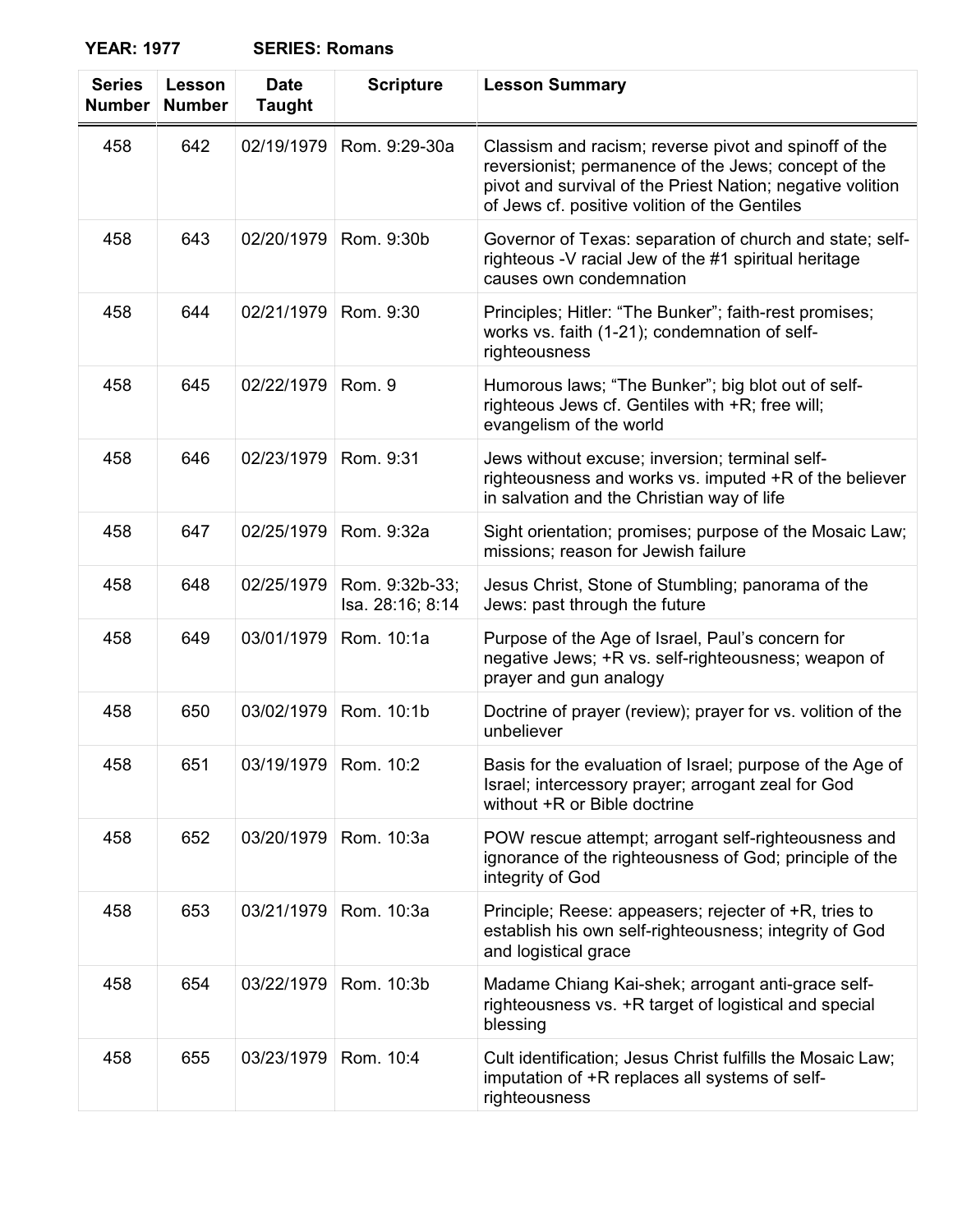| <b>SERIES: Romans</b> |  |
|-----------------------|--|
|-----------------------|--|

| <b>Series</b><br><b>Number</b> | Lesson<br><b>Number</b> | <b>Date</b><br><b>Taught</b> | <b>Scripture</b>            | <b>Lesson Summary</b>                                                                                                                                    |
|--------------------------------|-------------------------|------------------------------|-----------------------------|----------------------------------------------------------------------------------------------------------------------------------------------------------|
| 458                            | 656                     | 03/26/1979                   | Rom. 10:4                   | Principle; conflict of self-righteousness by works vs.<br>imputed +R of God as the basis for salvation and<br>blessing ends at salvation                 |
| 458                            | 657                     | 03/27/1979                   | Rom. 10:5a;<br>Lev. 18:1-6  | Battle of the Bulge: scout platoon at Lanzerath; Moses'<br>reference to codices 1 and 3 of the Mosaic Law                                                |
| 458                            | 658                     | 03/28/1979                   | Rom. 10:5b                  | Principle of morality as a necessary lifestyle of everyone<br>for survival cf. works for salvation and spirituality                                      |
| 458                            | 659                     | 03/29/1979                   | Rom. 10:6a                  | Billy Graham, change of viewpoint; "The Black Death";<br>Jews with maximum knowledge of Jesus Christ in the<br>right lobe reject Him                     |
| 458                            | 660                     | 03/30/1979                   | Deut. 30:11-12              | CO's to think, not outdo the troops; Jews say salvation<br>unattainable, obscure and requires self-righteousness                                         |
| 458                            | 661                     | 04/06/1979                   | Deut. 30:11-12              | Cooper course; self-righteousness vs. +R; arrogance;<br>salvation not unattainable nor unavailable                                                       |
| 458                            | 662                     | 04/09/1979                   | Deut. 30:13-14;<br>Amos 9:2 | Why Paul changes from SEA to SHEOL; Jesus Christ<br>after physical death; Stone Age viewpoint                                                            |
| 458                            | 663                     | 04/10/1979                   | Rom. 10:6b                  | Right lobe source of faith or arrogant rationalization;<br>rejecting the true function of Codex 2 + First Advent of<br><b>Jesus Christ</b>               |
| 458                            | 664                     | 04/11/1979                   | Rom. 10:6c                  | Ritual without reality and the Millennium without<br>salvation; destructiveness of socialism; heaven rejects<br>self-righteousness                       |
| 458                            | 665                     | 04/12/1979                   | Rom. 10:7                   | Jews with #1 spiritual heritage blaspheme God by the<br>rejection of Jesus Christ and reap persecution;<br>salvation as near as the right lobe and mouth |
| 458                            | 666                     | 04/13/1979                   | Rom. 10:8                   | Jews substitute keeping the distorted Mosaic Law for<br>faith in Jesus Christ; review of the doctrines of faith and<br>salvation in the Old Testament    |
| 458                            | 667                     | 04/16/1979                   | Rom. 10:9a                  | General Wedemeyer; blind arrogance hinders witness;<br>Jewish salvation in the Old Testament; mechanics of<br>the expression of faith                    |
| 458                            | 668                     | 04/17/1979                   | Rom. 10:9b                  | Communist psychological warfare; Big Blot Out;<br>salvation is private and without works; use<br>"resurrection" in evangelizing Jews                     |
| 458                            | 669                     | 04/18/1979                   | Rom. 10:10                  | S. Hannon: Political Tactics and Defense Strategy;<br>private expression to God vs. Baptist distortion of<br>salvation                                   |
| 458                            | 670                     | 04/23/1979                   | Rom. 10:11;<br>Isa. 28:16   | Coolidge vs. police union; Old Testament verification of<br>the mechanics of salvation                                                                   |
| 458                            | 671                     | 04/24/1979                   | Rom. 10:12a                 | Rhodesia vs. WCC; universal character of salvation;<br>race issues in the U.S. and history                                                               |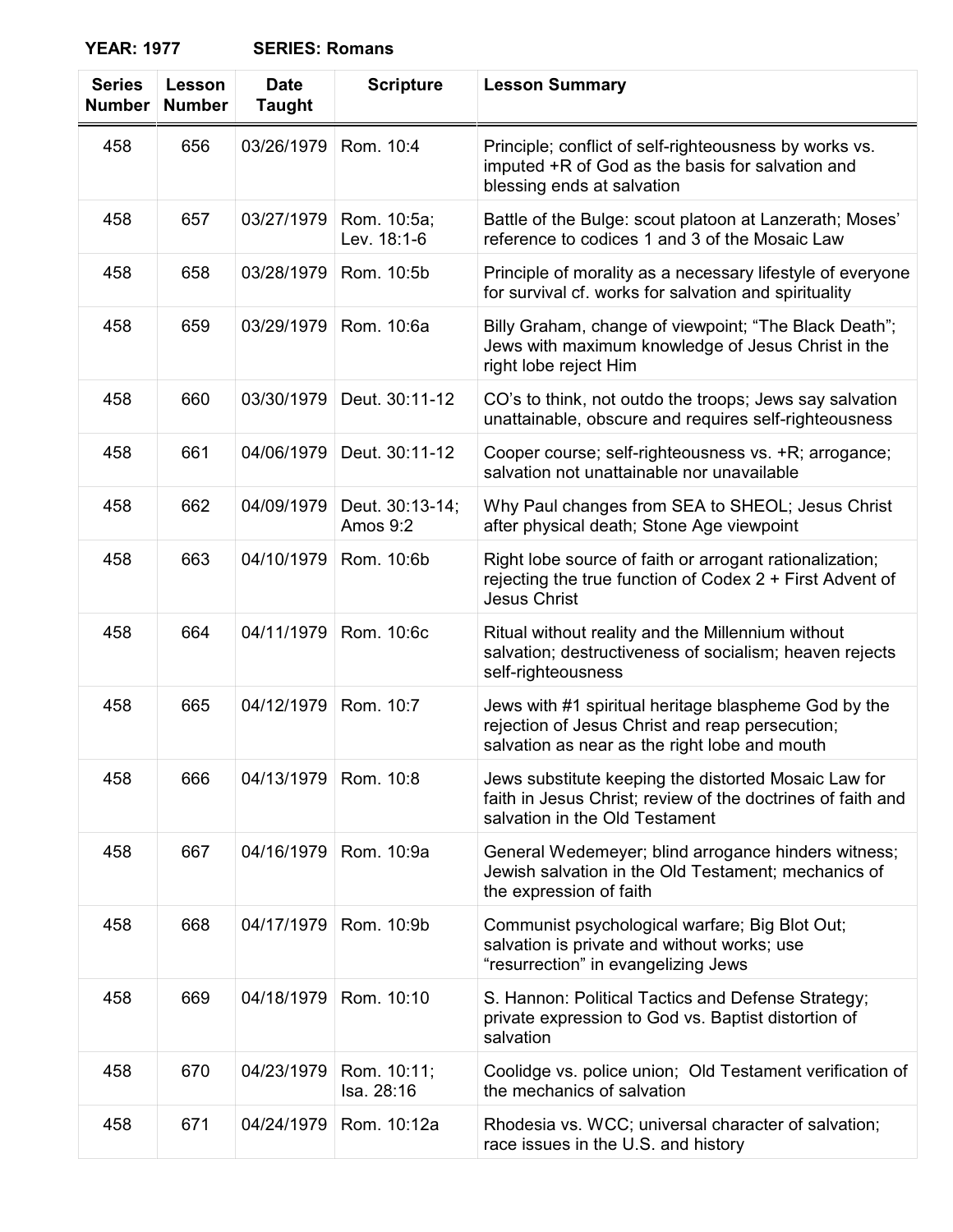| <b>SERIES: Romans</b> |
|-----------------------|
|-----------------------|

| <b>Series</b><br><b>Number</b> | Lesson<br><b>Number</b> | <b>Date</b><br><b>Taught</b> | <b>Scripture</b>                              | <b>Lesson Summary</b>                                                                                                                                                                                                          |
|--------------------------------|-------------------------|------------------------------|-----------------------------------------------|--------------------------------------------------------------------------------------------------------------------------------------------------------------------------------------------------------------------------------|
| 458                            | 672                     | 04/25/1979                   | Rom. 10:12b                                   | Arrogance; U.S. intelligence; race not an issue in the<br>plan of God and logistical grace for all believers; snobs;<br>five synonyms of faith; self-righteousness                                                             |
| 458                            | 673                     | 04/26/1979                   | Rom. 10:13;<br>Joel 2:31-3:2;<br>Acts 2:21-24 | Seven judgments; blindness of the Big Blot Out Jews<br>and U.S. liberals                                                                                                                                                       |
| 458                            | 674                     | 04/27/1979                   | Rom. 10                                       | Gov. Roberts and Texas Oil; principle of the client<br>nation; missionaries; Islam enslaves; evangelism                                                                                                                        |
| 458                            | 675                     | 04/30/1979                   | Rom. 10:14a                                   | Salt; Israel and the U.S. responsibilities as client<br>nations; principle of heathenism: missions and God-<br>consciousness                                                                                                   |
| 458                            | 676                     | 05/01/1979                   | Rom. 10:14b                                   | Nuclear power; divine guidance of missions; client<br>nation; indigenous churches need believers and<br>evangelization; heathenism                                                                                             |
| 458                            | 677                     | 05/02/1979                   | Rom. 10:14c                                   | Missionary evangelism; client nation function and<br>positive volition areas; common and efficacious grace                                                                                                                     |
| 458                            | 678                     | 05/03/1979                   | Rom. 10:15a                                   | Review; Mosaic Law codices 1-3; evangelism;<br>communists conquer by thought; freedom vs. equality                                                                                                                             |
| 458                            | 679                     | 05/04/1979                   | Rom. 10:15                                    | Prep School curriculum; a Rabbi re resurrection; proper<br>function of missionaries                                                                                                                                            |
| 458                            | 680                     | 05/07/1979                   | Rom. 10                                       | 29 <sup>th</sup> Anniversary of R. B. Thieme, Jr.; obscure son of<br>George II; mobs; doctrine of A FORTIORI; faith-rest<br>and Israel's cursing and blessing                                                                  |
| 458                            | 681                     | 05/08/1979                   | Rom. 10:16;<br>Isa. 53:1                      | Rejection of truth produces scar tissue and voids former<br>understanding and application to Israel and the U.S.                                                                                                               |
| 458                            | 682                     | 05/09/1979                   | Rom. 10                                       | Self-pity, arrogance, Hannibal, scar tissue of the soul<br>and results in the individual and the nation; force<br>necessary to protect positive volition from negative<br>volition; embarrassed mind of man needs divine truth |
| 458                            | 683                     | 05/10/1979                   | Rom. 10:17                                    | Witnessing and the client nation; doctrine of<br>reconciliation; there will never be a conversion of the<br>whole world any time                                                                                               |
| 458                            | 684                     | 05/11/1979                   | Rom. 10:18-19a;<br>Ps. 19:1-4                 | Provision for positive volition at God-consciousness<br>from observation of the universe; no excuse at the Last<br>Judgment                                                                                                    |
| 458                            | 685                     | 05/14/1979                   | Rom. 10:19b;<br>Deut. 32:21                   | Liberals; concept of the doctrine of anthropopathisms<br>and divine love cf. the anthropopathism of love                                                                                                                       |
| 458                            | 686                     | 05/15/1979                   | Rom. 10:19c                                   | Divine discipline by inversion, positive volition Gentiles<br>get blessing, negative volition Jews lost; dangers of<br>arrogance                                                                                               |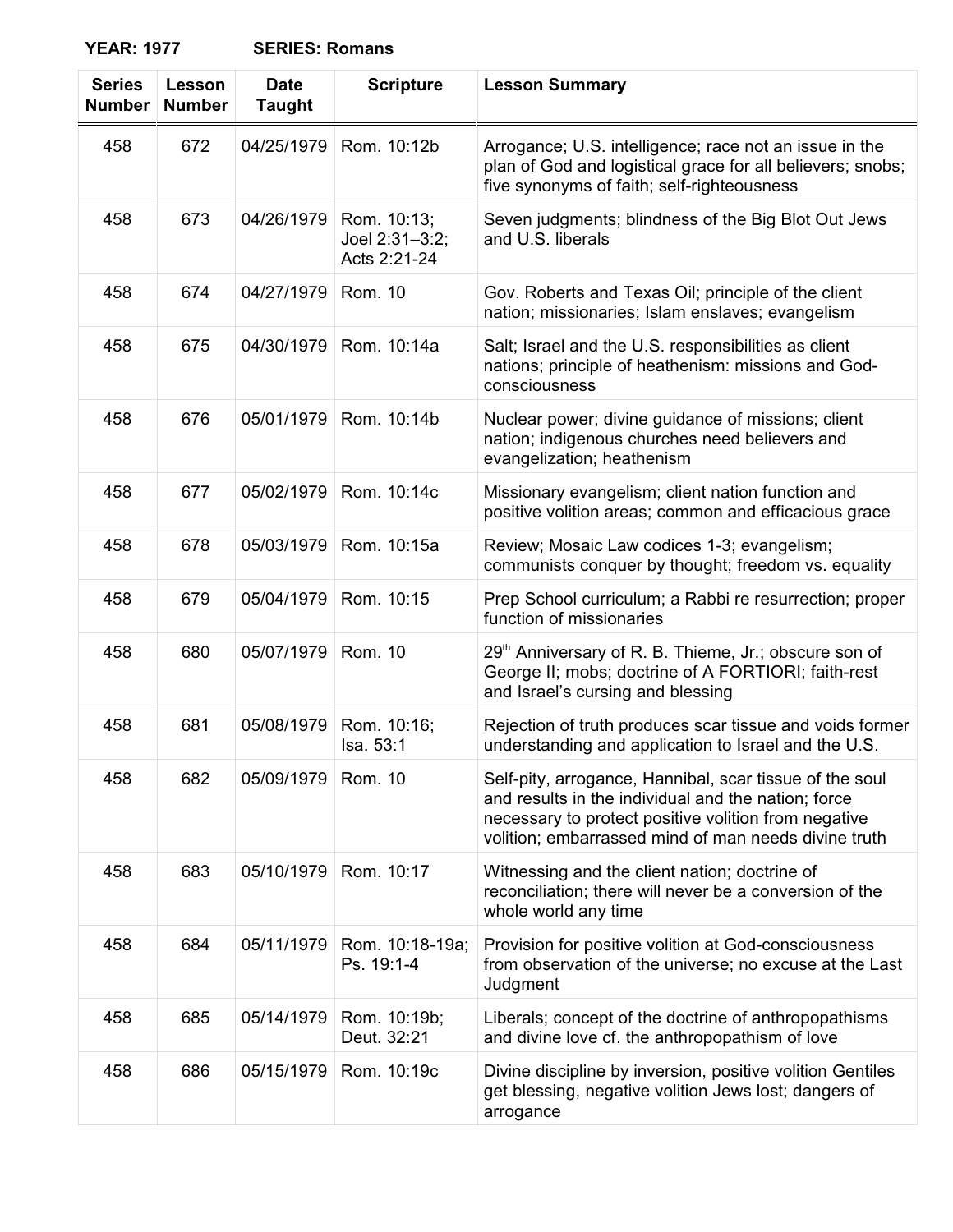| <b>Series</b><br><b>Number</b> | Lesson<br><b>Number</b> | <b>Date</b><br><b>Taught</b> | <b>Scripture</b>          | <b>Lesson Summary</b>                                                                                                                                                 |
|--------------------------------|-------------------------|------------------------------|---------------------------|-----------------------------------------------------------------------------------------------------------------------------------------------------------------------|
| 458                            | 687                     | 05/16/1979                   | Rom. 10:20;<br>Isa. 65:1  | Toland re execution of the Jews; CHIASMUS; Gentile<br>salvation without the client nation function of Israel                                                          |
| 458                            | 688                     | 05/17/1979                   | Rom. 10:20b;<br>Isa. 65:2 | Jesus Christ's direct evangelization of the Jews;<br>doctrine of inversion, reverse roles of Jews and<br>Gentiles                                                     |
| 458                            | 689                     | 05/18/1979                   | Rom. 11;<br>Rev. 1:7a     | Intro.; MacArthur, 6/2/1931; negative volition to truth;<br>Big Blot Out of the Jews; supernatural darkness                                                           |
| 458                            | 690                     | 05/21/1979                   | Rev. 1:7b-8a              | Inflation spiral; Big Blot Out of the Jews Second Advent<br>frustration; aggressive genius; U.S. rejection of the truth                                               |
| 458                            | 691                     | 05/22/1979                   | Rev. 1:8b;<br>Deut. 6:4-6 | Alpha and Omega glories of Jesus Christ; missionary<br>and divine guidance; results of rejection of the truth                                                         |
| 458                            | 692                     | 05/23/1979                   | Rom. 11:1a                | Department of Energy and California; rhetorical<br>questions; Jews not fully rejected by God; rejection of<br>truth leads to belief of lies                           |
| 458                            | 693                     | 05/24/1979                   | Rom. 11:1b-2a             | Arrogant self-pity; plan of God unhindered by negative<br>volition; spankings; discipline of Israel = divine<br>prerogative                                           |
| 458                            | 694                     | 05/25/1979                   | <b>Rom. 11</b>            | Divine foreknowledge cf. omniscience; spiritual heritage<br>and preeminence of Israel; stability of the British<br>Government                                         |
| 458                            | 695                     | 06/01/1979                   | 1 Kings 19:1-8            | Fourth estate and Vietnam; ultra supergrace believer<br>Elijah fears and forgets faith-rest and logistical grace;<br>arrogant men vs. smart women                     |
| 458                            | 696                     | 06/04/1979                   | 1 Kings 19:8-16           | Dangers of arrogance in leaders; self-pity, self-<br>righteousness, inflexible and useless in the plan of God                                                         |
| 458                            | 697                     | 06/05/1979                   | Rom. 11:2b-3a             | Divine foreknowledge; arrogance of Elijah; results of<br>obsession with apostasy and disaster                                                                         |
| 458                            | 698                     | 06/06/1979                   | Rom. 11:3b                | Preoccupation with disaster: distracts from faith-rest<br>and Bible doctrine and causes spiritual flinching and<br>crusades; sin unto death of Old Testament prophets |
| 458                            | 699                     | 06/07/1979                   | Rom. 11:3c-4a             | Energy; arrogance of Elijah forgets logistical grace and<br>the pivot and lacks capacity for authority; Patton                                                        |
| 458                            | 700                     | 06/08/1979                   | Rom. 11:4b-5              | Elijah's abuse of authority; principle re the pivot and<br>client nation status and hovering disaster                                                                 |
| 458                            | 701                     | 06/15/1979                   | Rom. 11:6a                | Logistical grace vs. ignorance of misrepresentation of<br>sin, spiritual status and works; marking time                                                               |
| 458                            | 702                     | 06/18/1979                   | Rom. 11:6b                | Grace, spiritual growth and the pivot vs. works,<br>crusades, social and political action                                                                             |
| 458                            | 703                     | 06/19/1979                   | Rom. 11:7a                | Occupation with the gift and deliverance vs. with the<br>Source; arrogance vs. true humility; MacArthur's one<br>failure                                              |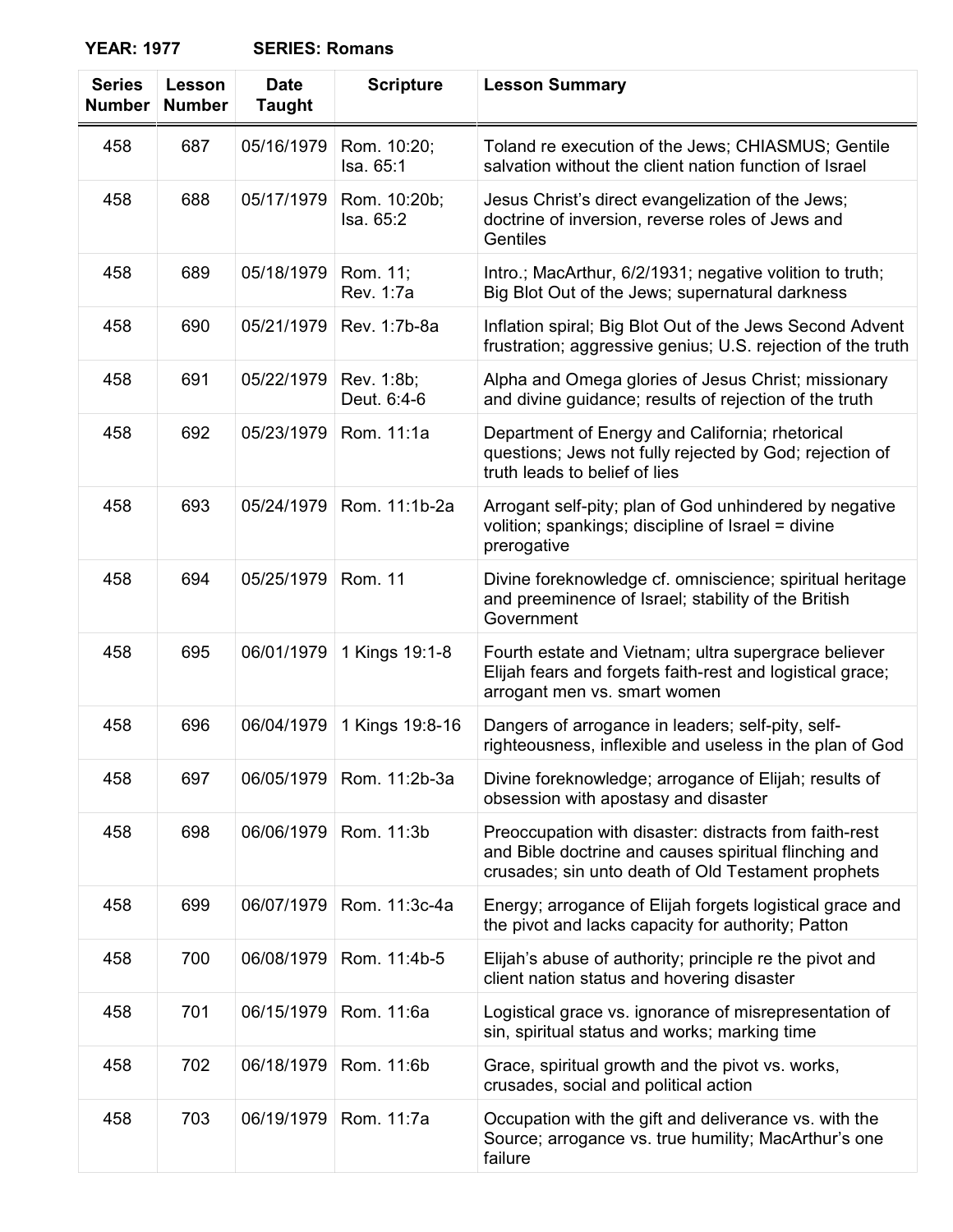| <b>Series</b><br><b>Number</b> | Lesson<br><b>Number</b> | <b>Date</b><br><b>Taught</b> | <b>Scripture</b>                                           | <b>Lesson Summary</b>                                                                                                                                        |
|--------------------------------|-------------------------|------------------------------|------------------------------------------------------------|--------------------------------------------------------------------------------------------------------------------------------------------------------------|
| 458                            | 704                     | 06/20/1979                   | Rom. 11:7b                                                 | Tranquillity; unfairness; catering to minorities; election<br>to privilege vs. human systems                                                                 |
| 458                            | 705                     | 06/21/1979                   | <b>Rom. 11</b>                                             | Privilege; crusades; doctrine of election addendum:<br>Jesus Christ, Israel and the Church to change history;<br>the pivot; big businessmen                  |
| 458                            | 706                     | 06/22/1979                   | Rom. 11:7c                                                 | The pivot and the elect vs. scar tissue of the soul and<br>hazards of arrogance; substitutes for +R; miracles                                                |
| 458                            | 707                     | 06/25/1979                   | Rom. 11:8a                                                 | God extended the life of Pharaoh of the Exodus to<br>evangelize the world; con artists; doctrine of the<br>inspiration of Scripture (review)                 |
| 458                            | 708                     | 06/26/1979                   | Rom. 11:8b;<br>Isa. 29:9-14;<br>Rev. 1:7-8;<br>Deut. 6:4-7 | Negative volition to truth causes scar tissue of the soul<br>and insensibility; doctrine of the Big Blot Out                                                 |
| 458                            | 709                     | 09/23/1979                   | Rom. 11:2a                                                 | Future of T&P and right pastor-teacher; Jews: blessed<br>through obedience to the laws of divine establishment<br>or salvation; IQ; only believers foreknown |
| 458                            | 710                     | 09/23/1979                   | Rom. 11:2b-3a                                              | Jews and divine decree printouts; Elijah distorts truth<br>and shocks Paul; imprecatory prayer                                                               |
| 458                            | 711                     | 09/24/1979                   | Rom. 11:3b-4                                               | Interlocking systems of arrogance (1-8); insanity; self-<br>centeredness, altruism and drug slaves                                                           |
| 458                            | 712                     | 09/25/1979                   | Rom. 11:5                                                  | Objectivity training; orthodoxy vs. tradition; reacting<br>compromises Bible doctrine; the pivot                                                             |
| 458                            | 713                     | 09/26/1979                   | Rom. 11                                                    | General John K. Singlaub, decline of the U.S. Military;<br>doctrine of election (review); divine judgment of Africa                                          |
| 458                            | 714                     | 09/26/1979                   | Rom. 11:6a                                                 | Patriotism, WCC-NCC; grace vs. works; pivot cf. anti-<br>communist organizations re deliverance of the U.S. now                                              |
| 458                            | 715                     | 09/27/1979                   | Rom. 11:6b-7a                                              | Psychology cf. the pivot re hurricane; objectivity vs.<br>subjectivity in teaching; genius and objectivity of Paul                                           |
| 458                            | 716                     | 09/28/1979                   | Rom. 11:7                                                  | Pivot politics vs. power politics; review; X+Y+Z,<br>interlocking systems of arrogance, scar tissue of the<br>soul and the faith-rest drill                  |
| 458                            | 717                     | 09/30/1979                   | Rom. 11:8a                                                 | Lecturers; inspiration of Scripture; Jews: IQ; thought,<br>blessing to the client nation, -V; degeneracy and<br>language                                     |
| 458                            | 718                     | 10/04/1979                   | Rom. 11:8b                                                 | Military crisis; pivot vs. failure of conservatives;<br>arrogance, neuroses and emotion; IQ's of races                                                       |
| 458                            | 719                     | 10/05/1979                   | Rom. 11:8c                                                 | European viewpoint re Jews; negative volition of the<br>clergy; arrogance produces cults and greater negative<br>volition to salvation and Bible doctrine    |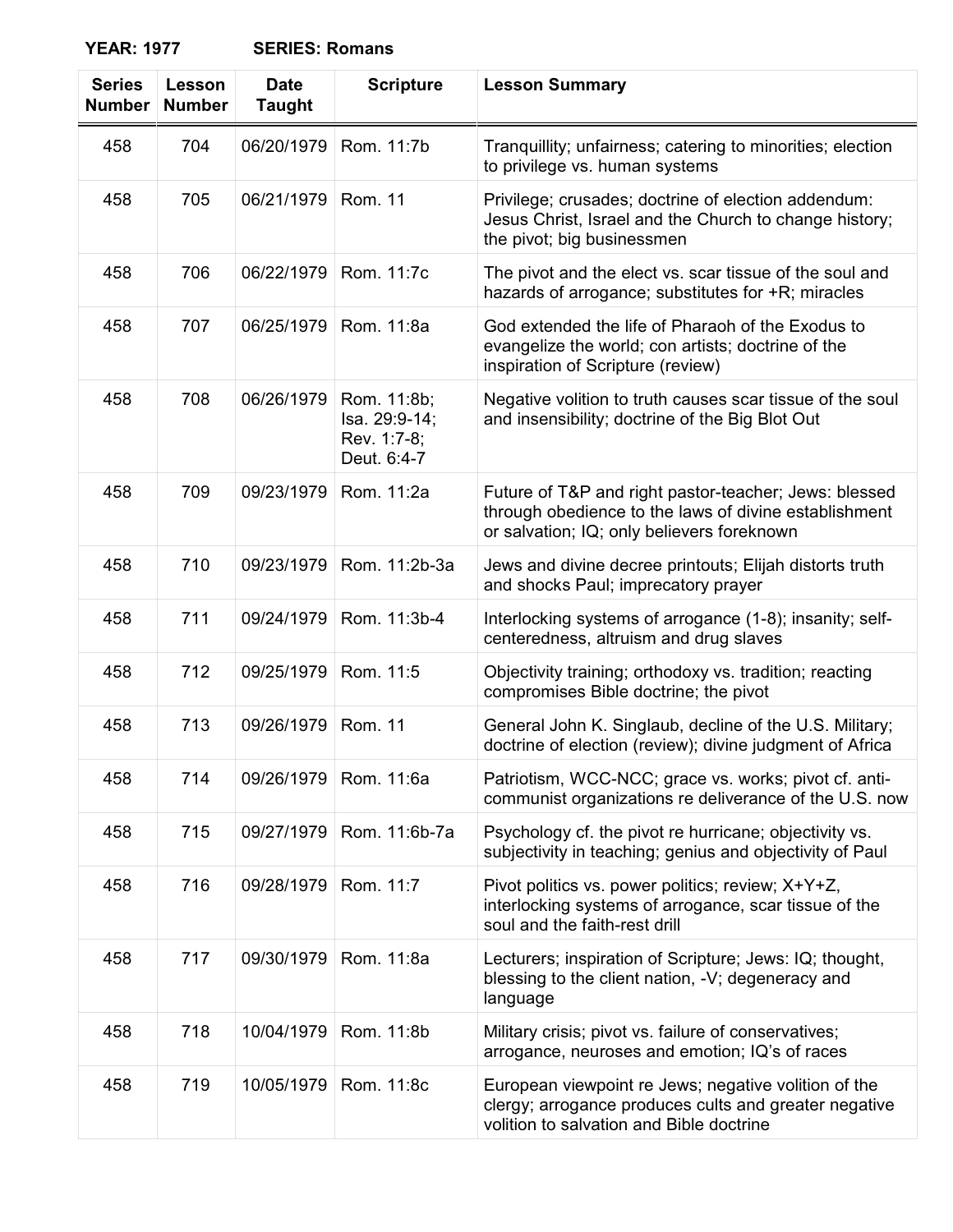| <b>Series</b><br><b>Number</b> | Lesson<br><b>Number</b> | <b>Date</b><br><b>Taught</b> | <b>Scripture</b>    | <b>Lesson Summary</b>                                                                                                                                                                         |
|--------------------------------|-------------------------|------------------------------|---------------------|-----------------------------------------------------------------------------------------------------------------------------------------------------------------------------------------------|
| 458                            | 720                     | 10/07/1979                   | Rom. 11:9a          | Catharsis of drama, emotion and music; prosperity<br>distractions; greater spiritual heritage and responsibility                                                                              |
| 458                            | 721                     | 10/07/1979                   | Rom. 11:9b          | Bitterness; denial of spiritual heritage yields fear; results<br>of ignoring responsibility as a client nation                                                                                |
| 458                            | 722                     | 10/08/1979                   | Rom. 11:10          | Americans standing in line to die; scar tissue of the soul<br>degeneracy neutralizes IQ and invites national<br>destruction                                                                   |
| 458                            | 723                     | 10/09/1979                   | <b>Rom. 11</b>      | Berachah Church Policy; results of scar tissue of the<br>soul and interlocking systems of arrogance: slave<br>mentality and degeneracy; genius misfit                                         |
| 458                            | 724                     | 10/10/1979                   | Rom. 11:11a         | Crime rate; socialist exploitation of Germany of World<br>War II and U.S. economy; Prussian plan for democracy                                                                                |
| 458                            | 725                     | 10/11/1979                   | Rom. 11:11b-<br>12a | Paratrooper, CMHs; permanence of Jews; integrity of<br>God; scar tissue of the soul and the Big Blot Out;<br>transfer of spiritual heritage                                                   |
| 458                            | 726                     | 10/12/1979                   | Rom. 11:12b         | Fifth cycle not to destroy Jews; blessing from the<br>dispersion; client nation prosperity                                                                                                    |
| 458                            | 727                     | 10/14/1979                   | Rom. 11:13a         | Intercessory prayer; doctrine of A FORTIORI; blessing<br>of Gentiles in Jewish apostasy and greater in the<br>Millennium                                                                      |
| 458                            | 728                     | 10/14/1979                   | Rom. 11:13b         | Doctrine of apostleship; DIAKONOS; Gentile blessing<br>by fifth cycle of discipline to Israel; Jews' failures and<br>the Church Age believer                                                  |
| 458                            | 729                     | 10/15/1979                   | Rom. 11:14-15a      | Soviet arms race; Jews: stimulated to faith in Jesus<br>Christ and believers in every generation; doctrine of<br>reconciliation                                                               |
| 458                            | 730                     | 10/16/1979                   | Rom. 11:15b-<br>16a | Jews: Second Advent promises, perpetuation in the<br>dispensation of Israel; offering of first fruits and mass of<br><b>Old Testament believers</b>                                           |
| 458                            | 731                     | 10/17/1979                   | Rom. 11:16b-<br>18a | Intimidation of police; olive tree analogy to Jesus Christ,<br>prosperity and Church Age believers; perpetuation of<br>believer Jews in the Church Age; arrogant superiority;<br>IQ and truth |
| 458                            | 732                     | 10/17/1979                   | Rom. 11:18b         | Doctrine of interlocking systems of arrogance: criminal,<br>crusader, righteous indignation, psycho, and sexual vs.<br>the plan of God                                                        |
| 458                            | 733                     | 10/19/1979                   | Rom. 11:19          | Interlocking systems of arrogance: psychopathic,<br>sexual, superiority, and distortions; anti-Semitism                                                                                       |
| 458                            | 734                     | 10/21/1979                   | Rom. 11:19-20a      | Anti-nukes refuted; arrogance of personality and anti-<br>Semitism; third-world degeneracy and conspiracy                                                                                     |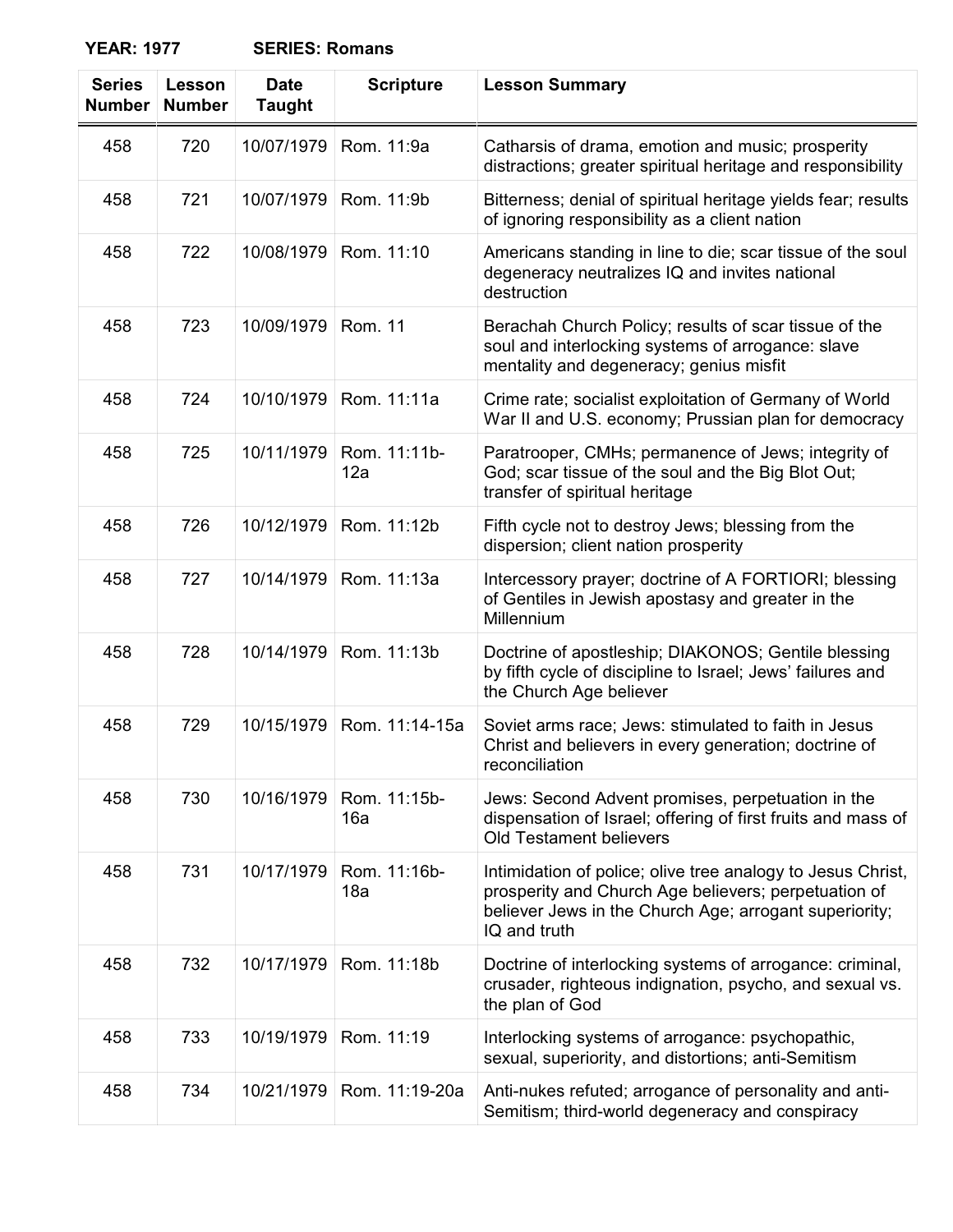| <b>SERIES: Romans</b> |  |
|-----------------------|--|
|-----------------------|--|

| <b>Series</b><br><b>Number</b> | Lesson<br><b>Number</b> | <b>Date</b><br><b>Taught</b> | <b>Scripture</b>    | <b>Lesson Summary</b>                                                                                                                                         |
|--------------------------------|-------------------------|------------------------------|---------------------|---------------------------------------------------------------------------------------------------------------------------------------------------------------|
| 458                            | 735                     | 10/21/1979                   | Rom. 11:20b-<br>21a | Interlocking systems of arrogance re degeneracy,<br>respect and believing lies; divine discipline for anti-<br>Semitism; flattery                             |
| 458                            | 736                     | 10/25/1979                   | Rom. 11:21b         | Relaxed mental attitude toward critics; interlocking<br>systems of arrogance re anti-Semitism, maligning,<br>divine discipline and cf. reversionism           |
| 458                            | 737                     | 10/26/1979                   | Rom. 11:22a         | Liberal critic of the left; blessing from the integrity of<br>God; punishment of nations from the severity of God                                             |
| 458                            | 738                     | 10/28/1979                   | <b>Rom. 11</b>      | Applications re the severity and integrity of God; review<br>of reversionism, interlocking systems of arrogance,<br>logistical grace and supergrace blessings |
| 458                            | 739                     | 10/28/1979                   | Rom. 11:22b         | Divine discipline for the unbeliever and negative volition<br>of Jew and Gentile; review of the 5 cycles of discipline<br>of the client nation                |
| 458                            | 740                     | 10/29/1979                   | Rom. 11:23          | Jesus Christ the hope for unbelieving Jews while alive;<br>divorcement from reality; power of Jesus Christ to<br>control history                              |
| 458                            | 741                     | 10/30/1979                   | Rom. 11:24-25a      | Freedom; A FORTIORI of grace re believers grafted in;<br>client nation status; doctrine of the mystery                                                        |
| 458                            | 742                     | 10/31/1979                   | Rom. 11:25b         | Anti-gun motivation; conservatism; doctrine of the<br>mystery (cont.); arrogance from ignorance and rejection<br>of Bible doctrine                            |
| 458                            | 743                     | 11/01/1979                   | Rom. 11:26a         | U.S. failure cf. the Swiss government and UMT; anti-<br>Semitism; future deliverance of Israel from four powers                                               |
| 458                            | 744                     | 11/02/1979                   | Rom. 11:26b         | Zion; inspiration of Scripture; future restoration of Israel<br>after removal of all unbelievers                                                              |
| 458                            | 745                     | 11/04/1979                   | Rom. 11:27          | Price of freedom; U.S. client nation function; doctrine of<br>the covenants to Israel: contract and Messianic line                                            |
| 458                            | 746                     | 11/04/1979                   | <b>Rom. 11</b>      | Doctrine of the covenants to Israel (4-6): Abrahamic,<br>real estate and military, Mosaic Law. Church Age client<br>nation                                    |
| 458                            | 747                     | 11/05/1979                   | <b>Rom. 11</b>      | Hitler; military of the client nation and Switzerland;<br>freedom; doctrine of the covenants to Israel (7-8):<br>Davidic and New; Coniah bypass; doomsday     |
| 458                            | 748                     | 11/06/1979                   | Rom. 11:28          | Military of modern Israel; anticipation of the new<br>covenant to the Church cf. to Israel; election to privilege                                             |
| 458                            | 749                     | 11/07/1979                   | Rom. 11:29          | Iranians; preparation for crisis; negative volition to truth<br>and "Wake up America"; immigration surge                                                      |
| 458                            | 750                     | 11/08/1979                   | Rom. 11:30          | Hitler and anti-Semitism; Greek comparative clauses<br>show pivot-Jew-Gentile relationship                                                                    |